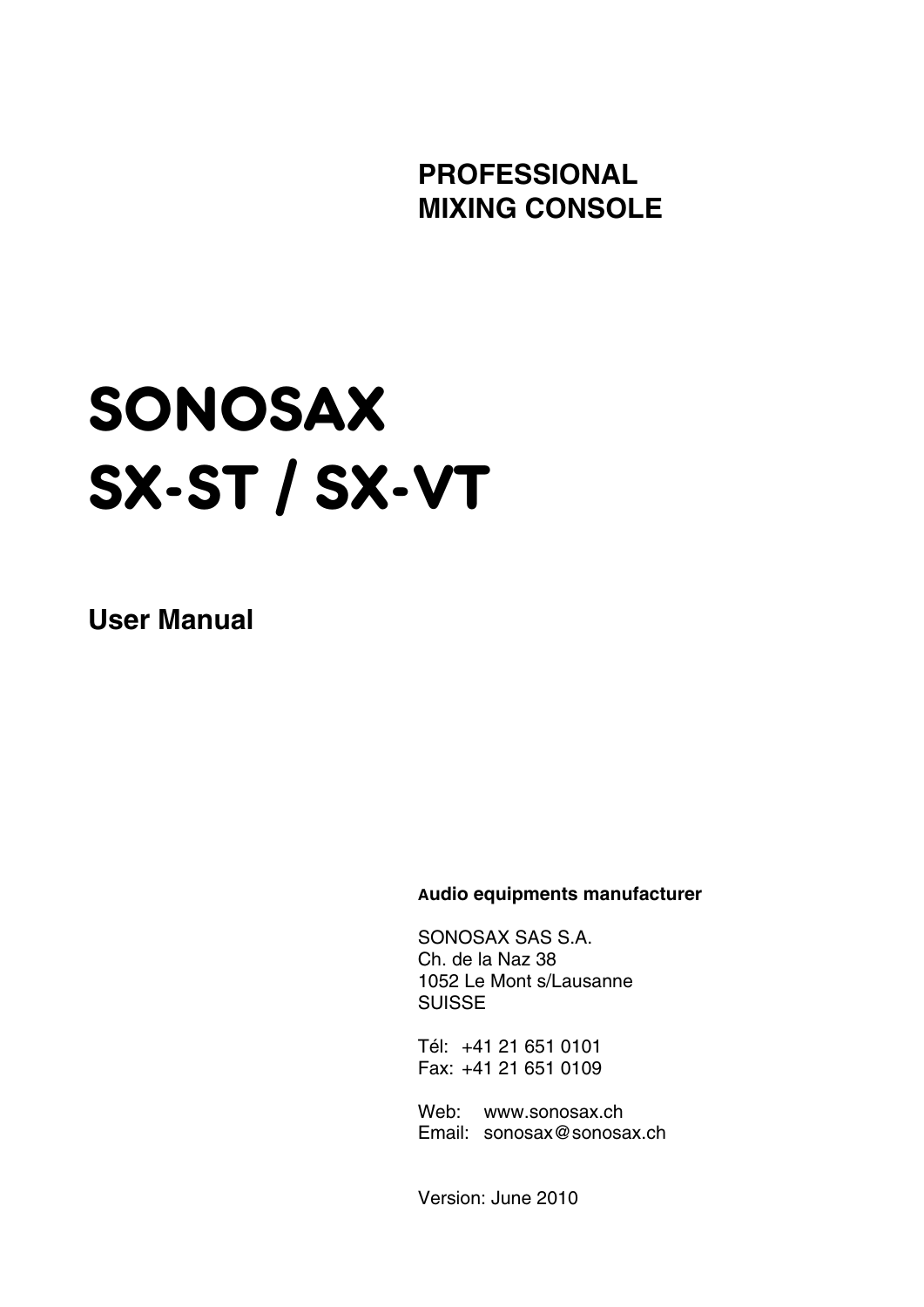## **TABLE OF CONTENT**

| $\mathbf{1}$ . |  |
|----------------|--|
| 1.1            |  |
| 2.             |  |
| 2.1            |  |
| 2.2            |  |
| 2.2.1          |  |
| 2.2.2          |  |
| 2.2.3          |  |
| 2.2.4          |  |
| 2.2.5          |  |
| 2.2.6          |  |
| 2.2.7          |  |
| 3.             |  |
| 3.1            |  |
| 3.1.1          |  |
| 3.1.2          |  |
| 3.1.3          |  |
| 3.1.4          |  |
| 3.1.5          |  |
| 3.1.6          |  |
| 3.2            |  |
| 3.2.1          |  |
| 3.3            |  |
| 4.             |  |
| 4.1.1          |  |
| 4.1.2          |  |
| 4.1.3          |  |
| 4.1.4          |  |
| 4.1.5          |  |
| 4.1.6          |  |
| 4.2            |  |
| 4.2.1          |  |
| 4.2.2          |  |
| 4.3            |  |
| 4.3.1          |  |
| 4.4            |  |
| 4.4.1          |  |
| 4.4.2          |  |
| 4.4.3          |  |
| 4.4.4          |  |
| 4.4.5          |  |
| 4.4.6          |  |
| 4.4.7          |  |
| 4.5            |  |
| 4.6            |  |
| 4.6.1          |  |
| 4.6.2          |  |
| 4.7            |  |
| 4.8            |  |
|                |  |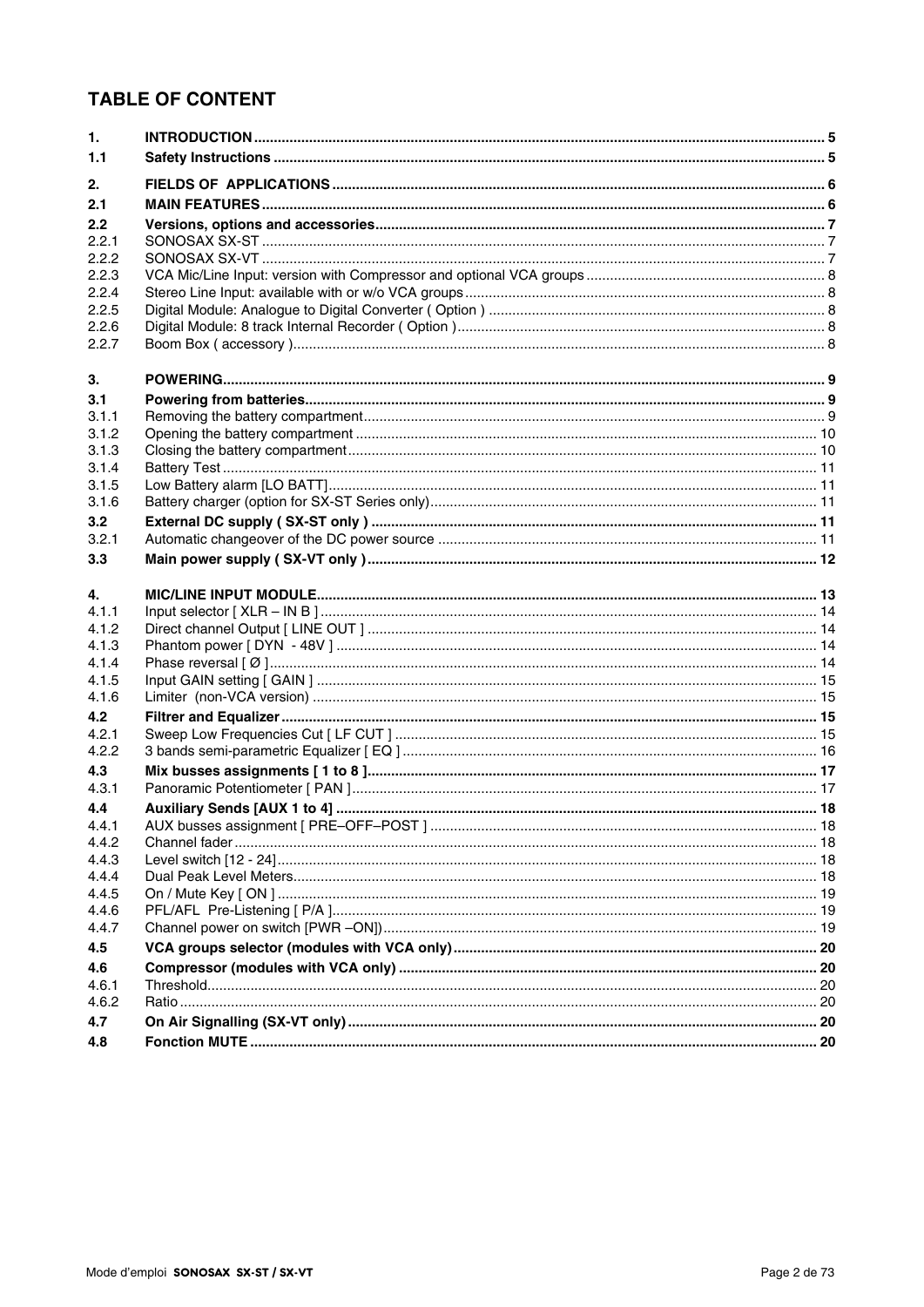| 5.             |  |
|----------------|--|
| 5.1            |  |
| 5.2            |  |
| 5.3            |  |
| 5.4            |  |
| 5.4.1          |  |
| 5.5            |  |
| 5.6            |  |
| 5.6.1          |  |
| 5.6.2          |  |
| 5.6.3          |  |
| 5.7            |  |
| 5.8            |  |
| 5.9            |  |
| 6.             |  |
| 6.1.1          |  |
| 6.1.2          |  |
| 6.1.3<br>6.1.4 |  |
| 6.1.5          |  |
| 6.2            |  |
| 6.2.1          |  |
| 6.3            |  |
| 6.3.1          |  |
| 6.4            |  |
| 6.5            |  |
| 6.5.1          |  |
| 6.5.2          |  |
| 6.6            |  |
| 6.6.1          |  |
| 6.6.2          |  |
| 6.6.3          |  |
| 6.7<br>6.7.1   |  |
| 6.7.2          |  |
| 6.7.3          |  |
| 6.8            |  |
| 6.8.1          |  |
| 6.8.2          |  |
| 6.8.3          |  |
| 6.8.4<br>6.8.5 |  |
|                |  |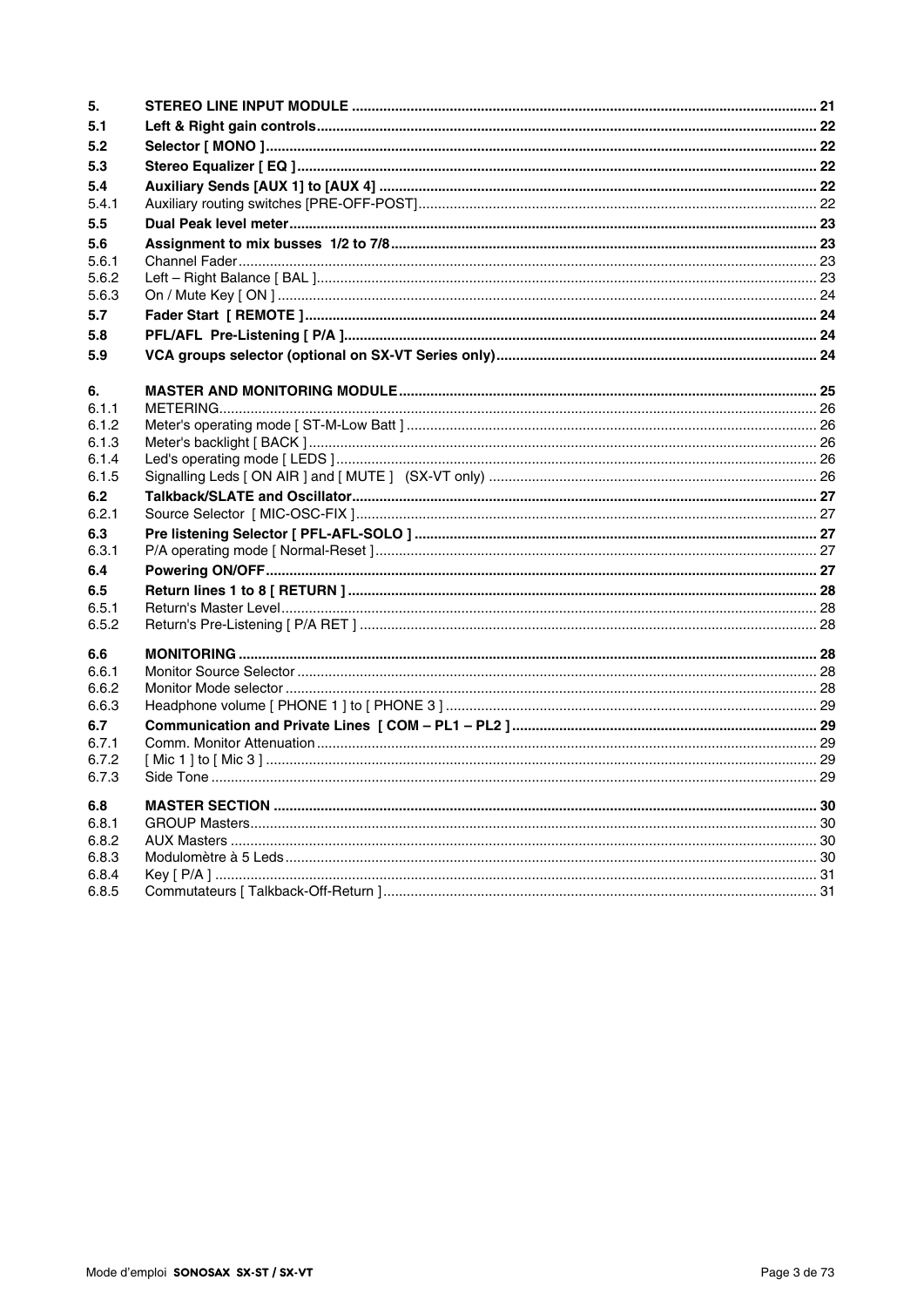| 7.             |  |
|----------------|--|
| 7.1            |  |
| 7.1.1          |  |
| 7.1.2          |  |
| 7.1.3          |  |
| 7.1.4          |  |
| 7.1.5          |  |
| 8.             |  |
| 8.1            |  |
| 8.1.1          |  |
| 8.1.2          |  |
| 8.1.3          |  |
| 8.1.4          |  |
| 8.2            |  |
| 8.2.1          |  |
| 8.2.2          |  |
| 8.3            |  |
| 8.3.1          |  |
| 8.3.2          |  |
| 8.4            |  |
| 8.5            |  |
| 8.6            |  |
| 8.6.1          |  |
| 8.6.2          |  |
| 8.6.3          |  |
| 8.7            |  |
| 8.8            |  |
| 8.8.1          |  |
| 8.8.2          |  |
| 8.8.3          |  |
| 8.8.4          |  |
| 8.8.5          |  |
| 8.8.6          |  |
| 8.8.7<br>8.8.8 |  |
| 8.9            |  |
|                |  |
| 9.             |  |
| 9.1.1          |  |
| 9.1.2<br>9.1.3 |  |
| 9.1.4          |  |
| 9.1.5          |  |
| 9.1.6          |  |
| 9.1.7          |  |
| 10.            |  |
| 11.            |  |
|                |  |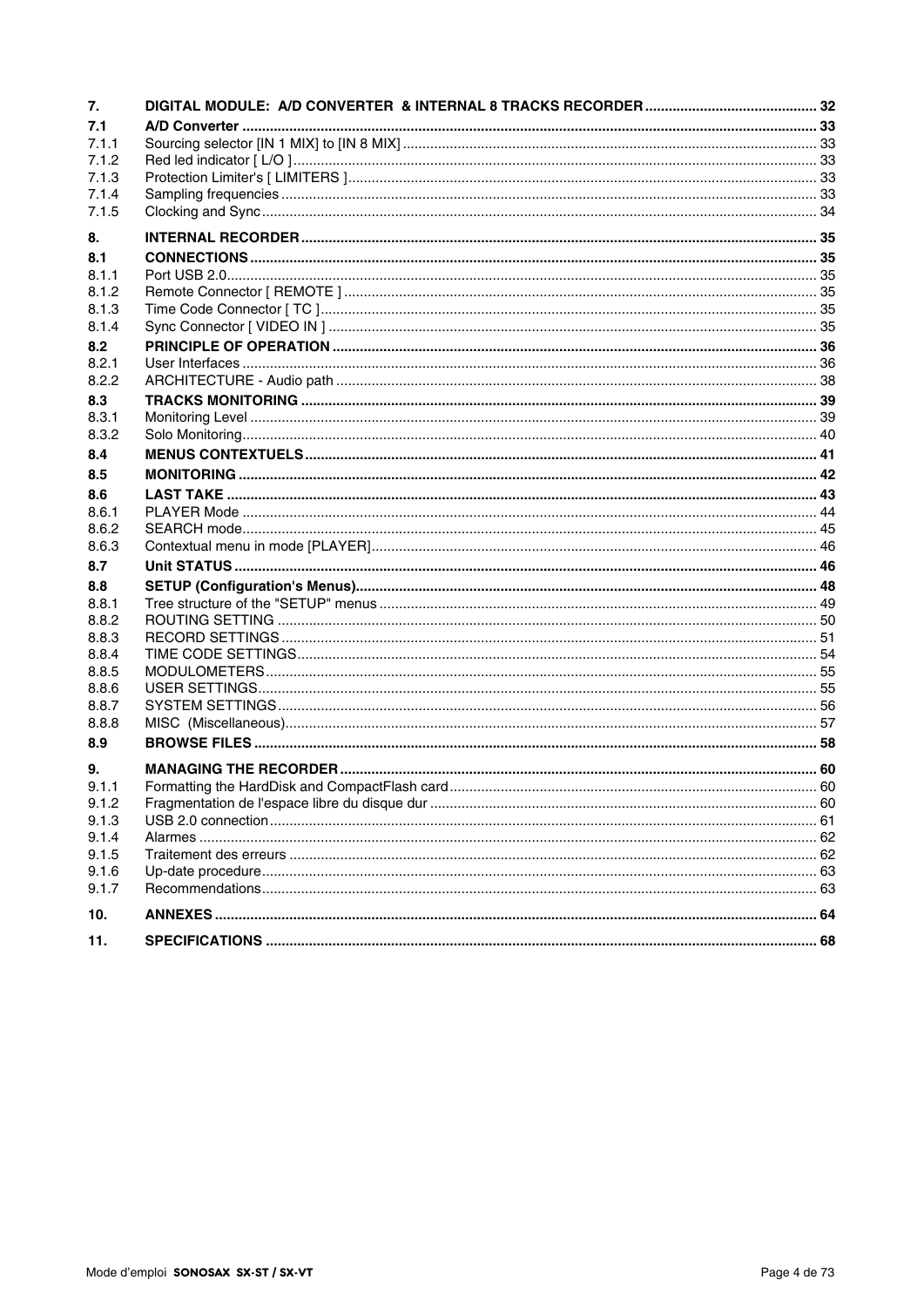## **1. INTRODUCTION**

Congratulations, by choosing the professional mixing console SONOSAX SX-ST or SONOSAX SX-VT, you have acquired a high quality product, designed and built to last for many years with outstanding performances

The SONOSAX SX-ST and SONOSAX SX-VT are modular audio mixing consoles among the most compact of the market. Although small in size, they offer many features and a wide choice of configurations to suit the needs of each user.

As for any SONOSAX products, the SX-ST and SX-VT mixing console are built without any compromise in quality. Our 30 years of experience have helped us to develop and build this console which is designed to have a lifespan of at least 12 to 15 years. The reliability of SONOSAX product is the result of a high technology design, a selection of the best available components, a meticulous hand assembly and a severe quality control

Each of the circuits has been intensively studied to reach a very high level of performance with the lowest possible power consumption. The result of this research and development is an ergonomic mixer, very reliable and offering unsurpassed performances to date.

## **1.1 Safety Instructions**

- Read all the safety and operation instructions before operating the SX-ST / SX-VT console and its power supply.
- Keep the instructions for further reference.
- Please pay attention to all warnings, notes and instructions in this operation manual.
- Keep the SX-ST / SX-VT console and its power supply away from heat sources such as radiators or other devices that produce heat.
- Connect the SX-ST / SX-VT mixing console only to the optional external power supply delivered by SONOSAX. Route power supply cords so that they are not likely to be walked on or pinched by items placed on or against them, paying particular WARNING to cords at plugs, inlets and the point where they exit the console. Keep power cords away from audio cords.
- Do not drop objects or spill liquids onto the audio mixer and its power supply.
- The audio mixing console and its external power supply should be serviced only by qualified service personnel as your nearest SONOSAX authorized reseller.
- Do not change the polarity of the DC power supply of the SX-ST
- Line voltage selectors should only be resettled and equipped with a proper plug for alternate voltage by a qualified service technician.
- To reduce the risk of fire or electric shock, do not expose this appliance to rain or moisture.
- Internal settings and adjustments must be solely executed by an authorized SONOSAX distributor or at factory.
- Any damage caused by inappropriate manipulations inside the unit immediately cancels the SONOSAX limited warranty.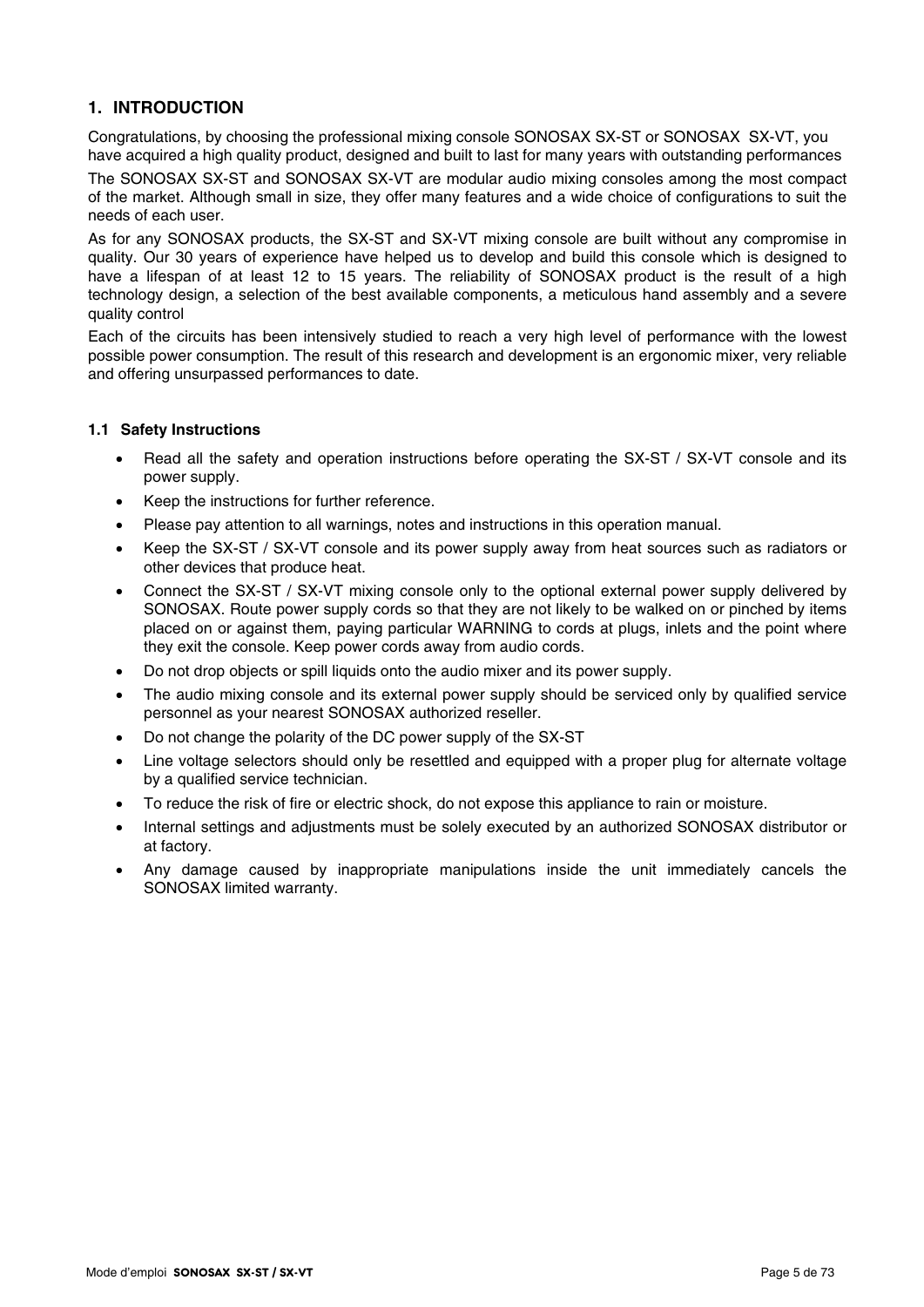## **2. FIELDS OF APPLICATIONS**

The SONOSAX SX-ST and SONOSAX SX-VT are a line of compact, easily transportable, self-contained mixing consoles, providing all features required to meet the needs of professionals in mobile and studio applications.

Built in a strong, rugged and anodised aluminium chassis, the SONOSAX SX-ST and SX-VT series provide the best choice whenever top performances, small size, light weight and low power consumption are important.

Thanks to their modularity, the numbers of functionalities and the wide range of possible configurations, the SONOSAX SX-ST and SX-VT mixing console are ideal for many applications, such as:

- Video, Television and cinematography productions.
- High quality analogue or digital recording of acoustical music.
- OB Vans, Live Broadcasting, sports or any live events.
- Mobiles or stationary recording facilities or post production systems.
- High end installations for concert halls, theatres, cinemas.

#### **2.1 MAIN FEATURES**

- Compact and modular construction.
- Choices of housing and configurations to meet the each user's needs and requirements.
- Choice of components without compromise, switches, knobs and faders linear conductive plastic high quality.
- Electronically balanced, transformer less inputs and outputs.
- Very wide bandwidth ranging from 10Hz to over 200kHz, and high overall dynamic perfectly suitable for SACD and A/D converters of the latest generation.
- Extremely low noise microphone preamplifiers with large gain range, using "semi discrete" technology.
- 48V Phantom power, polarity reversal and individual Limiter on each input module.
- Progressive LF Cut and 3 band semi-parametric equalizer.
- Direct channels outputs internally configurable Pre-EQ, Post-EQ or Post-Fader.
- 8 mix busses individually assignable Pre-Fader / Post-Pan or Post-Fader / Post-Pan.
- 4 Auxiliaries busses individually assignable Pre-Fader or Post-Fader.
- Double 5 Led's peak meters showing both Pre and Post fader level.
- 8 Master groups with Slate and return's re-injection facilities.
- Triple Monitoring section with 2 Private Line for communication.
- Large scale level-meter switch able as level meter and phase correlation meter
- Optional high resolution Analogue to Digital converter.
- Optional internal 8 track recorder on Hard disk and CF Card.
- Powering by internal batteries or any external DC supply from 11 to 18VDC ( SX-ST only).
- Low power consumption, light weight and small foot print.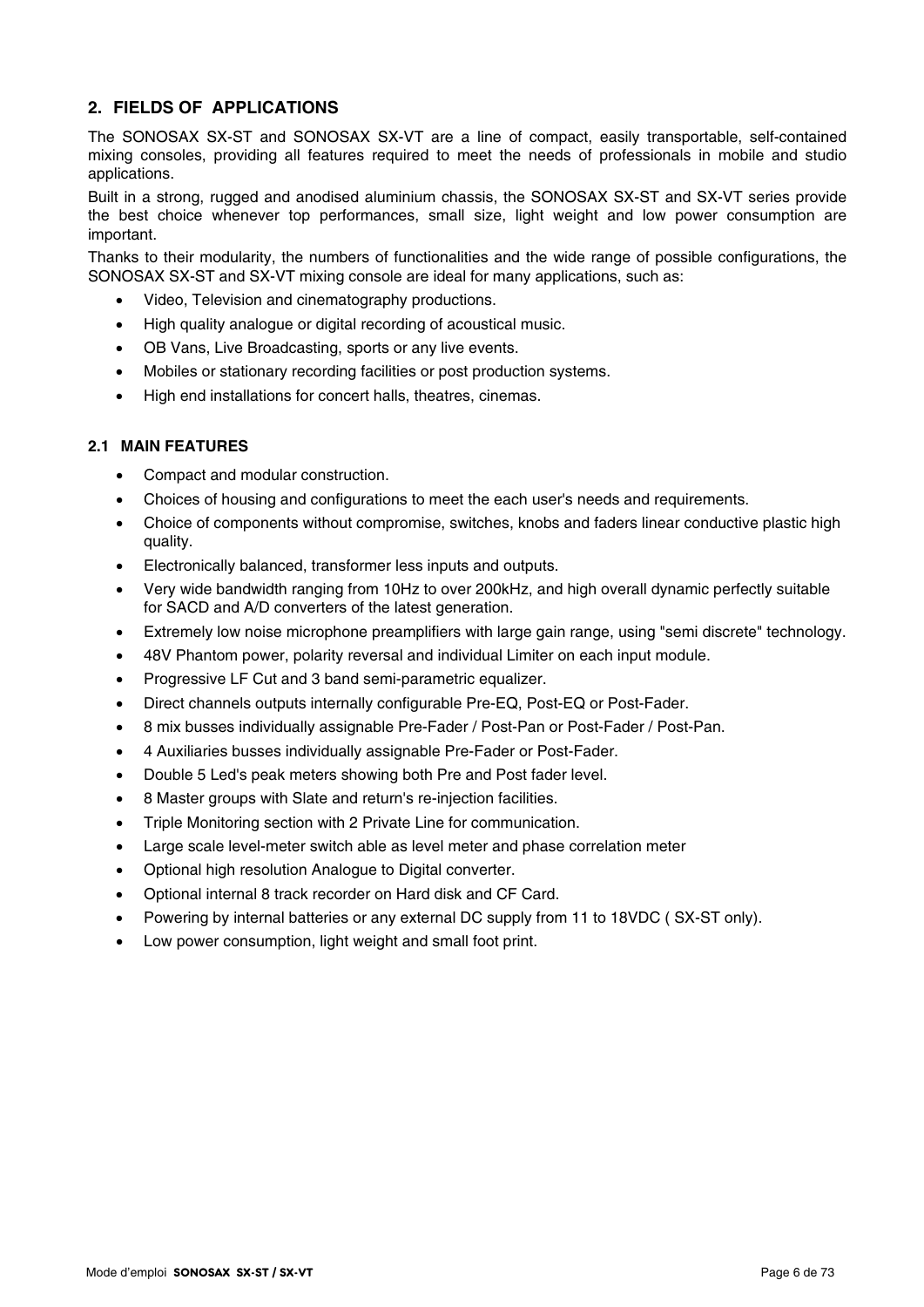## **2.2 Versions, options and accessories**

The SONOSAX SX-ST and SX-VT SONOSAX mixing consoles are based on a modular concept, offering a wide variety of configurations to fit closer to the demands and needs of each user. Thus each model of the SX-ST or SX-VT series is available in choice of predefined sizes and formats and can be fitted with different modules available in this range.

The frames are always fully pre-wired for the maximum possible number of input modules, so it is possible to configure a console with a small number of modules and add further input channels or additional available options at a later date.

Whatever the model chosen, the Master & Monitoring module are the same for each version. This module always contains the 8 Master outputs, 4 Auxiliary outputs, and the triple monitoring section with two lines of private communication. The SX-ST also contains the DC/DC converter that provide all the internal supply voltages.

## **2.2.1 SONOSAX SX-ST**

The SONOSAX SX-ST series is available in three different size of housing:

- SX-ST8D: up to 8 input modules and one additional slot for the optional Digital module ( A/D Converter and Internal Recorder.

- **SX-STIO**: up to 10 input modules, or 9 input modules and one digital module.
- SX-ST12: up to 12 input modules, or 11 input modules and one digital module.

The SX-ST8D and SX-ST10 are available either as "Standard" version or as "Compact" version:

- **"Standard" version**: is built with a removable battery compartment on the front, the console can be powered from this battery compartment and from an external DC supply. Extra battery compartment can be ordered separately for a quick exchange when a production is in progress.
- **"Compact" version:** does not hold the battery compartment, thus it is reduced in depth offering a smaller foot print. The console can only be powered from an external DC supply.
- *NOTE:* The SX-ST12 is only available as "Compact" version. Given the limits of electrical loads of the internal DC/DC converter, installing input module with VCA in the SX-ST12 may not be possible. Please check with your local distributor or directly from SONOSAX to check if the desired configuration is technically possible.

## **2.2.2 SONOSAX SX-VT**

The SONOSAX SX-VT series is based on the same technologies as the SX-ST, but is available in larger configurations with numbers of inputs ranging from 12 to 48. Because of its larger size and for reasons of mechanical stability, the SX-VT series is built on a frame made of different profiles from those of the SX-ST series, which also allows greater flexibility in configuring the rear connector panel.

The input modules and the Master & Monitoring module are identical, but the greater number of input modules requires a dedicated external power supply. The SX-VT mixers can only be powered by their own power supply.

The external power supply has a voltage selector to adapt to the different global networks 110/120VAC or 220/240VAC, 47-64Hz, allowing use of the console in the world without any other change.

For OB Van applications or mobile set up, we can provide a special DC/AC converter (UPS) to power the console from the vehicle battery (12V or 24V).

In general, each SONOSAX SX-VT mixer is built to specifications provided by the future user. Thus the size, type of terminal and connector are defined in accordance with the user to adapt as closely as possible to its specific needs.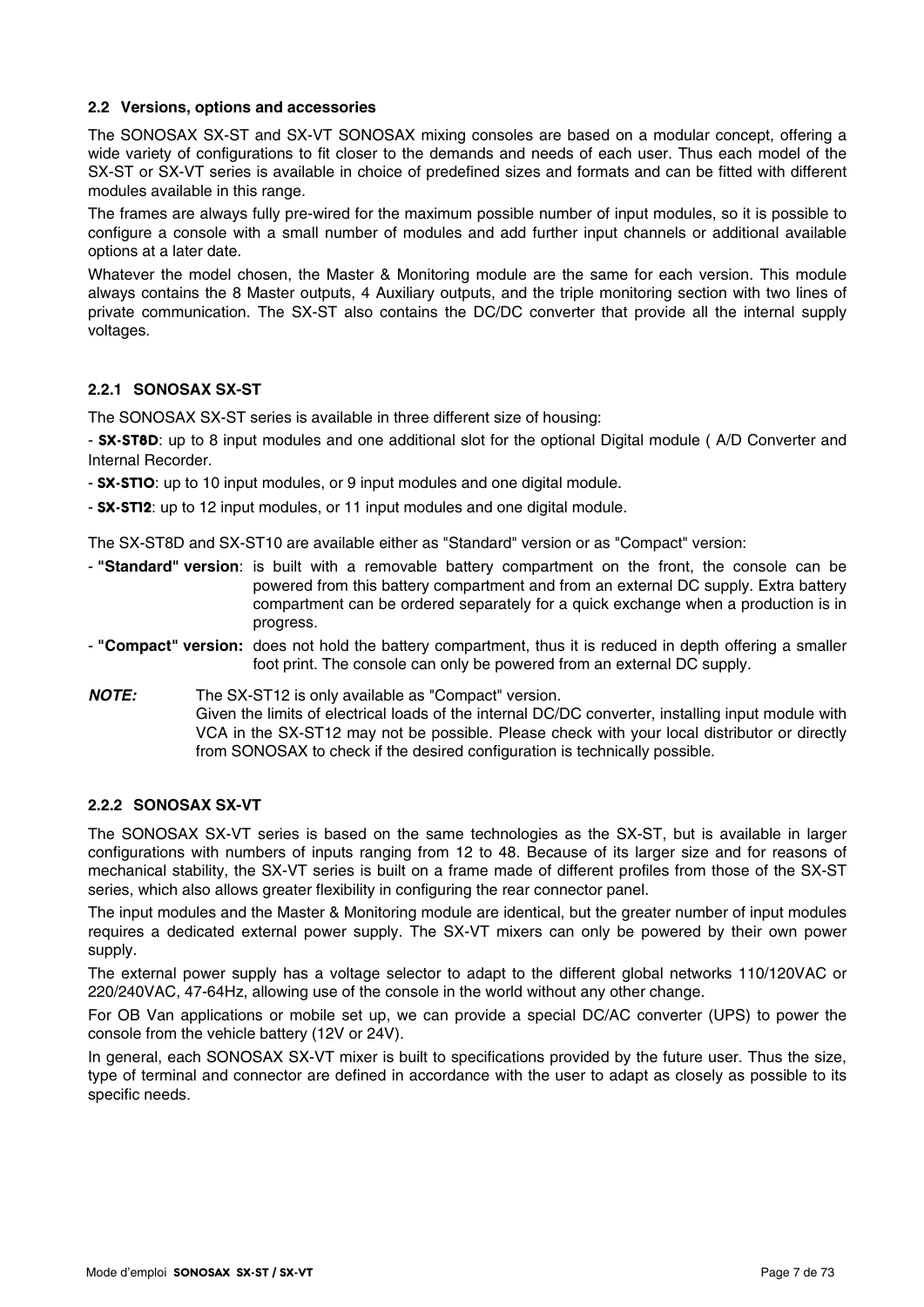## **2.2.3 VCA Mic/Line Input: version with Compressor and optional VCA groups**

The SX-ST and SX-VT mixing consoles can be equipped with a VCA Mic/Line input (Voltage Controlled Amplifier) featuring Compressor instead of the usual Limiter. This Compressor is a particular type which avoids the so called "pumping" effect which is frequently found on this type of circuit. The user is thus assured at all times, especially when working with digital systems that no saturation will occur.

On SONOSAX SX-VT only, this version can be completed by VCA grouping system comprising a VCA Group selector and Master modules for the VCA group. An optional Sub-D25 can connector can be installed to allow controlling the VCA by an external voltage (such as an editing or automation system) to externally the level of each input module individually.

- see also detailed descriptions at chapter xxx

#### **2.2.4 Stereo Line Input: available with or w/o VCA groups**

A Stereo Line Input module is also available for SX-ST and SX-VT.

This module allows connection to any stereo or dual-channel input at line level. Volume controls and panning are also based on a technology VCA. Thus, this option may not be available on all models of the SX-ST series due to its power consumption.

- see also detailed descriptions at chapter xxx

## **2.2.5 Digital Module: Analogue to Digital Converter ( Option )**

An high quality 8-channels Analogue/Digital is available as an option, providing with 4x AES/EBU digital outputs corresponding to these 8-channel. It offers all the sampling frequencies from 44.1 kHz to 192 kHz with a resolution of 24 bits.

A switching system allows the conversion of either direct outputs of the channels or the Group master outputs.

- see also detailed descriptions at chapter xxx

## **2.2.6 Digital Module: 8 track Internal Recorder ( Option )**

An 8-track recorder on hard disk and CompactFlash card is also available as an option. It is integrated directly into the Digital Module allows digital recording in BWF format of the 8 channels available at the output of A/D converter. It provides with all the features expected on modern recorder such as TimeCode management, meta data tags etc.

It comes with a remote control to configure all the parameters and the recorder

- see also detailed descriptions at chapter xxx

## **2.2.7 Boom Box ( accessory )**

A small box with belt clip used for monitoring and communication, is available under reference SX 022260. This box is commonly called "Boom Box is used to provide a return monitoring and a communication line to the boom operator. It may also be useful in other cases such as communication with a speaker cabin or a video control room in a small mobile unit for example.

A special cable of 25 meters is also available as an accessory, other length on request.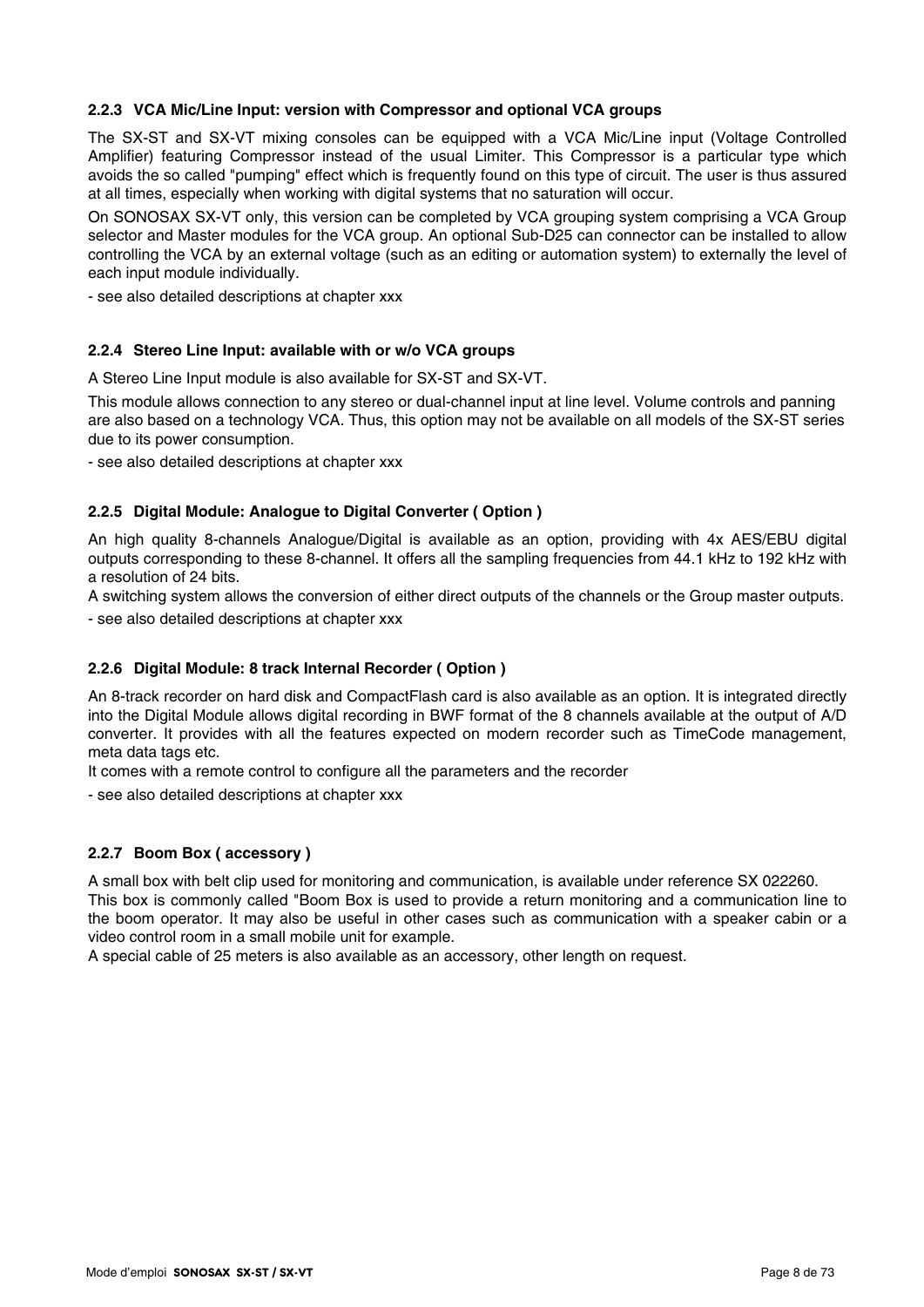## **3. POWERING**

The SONOSAX SX-ST mixer can be powered either by an external stabilized DC power source 11 to 18VDC or by the battery compartment located on the front. (SX-ST8D & SX-ST10 only).

## **3.1 Powering from batteries**

The standard version of SX-ST8D and SX-ST10 can be powered by the removable battery compartment attached to the front. It contains 12 batteries of type LR20 (type D) Nickel Metal Hydride (NiMH) or Nickel Cadmium (NiCd), and possibly with alkaline or lithium batteries

The power switch is located on the Master module on the right side of the lowest modulometer. Place the switch to [POWER] to turn on the mixer. The green LED located above the switch lights up in 2 or 3 seconds. If the console does not light up:

- $\triangleright$  Check if the batteries are properly installed and that the polarity is correct.
- $\triangleright$  Check that the battery compartment door is closed and the compartment properly locked in place.
- $\triangleright$  Make sure the batteries are properly charged (batteries, even new, may have a manufacturing defect)

The theoretical running time with 12x 10Ah NiMH rechargeable batteries will be around 4-6 hours, it depends on the number of input channel being switched On, the type and number of microphones used, the presence of the integrated recorder and of course the quality of batteries.

Because of their chemical composition, the internal resistance of NiMH rechargeable batteries does not vary upon the current drawn, thus allowing harness of their full capacity (which is not the case with Alkaline batteries) therefore it is recommended to use rechargeable NiMH rather than alkaline batteries.

The use of rechargeable batteries is also more environmentally friendly than the use of disposable batteries.

#### **3.1.1 Removing the battery compartment**

Remove the battery pack by releasing the two slide-locks, tilting the compartment diagonally towards you and lifting it out.

*IMPORTANT:* Keep the slide-locks pressed towards the centre till the battery compartment is completely lifted out of the mixer.

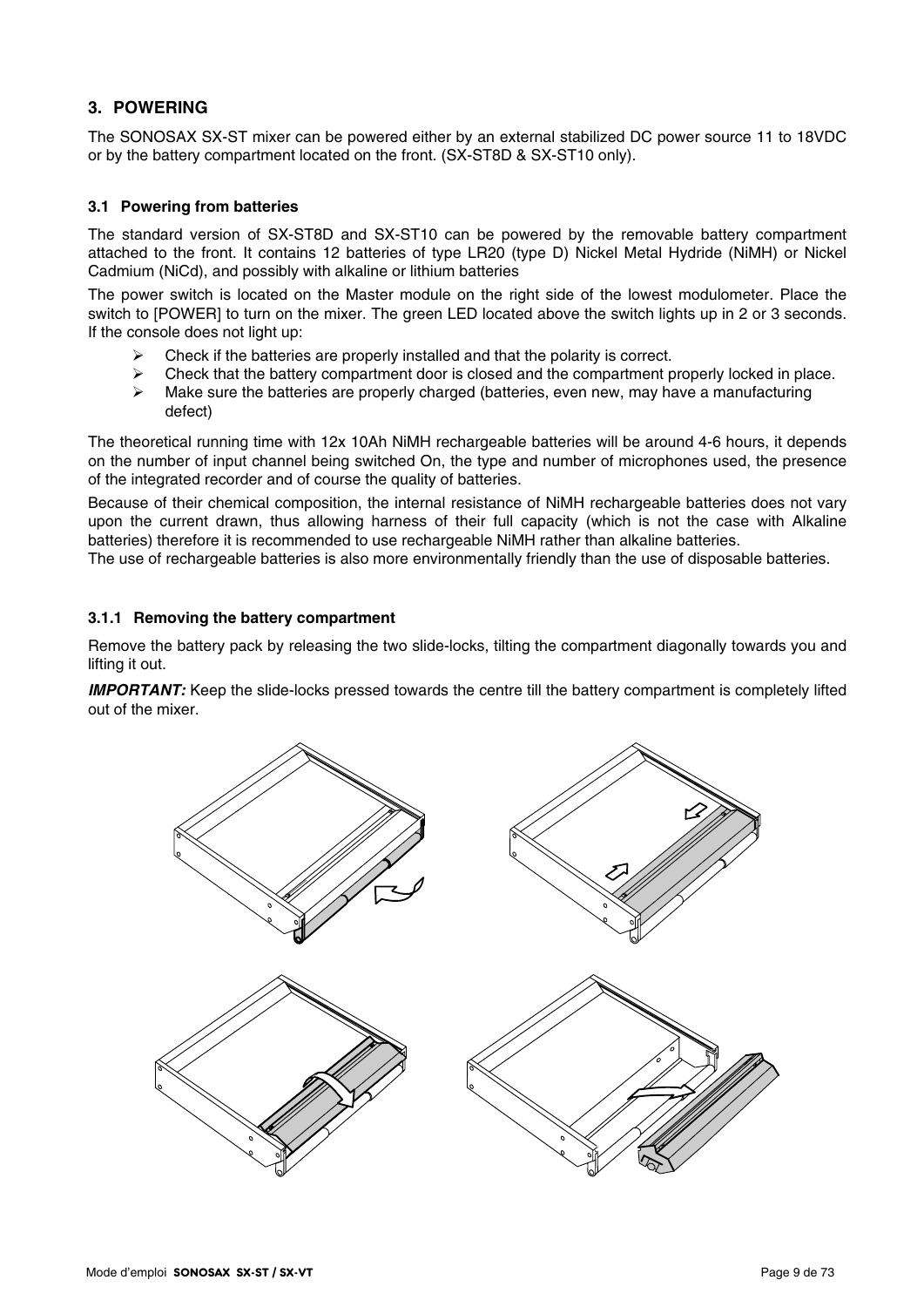#### **3.1.2 Opening the battery compartment**

The battery compartment may now be opened by un-tightening the screw on the left side. Remove the plastic side cover and insert 12 rechargeable Nickel-Metal-Hydride (NiMH) batteries or eventually alkaline batteries.



- *NOTE:* On the left side of the battery compartment, you will find the hexagonal wrench (2 mm) which enable you to completely disassemble the SX-ST without using any other tool.
- *WARNING:* Never leave discharged batteries in your SX-ST. Make sure that your SX-ST only contains rechargeable NiCd or NiMH batteries before charging. When using dry cells use only professional alkaline batteries to ensure optimal running time. Also check the manufacturing date.

#### **3.1.3 Closing the battery compartment**

Replace the plastic side cover and tighten the screw. ( Do not over tighten )

*NOTE*: Some rechargeable D-Cells are longer than standard dry D-Cell and slight difficulty may be found in closing the compartment if such batteries are used. Your nearest SONOSAX agent or the manufacturer in Switzerland can provide assistance if a problem arise due to this difference in length.

Replace the battery compartment while holding in the slide-locks and make sure the power contacts are correctly positioned. The battery compartment is in place when the slide-locks return easily to their original position.

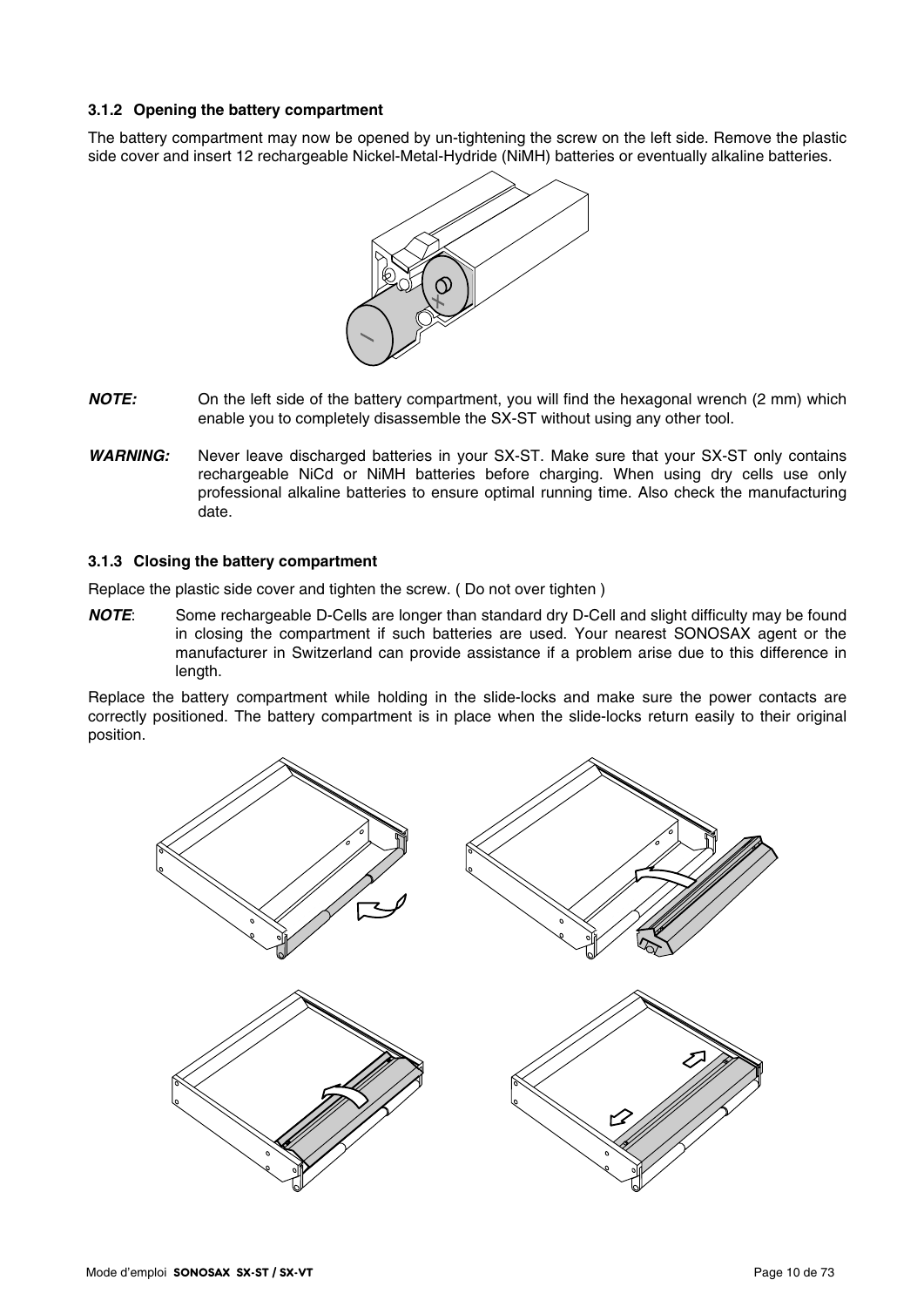## **3.1.4 Battery Test**

The switch [Lo Batt - M - T] located below the level meters lets control the charge of the batteries. When depressed toward its momentary position, the lower level meter will indicate the average voltage per cell between 0.9 V and 1.6 V

## **3.1.5 Low Battery alarm [LO BATT]**

When the average voltage per cell reaches 1.05V, the [Low Batt] Led will automatically start blinking. This alarm means that about 10 to 20 minutes of use remain available before the mixer automatically turns off. This auto-shut down protects the accumulators from excessive discharge

## **3.1.6 Battery charger (option for SX-ST Series only)**

An external NiCd or NiMH battery charger is available for the SX-ST Series. (part nr SX 008415 ) You do not need to remove the cells from the battery compartment to individually recharge the batteries. A connector located at the right side of the battery compartment is provided to recharge all 12 cells at once. Simply remove the battery compartment as described at section 2.2.1 and connect appropriate charger to the battery pack

*WARNING:* - Never attempt to charge alkaline D-Cell batteries ( high risk of explosion !!)

- Charger must be suitable for 14,4 V batteries.

- Make sure that your NiCd or NiMh batteries accept high current charge when using a fast charger

## **3.2 External DC supply ( SX-ST only )**

The SONOSAX SX.ST can be powered from any regulated DC power supply or from an external battery bank ranging from 11 to 18 Volts and capable of delivering at least 2.5Amp. The average power consumption is approximately 16 to 24Watts depending of its configuration, which represents approx 2Amp under 12V.

The mixer is delivered with a universal AC/DC main adapter accepting a voltage range from 100 to 260V AC, 50Hz to 60Hz. Thus it can be used worldwide without any modification or adjustment. A spare power is available from your dealer or SONOSAX under reference number: SX-008450.

The DC connector [DC IN] is located on the rear panel.

The mating cable connector is a XLR4-F

Pin  $1 =$  GND or negative / Pin  $4 = +11$  to  $+18$ VDC or positive

Connect the external power supply to the [DC IN] located on the rear panel. Turn the switch to [POWER] to turn on the mixer. The green LED should light. If it does not light:

- $\triangleright$  Check that the external voltage is between 11 et 18V DC.
- $\triangleright$  Check that your power supply can sustain at least. 40 watts
- $\triangleright$  Check that the DC plug is correctly wired.

## **3.2.1 Automatic changeover of the DC power source**

The internal DC/DC converter circuitry is designed to automatically changeover between the internal batteries and the external DC power supply. Turning OFF the console to change the power source is not necessary.

While turning on the mixer, when an external DC power supply is connected and the batteries are installed, the internal DC/DC converter will automatically switch on the external DC. If the external DC supply fails or if the voltage drops below 10.5 VDC then the DC/DC converter will automatically switch over to the internal batteries.

When the battery voltage drops below 1.00V per cell, the DC/DC converter will switch automatically to the external DC power supply, providing that the external DC source was connected after powering On the console.

**NOTE:** the switch over is absolutely silent, no noise, pops or clicks during will be heard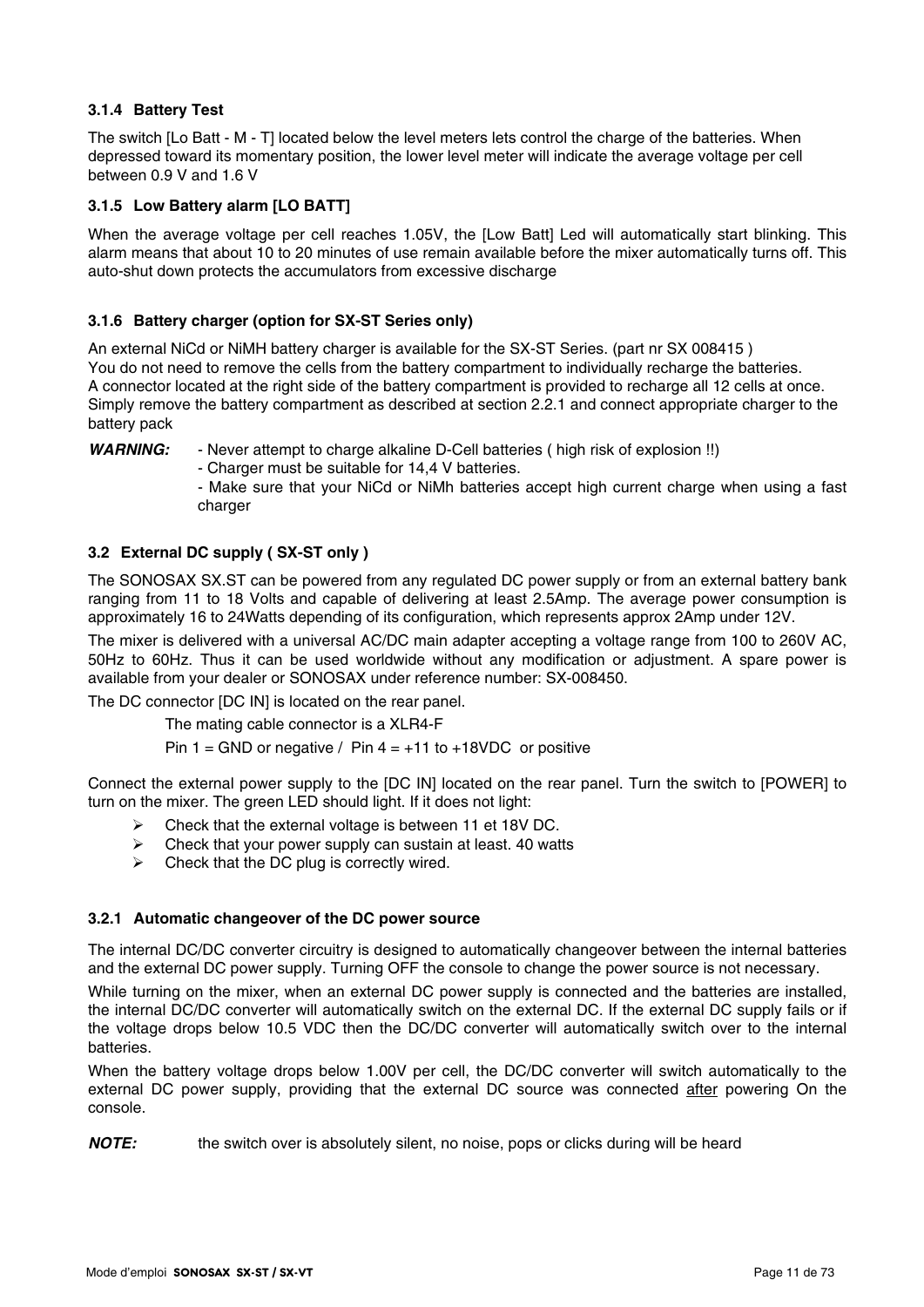## **3.3 Main power supply ( SX-VT only )**

The SONOSAX SX-VT mixing consoles are comes with their dedicated external main power supply and should not be used with a power supply other than that supplied with the original mixer

The external power supply is designed to accept line voltages between 100 and 260V, 47-64 Hz. A voltage switch located on the rear of the housing allows selection of different voltages 110/120VAC or 220/240VAC.

*WARNING:* Make sure the voltage selector matches the local voltage BEFORE connecting the main cable to the power supply

The power supply is connected to the network by mean of a standard IEC socket that meets all international safety standards. Make sure the cord is properly grounded. For your own safety, it is recommended not to remove the ground connection or fail to make this connection.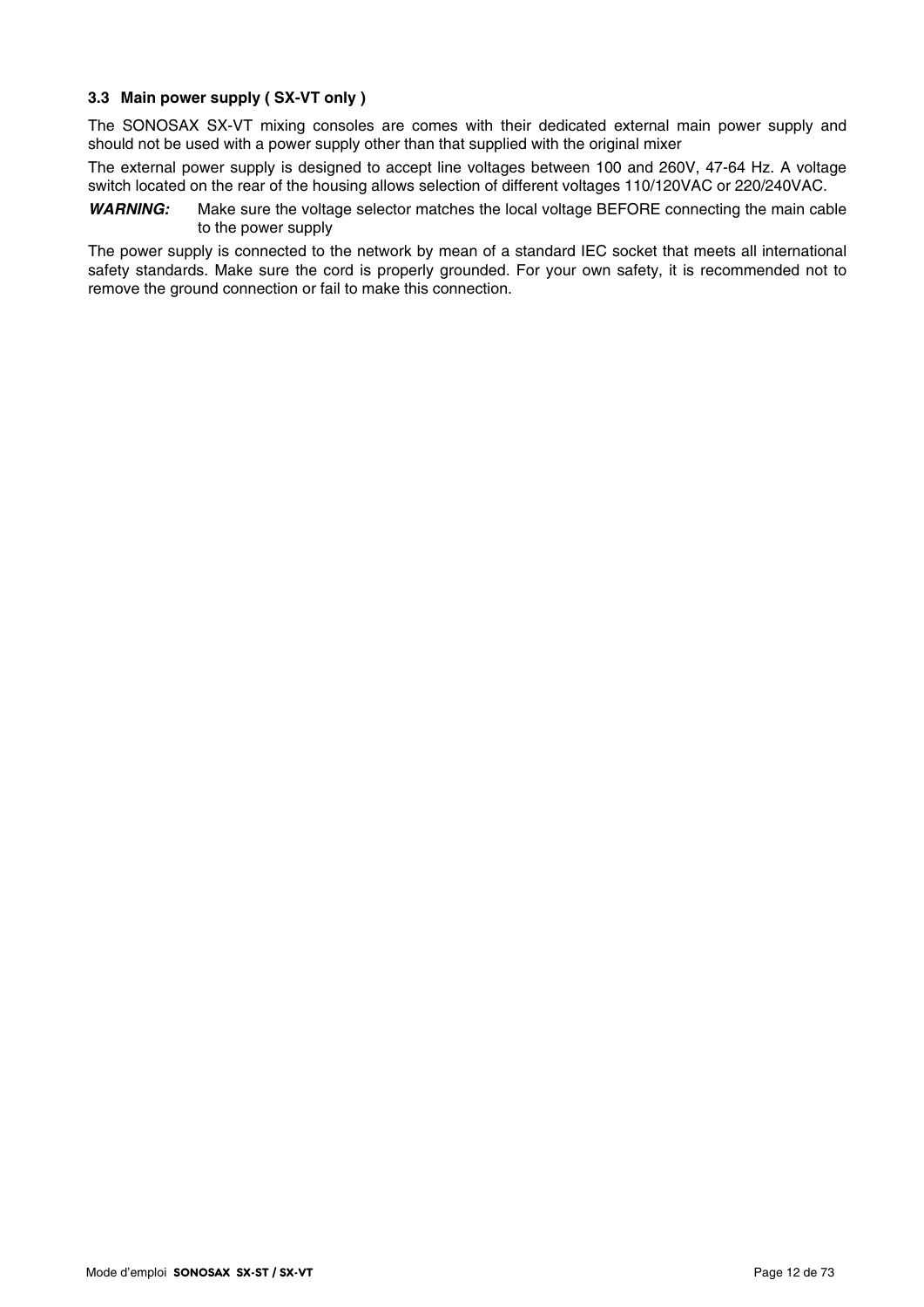## **4. MIC/LINE INPUT MODULE**



Traditional professional mixing consoles are generally based on the same input structure. The signal from the microphone goes through a phase reversal switch and then to a pad to attenuate the signal before going to the first amplification stage. Some mixers even introduce a transformer before the first stage to simplify the circuits. Reducing the signal level before amplifying it increases noise. It also limits the range of input signal that can be accommodated before overload distortion occurs. Some consoles even add a LF Cut before the transformer to avoid saturating it in presence of low frequencies at high level, meanwhile this might be useful under certain conditions, like strong wind noise, this causes phase shifting. For ages this type of circuit has been used for analogue recording and nowadays

The new **SONOSAX SX-ST & SX-VT** input stages do not reduce the microphone level before amplification. Instead we control the amount of amplification and therefore no additional noise is introduced by this method. Using transformerless circuitries avoids unnecessary phase shifting, eliminates the risk of transformer saturation at low frequencies, offers a much better slew rate and allows very wide bandwidth with a flat frequency response as required for SACD

With a careful design of the input amplifier stages and selecting only the best of today's available components, it is now possible to handle a significant increase in the input level before overload. Conventional input stages require the operator to do a delicate balancing act between the input gain control and the channel fader to prevent unexpected input overload or so much gain that the noise comes up. Thus, heretofore unattainable low noise input figures and high input headroom figures are a reality.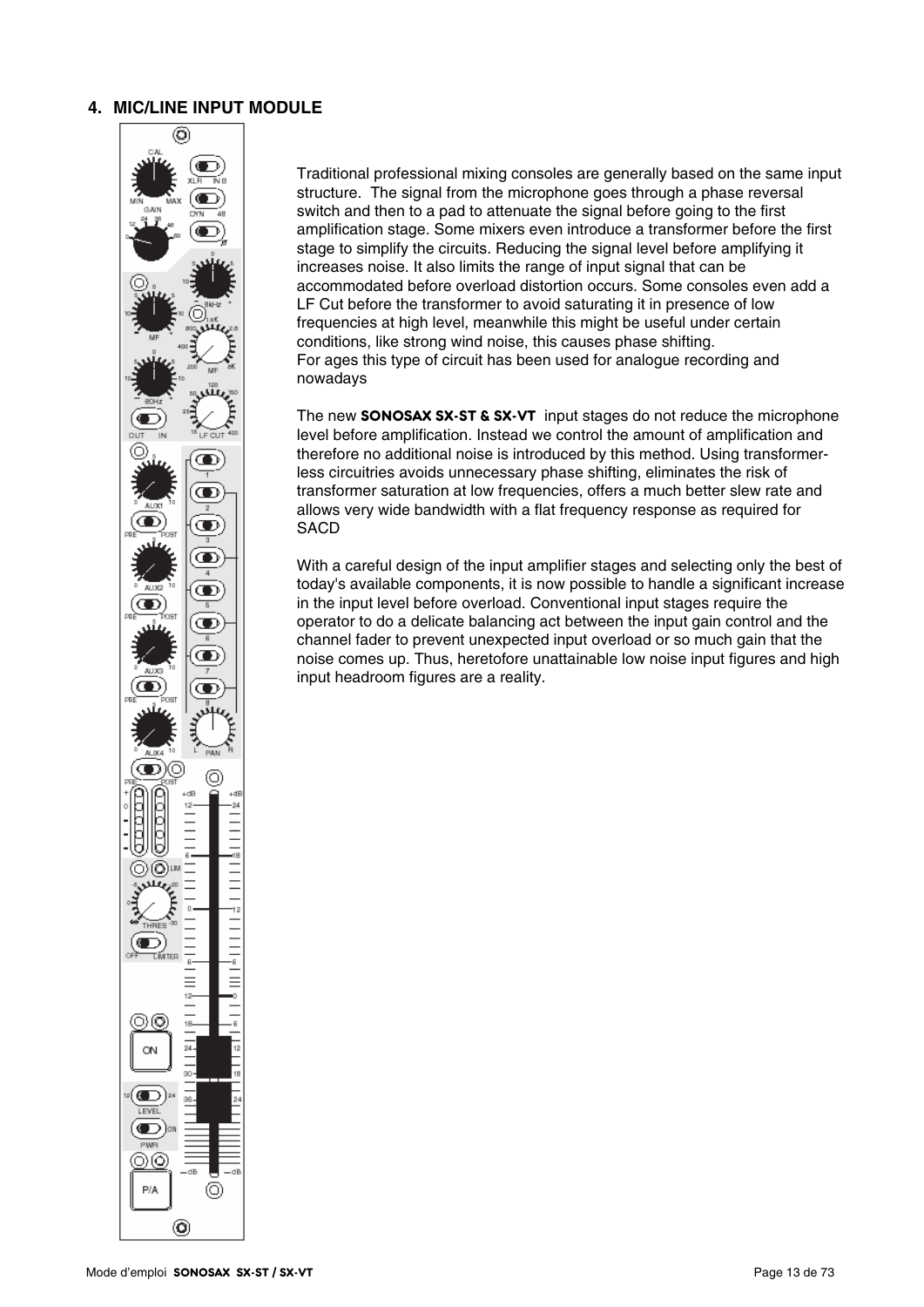## **4.1.1 Input selector [ XLR – IN B ]**

The mono Mic/Line input accepts connection of any type of dynamic or condenser microphone or any external analogue source at line level. The inputs are electronically balanced type without transformer.

Each input provides with two different type of connections: a conventional XLR-3F receptacle and the "B" input on a multi-ways 25pin Sub-D connector [IN B 1-8]. This is useful when different sources are frequently swapped (e.g. a set of microphones and a multi-track recorder/player) or when a set of microphones are connected using a stage box and a multi-ways cable.

| Position XLR: XLR-3F connector is selected<br>$Pin1 = Gnd / Pin2 = High (+) / Pin3 = Low (-).$ |
|------------------------------------------------------------------------------------------------|
| Position IN B: the 25pin Sub-D connector is selected<br>(please refer to the wiring diagram)   |

To connect an unbalanced source such as CD Player, Minidisk or else, pin 3 must be bridged to pin 1 (Gnd) and wired to the Gnd of the source. Then use pin 2 for the unbalanced input signal.

- *WARNING*: Never use the [48V] Phantom in case of unbalanced connection or you could severely damage the source!
- *NOTE*: The 25pin Sub-D connector is NOT a Line level input only, it provides with the same facilities as on the XLR's like phantom power and phase reverse. The wiring conforms to most popular equipments to allow the use of "standard" ready made multi-ways cables.

## **4.1.2 Direct channel Output [ LINE OUT ]**

Each input channel has a direct output whose source can be taken either EQ Pre or Post EQ or Post Fader. The selection is done through an internal switch on the circuit board.

The direct channel outputs are at line level, electronically balanced transformer-less. They are available on the connector 25-pin D-Sub [LINE OUT] on the rear panel. Please refer to the wiring diagram in the addendum for the pin out of this connector.

## **4.1.3 Phantom power [ DYN - 48V ]**

This switch enables or disables the 48Volts phantom power on the corresponding channel. Position DYN: 48V phantom power is OFF – for use with dynamic microphones or line input. Position 48: 48V phantom power is ON – for use with condenser microphones.

- *WARNING:* Never use the 48V Phantom in case of unbalanced. - Never use the 48V Phantom when an external device other than a condenser microphone is connected to the input or you may severely damage the output circuitries of that device. - The 48V will be applied to either to the XLR or to the [INPUT B] according to the Input Select switch. Caution must be taken when equipments other than a condenser microphone are connected to the 25pin Sub-D. *NOTE:* The latest generations of microphones operate almost exclusively with 48 V Phantom, as this
- mode provides an excellent common mode rejection (CMRR), only this mode of microphone powering is available on the SX-ST / SX-VT. Adapters to convert 48V phantom to T12 or P12 are made available by some microphone manufacturers.

## **4.1.4 Phase reversal [ Ø ]**

This switch reverses the polarity of the input signal, which corresponds to a phase rotation by 180 degrees.

It can be used to correct a reversed cable wiring or to address a phase problem between two microphones due to their placement while recording in stereo. It can also be used to progressively decode a M/S signal on a three ways decoding method.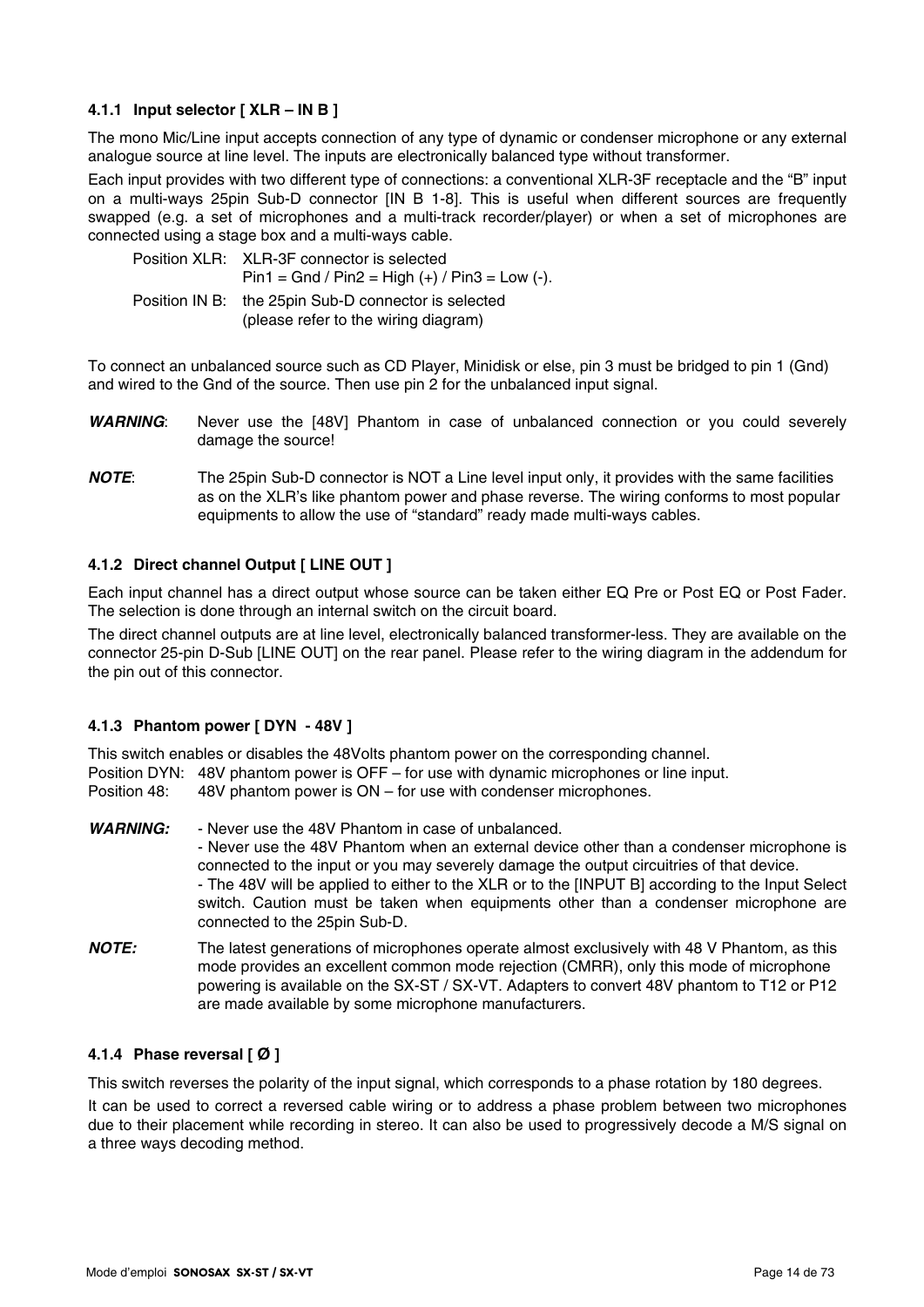## **4.1.5 Input GAIN setting [ GAIN ]**

The primary input stage allows a wide range of input gain adjustment, ranging from -20dB to +80 dB. The maximum allowable input level is +25 dBu.

The input gain is precisely controlled in two steps by mean of a rotary switch and a potentiometer; the rotary switch sets a primary gain of 0, 12, 24, 36, 48 or 60 dB. Then, the potentiometer (also called TRIM) is used for a progressive and fine gain adjustment within a range of -20dB to +20 dB from the centre CAL position.

An additional +12dB or +24dB of gain is available on the linear Fader (see next chapter).

**NOTE:** the overall gain range is quite wide and therefore the gain must be adjusted with cautions. Check the input level using the Pre-Fader Level Meter and/or activate the PFL. An excessive gain will leave little with headroom and can lead to clipping. On the opposite, a level set too low will lead to a poor signal to noise ratio.

#### **4.1.6 Limiter** (non-VCA version)

Each input channels has its own independent Limiter which is part of the microphone pre-amplifier circuitries. It is engaged by the switch [OFF – LIMITER].

The potentiometer [THRES] sets the threshold level above which the limiter becomes active. The threshold can be adjusted between infinite and - 30dB below the nominal level. The attack time is very fast (half sine wave only) and the release time depends of the modulation's program.

The activity of the limiter is indicated by the green Led located just above the potentiometer. It lights up as soon as the Threshold level is reached. As long as the LED remains dark, the Limiter is inactive and has absolutely no effect on the audio signal.

*NOTE:* To protect the input circuitries and to avoid clipping, the Limiter will be automatically activated 2dB before clipping even if the Limiter switched Off or set to "infinite". This feature also provide with an additional 8dB of headroom before clipping.

#### **4.2 Filtrer and Equalizer**

.

The SONOSAX SX-ST / SX-VT input module is equipped with a powerful filtering and equalization section. Its design is derived from our previous model SONOSAX SX-S on which the efficiency and sonic integrity have been well proven in practice for decades.

## **4.2.1 Sweep Low Frequencies Cut [ LF CUT ]**

Also called High Pass Filter, this sweep LF-Cut is commonly used to remove unwanted low frequency noises such as room rumble, electrical hum, wind noise, popping, etc

The cut-off frequency can be adjusted from 15 Hz up to 400 Hz with a fixed slope of 18dB per octave.

This low-cut filter is located after the preamp stage. In some situations, using an external dedicated low-cut filter such as the LC60 LC120 from Schoeps for example may help to reduce the low frequency induced by strong winds on the micro capsules before the preamp stage.



*NOTE:* The [EQ IN/OUT] switch can be configured to include the LF Cut or not, depending on the position of the jumper S-7 on the circuit board. By default, the LF Cut is not dependant of the **[EQ IN/OUT] switch.**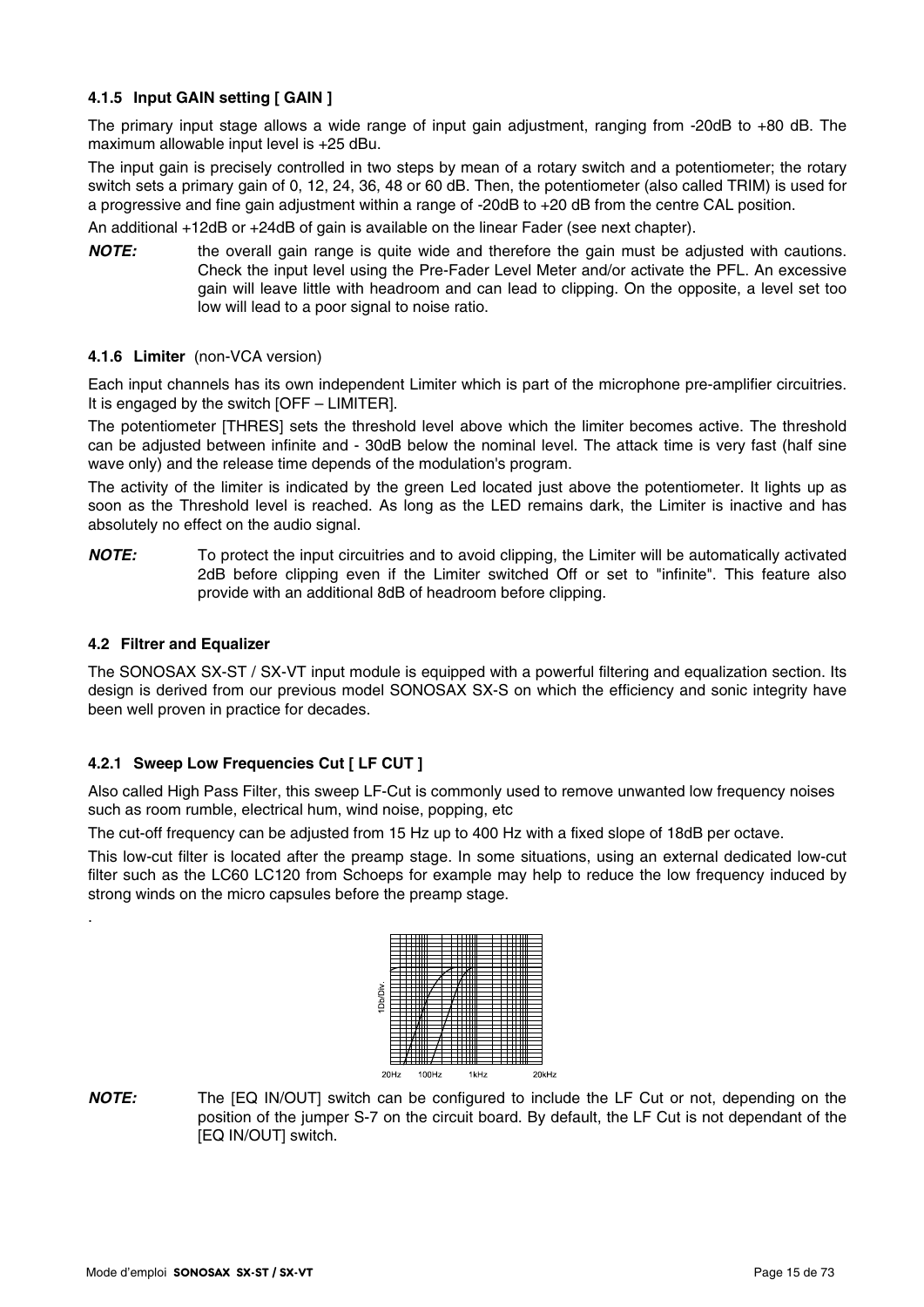## **4.2.2 3 bands semi-parametric Equalizer [ EQ ]**

A 3-band semi parametric equalizer can be engaged by mean of the switch [EQ IN/OUT] located in the filter section. It is also used for instant comparison of filtered and non-filtered audio.

• **80 Hz** and **8 kHz**: these two filters have a shelve curve. Bass and treble adjustments are controlled by the  $[80Hz]$  and  $[8kHz]$  knobs within a range of  $\pm 15$  dB.



• **MF:** is a semi-parametric (sweep frequency) equalizer with a broad fixed bandwidth. One potentiometer progressively adjusts the central frequency from 200 Hz to 8 kHz, the other adjusts the amplitude within a range of  $\pm 15$  dB.

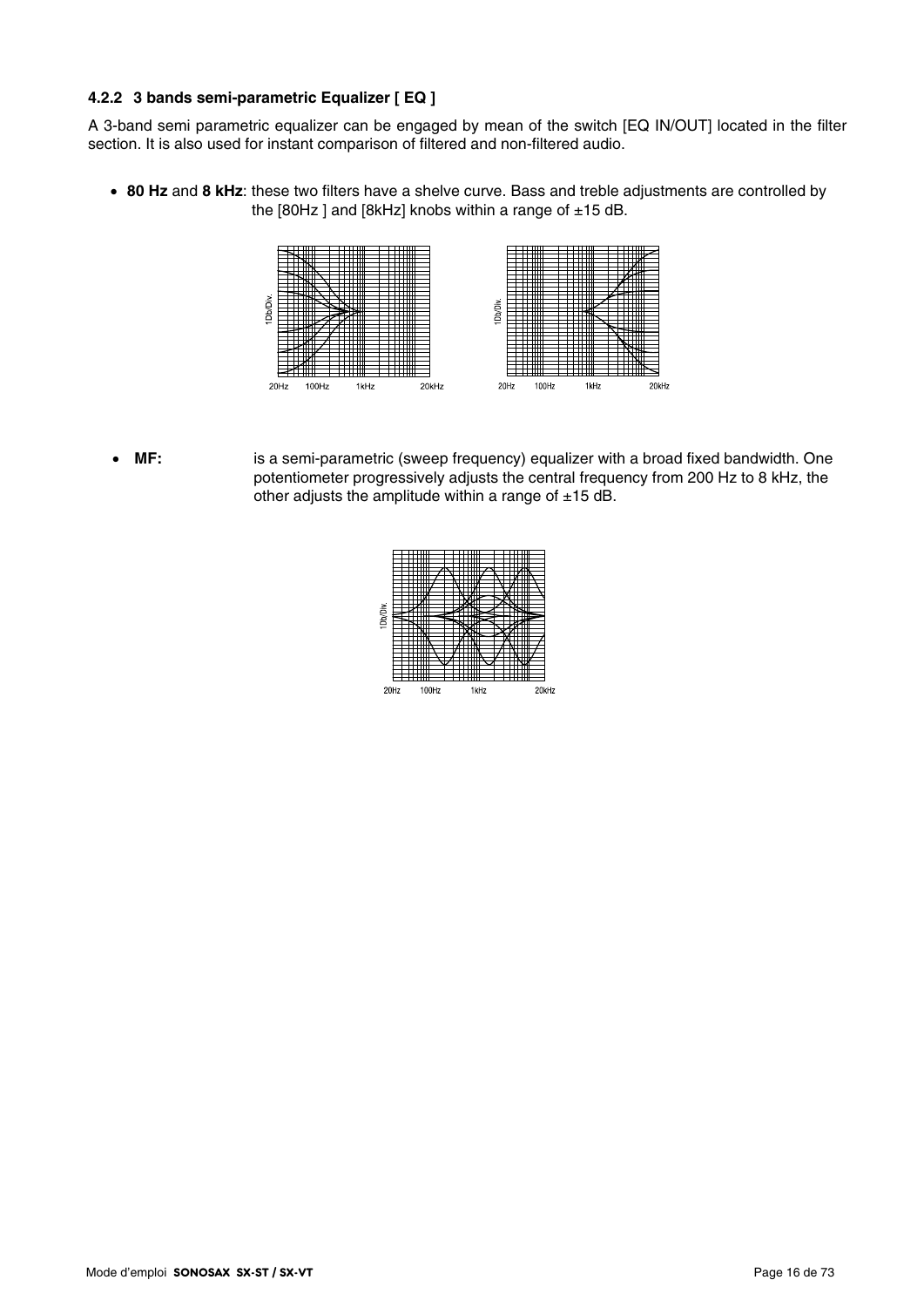## **4.3 Mix busses assignments [ 1 to 8 ]**

The SX-ST / SX-VT series are equipped with mix busses commonly called "Groups".

Input channels are assigned to these mix busses using the routing selectors [1 to 8]. These three positions routing switches are used to configure either 8 individual Mono groups or up to 4 Stereo groups or a free combinations of Mono and Stereo groups.

The routing selector [1 to 8] can be configured in two different ways to suit each user's requirement. Thus, the input channels to mix bus assignment can be configured in two distinct ways:

Either: Pre-Fader / Off / Post-Pan (default value)

Or: Post-Fader Pre-Pan / Off / Post-Pan (the PAN is always post fader)

The assignment mode is determined by a soldering jumper on the input circuitry. (\*\*see note)

This advanced bus assignment selector allows complex routing configurations. Each channel can be individually assigned Pre-Fader or Pre-Pan (depending on the chosen configuration) to a Mono group used for example for track laying, and simultaneously this channel can be mixed Post Pan to a Stereo Group as main stereo mix.

Logically, an individual track is Mono and therefore should not be affected by the PAN Pot. Alternatively, the PAN Pot is needed to build a stereo group.

The selector can then assign each input channel to the mixing buses 1 to 8, as follows:

| Switches 1 to 8 at centre position:                                     | no audio is assigned to the corresponding mix bus                                                                                                   |
|-------------------------------------------------------------------------|-----------------------------------------------------------------------------------------------------------------------------------------------------|
| Switches 1-3-5-7 set to the left:<br>Switches 1-3-5-7 set to the right: | assign the channel to odd busses Post PAN<br>assign the channel to odd busses Pre-PAN (post fader)<br>or Pre Fader depending on the configuration   |
| Switches 2-4-6-8 set to the right:<br>Switches 2-4-6-8 set to the left: | assign the channel to even busses Post PAN<br>assign the channel to even busses Pre-PAN (post fader)<br>or Pre Fader depending on the configuration |

The two white lines drawn on either side of the selector give a clear view of the channel assignment: when the switch is positioned towards the white line, the assignment is **always** Post Pan (hence post fader).

A good tip is to remember that, conventionally, odd busses correspond to the Left channel and even busses correspond to the Right channel of a stereo group. Thus, by positioning odd switches to the left and even switches to the right you are in any logical Post-PAN assignment to a stereo mix bus.

On the Master module, the eight mix busses are grouped per pairs:  $1/2 - 3/4 - 5/6 - 7/8$  thus allowing to control the output levels of a stereo group by mean of a single Master Fader.

*\*\* NOTE:* On the first series of SX-ST mixers with serial nr 0433'0070 and lower, the configuration mode Pre Fader or Post Fader/Pre Pan is not determined by a solder bridge but requires a modification on the circuit board. Please contact SONOSAX or your local distributor if you want to make this change.

## **4.3.1 Panoramic Potentiometer [ PAN ]**

The PAN Pot knob progressively balances the modulation from left to right when used in conjunction with the Mix Busses Selector switches located above.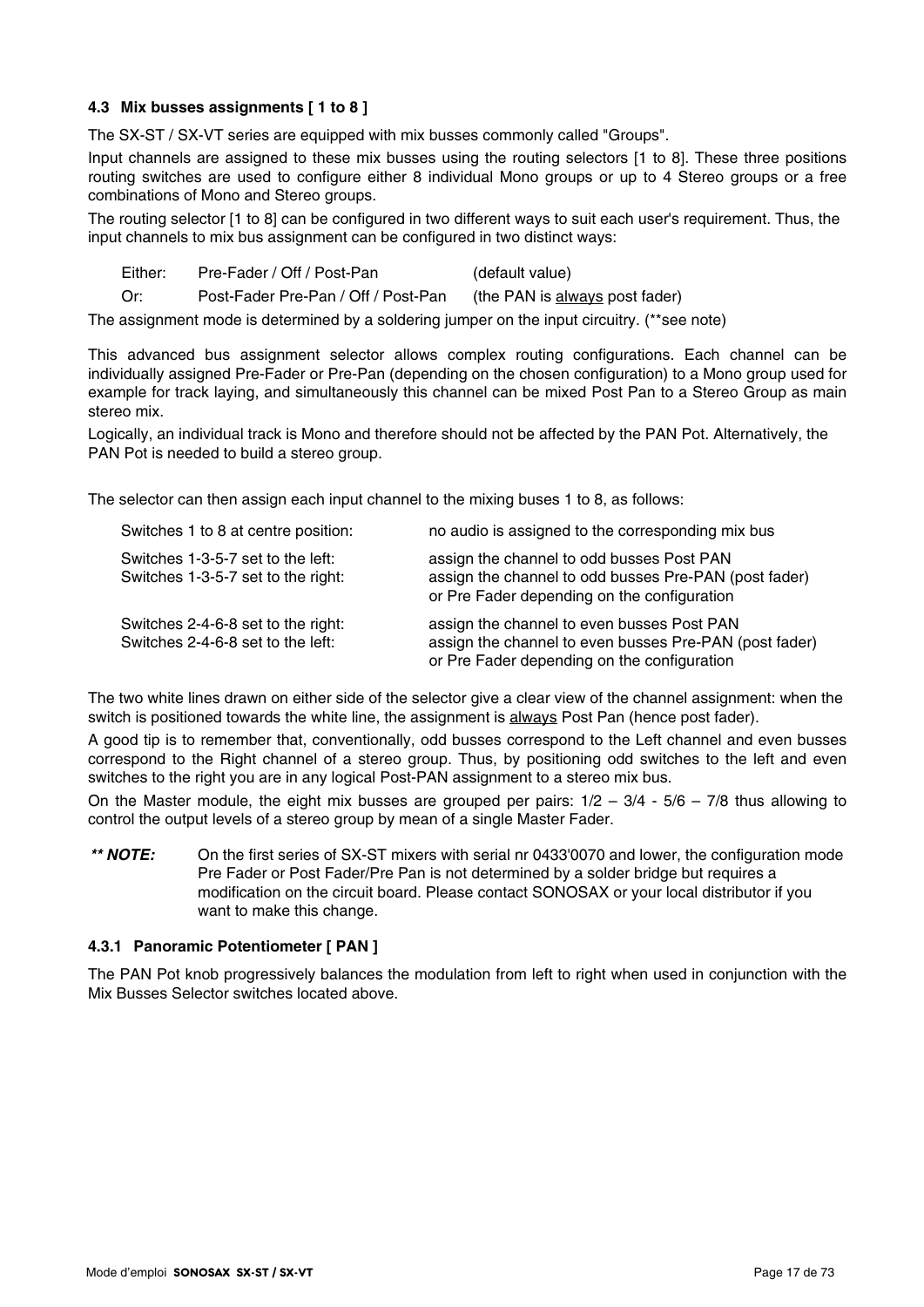## **4.4 Auxiliary Sends [AUX 1 to 4]**

The SX-ST / SX-VT series are equipped with four Auxiliary mix busses [AUX 1 à 4] commonly used to create separate mixes for headphone cueing, effect sends, stage monitor mixes and all kinds of different sub-mixes Potentiometers [AUX 1] to [AUX 4] set the level on the<mix busses from – infinite (mute) to +10dB. These four busses are summed by the Master Aux on the Master&Monitoring module.

## **4.4.1 AUX busses assignment [ PRE–OFF–POST ]**

These 3 positions switches assign the modulation to the Aux mix busses either before [PRE) or after [POST] the channel fader. In centre [OFF] position, no signal is sent to the corresponding AUX mix bus.

## **4.4.2 Channel fader**

A high quality, plastic conductive, 100mm linear fader allows precise control of the signal level sent to the Group mix busses 1 to 8, to the Post Fader Aux sends and to the direct channel output if set to post-fader.

The fader has a logarithmic course with two different scales graduated in decibels on each side of the cursor to match with the level switch setting (see chapter below).

The scale on the left is conventional from minus infinite to +12dB, on the right side it goes up to +24dB.

## **4.4.3 Level switch [12 - 24]**

The [12 - 24] level switch lets you choose between two different gain ranges on the channel Fader.

In position 12, the fader has a conventional course from minus infinite up to +12dB of gain. In position 24, an additional amplification of 12dB is applied BEFORE the fader for total gain of up to +24dB on the fader

While recording "on location" huge dynamic jumps are very common and sometime difficult to handle as the input gain must be rapidly adjusted to avoid either overloads or weak audio levels. This forces the sound engineer to frequently use both hands on one channel to make a delicate adjustment between the input gain and the mix level on the fader.

The input stage in the SX-ST / SX-VT is having such significant headroom that it is usually not necessary to reduce the input gain. However, when the ambiance sounds become more silent, it may be necessary to increase the level so much that the traditional +12dB fader gain is not enough. Switching to the +24 position ensure sufficient gain margin on the fader to keep hands and concentration for the mix rather than loosing attention in controlling the input gain.

*NOTES:* the level switch should not be used during recording as it causes a level jump of 12dB. The additional 12dB of gain is applied to all post fader signals.

## **4.4.4 Dual Peak Level Meters**

The dual 5 led's Peak Meter shows both Pre and Post fader modulation levels. The peak-meter behaves either in DOT mode or as a conventional Bargraph, depending on the switch [DOT-OFF-BAR] located on the Master&Monitoring module. The 5 leds indicate following level:

- Red : +6dB light on 6dB above nominal level
- Yellow : 0dB nominal level
- Green: -10dB
- Green: 20dB
- Green: 40dB

- In case of overload while in Bargraph mode, all leds turn off except the Red led.

- In case of overload while in DOT mode, all leds light on.

**NOTE:** the PRE fader level is always monitored even if the channel is turned Off (Muted)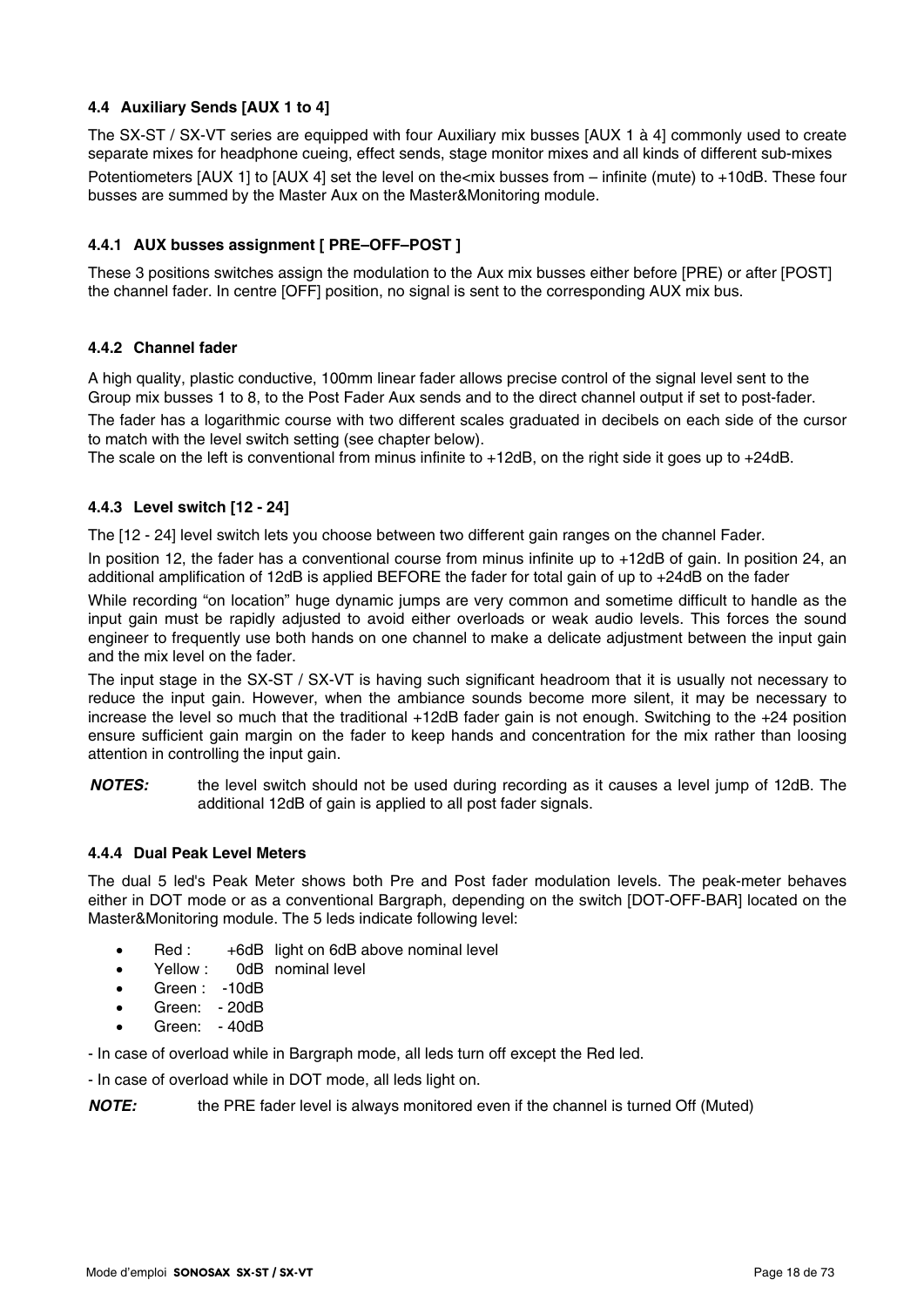## **4.4.5 On / Mute Key [ ON ]**

This key activates or mutes the channel. This function is absolutely noiseless and affects the mix busses 1 to 8, the Pre and Post fader Aux Sends, the channel solo, the direct output and eventually the Insert send/return. The green Led located just above confirms that the channel is turned [ON].

**NOTE 1:** - While powering up the mixer [Power ON] all channels remaining muted by factory default. This logic can be reversed through S8 Jumper on the input circuitry.

> - By default le green led indicate that the channel is active. This logic can be reversed through S8 Jumper on the input circuitry.

*NOTE 2:* - For monitoring purposes, the PFL and Pre Fader level meter remain available even if the channel is muted.

## **4.4.6 PFL/AFL Pre-Listening [ P/A ]**

The [P/A] key is used to individually listen to channel's modulation before the fader [PFL] or after the fader [AFL]. Thus, the settings of the channel such as the input gain, LF Cut and Filters can be adjusted precisely, without being affected by listening to other channels. Multiple channels can be summed in PFL/AFL mode.

When a [P/A] key is activated the channel becomes audible on the primary monitoring output in place of the current selection, and its level is displayed on the main modulometer.

A selector located on the Master/Monitoring Module let choose between the 3 operating modes of the [P/A] key: SOLO/AFL/PFL

The Pre-Listening function is indicated by the yellow Led located above the [P/A] key. It light On in PFL and AFL mode or flashes while in SOLO mode

When the [P/A] key is disabled, the monitor and the modulometer return to their previous selection

*NOTES:* - PFL monitoring remains available even if the channel is muted. - Jumper S12 (L) and S13(R) determine whether the AFL is taken Pre or Post PAN pot

#### **4.4.7 Channel power on switch [PWR –ON])**

It powers ON or OFF the entire input module. This function is useful to save on battery power when only a few numbers of channels are being used. An audible pop will be introduced in the mixer's outputs if this switch is used during normal operation.

*WARNING:* Powering the channel On or Off generates an audible noise.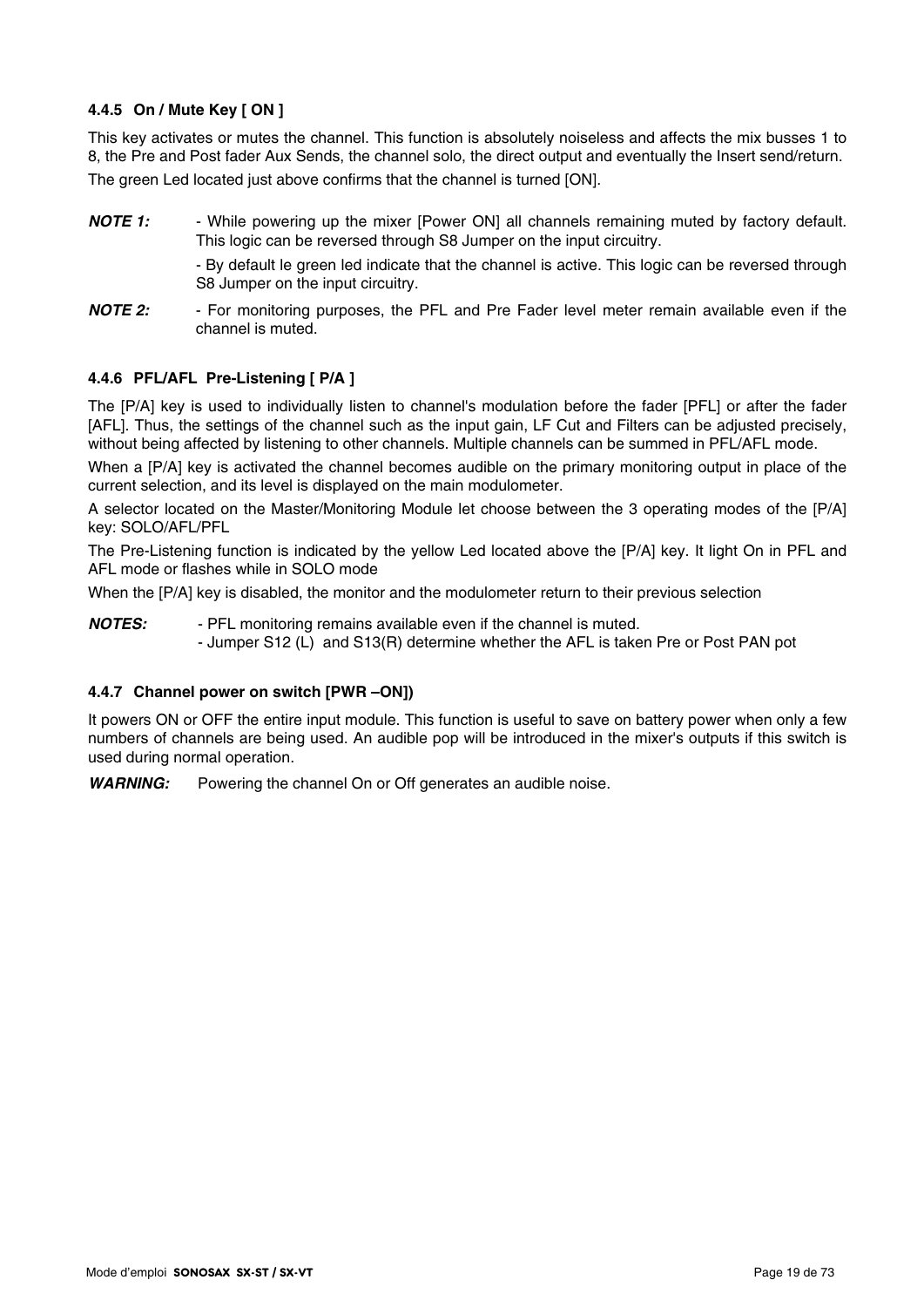## **4.5 VCA groups selector (modules with VCA only)**

The SX-VT series can be equipped with VCA's Mic/Line Input module (Voltage Controlled Amplifier). Thus, the channel's fader does not control the modulation level but a DC voltage that drives the VCA circuitry. This technology offers the possibility of setting up an optional VCA grouping system to build up to eight independent groups. A VCA group controls the mixing level of a large group of channels (such as drums, horns, backing vocals, etc.) by mean of a single fader, thus, providing an easier global control of that particular mix group.

The VCA Group Selector assigns the channel to one of the 8 VCA Groups. Each group is thus controlled by a "Group Master" fader through a DC voltage.

**NOTE:** In position 0 or 9, the channel is disconnected from the VCA grouping system.

#### **4.6 Compressor (modules with VCA only)**

This switch engages or disengages the compressor. The compressor is used to reduce the global dynamic of the modulation. In case of extreme amplitudes or peals of modulation, heavy distortion may occur, especially with digital recording equipment.

To avoid this kind of distortion or, for example, to avoid loudspeakers getting damaged by overload, use the compressor. Compressors can also be used to change the sound of an instrument by applying extreme settings. The operating principle is based on an automatic gain control which reduces the amplitude and thereby restricts the original dynamics on a given range.

## **4.6.1 Threshold**

It sets the threshold level of the compressor on a range between +infinite to -30dB. Generally the threshold level for compressors is set below the normal operating level to allow upper dynamics to be musically compressed. For high ratio settings (near limiter function), the threshold level is set above the normal operating level in order to provide reliable signal limiting and thus, protects subsequent equipments.

The activity of the Compressor is indicated by the green Led located just above the potentiometer. It lights up as soon as the Threshold level is reached. As long as the LED remains dark, the Compressor is inactive and has absolutely no effect on the audio signal

#### **4.6.2 Ratio**

It controls the compression ratio between the input and output levels of modulation exceeding the threshold level. The range can be adjusted with the RATIO knob from a 1:1 ratio to an infinity:1 ratio.

## **4.7 On Air Signalling (SX-VT only)**

ON AIR signalling is available on each input channel and can be enabled with Dip switch S5-B. The On Air signalisation is turned On or Off by moving the Fader up and down, providing that the channel is turned ON.

The ON AIR Led on the Master module will light On and Off accordingly, and a ON AIR logic command is available on the "Remote and Signalling" 25pin Sub-D connector.

When ON, a +3,3VDC voltage is available on this connector. Please take note that a maximum of 20mA can be drawn on this command which is only foreseen to drive a low power external device such as a relay or an opto-coupler system. Usually it is that external system that will drive the ON AIR lamps in the control room and the studios.

## **4.8 Fonction MUTE**

a MUTE function can be individually enabled on each Mic/Line input module (with or without VCA) with Dip switch S5-A located underneath the channel fader.

As soon as any "Mute enabled" channel is turned ON and its channel fader is ON, the MUTE Led on the Master module will turn ON, indicating the Mute function is activated, and the control room volume will be attenuated by 20dB.

The Mute function can also be activated by toggling the On/Off button, providing that the fader is moved up.

This function is used by DJ's and operators that need to talk into the program material to avoid feedback trough the control room loudspeakers.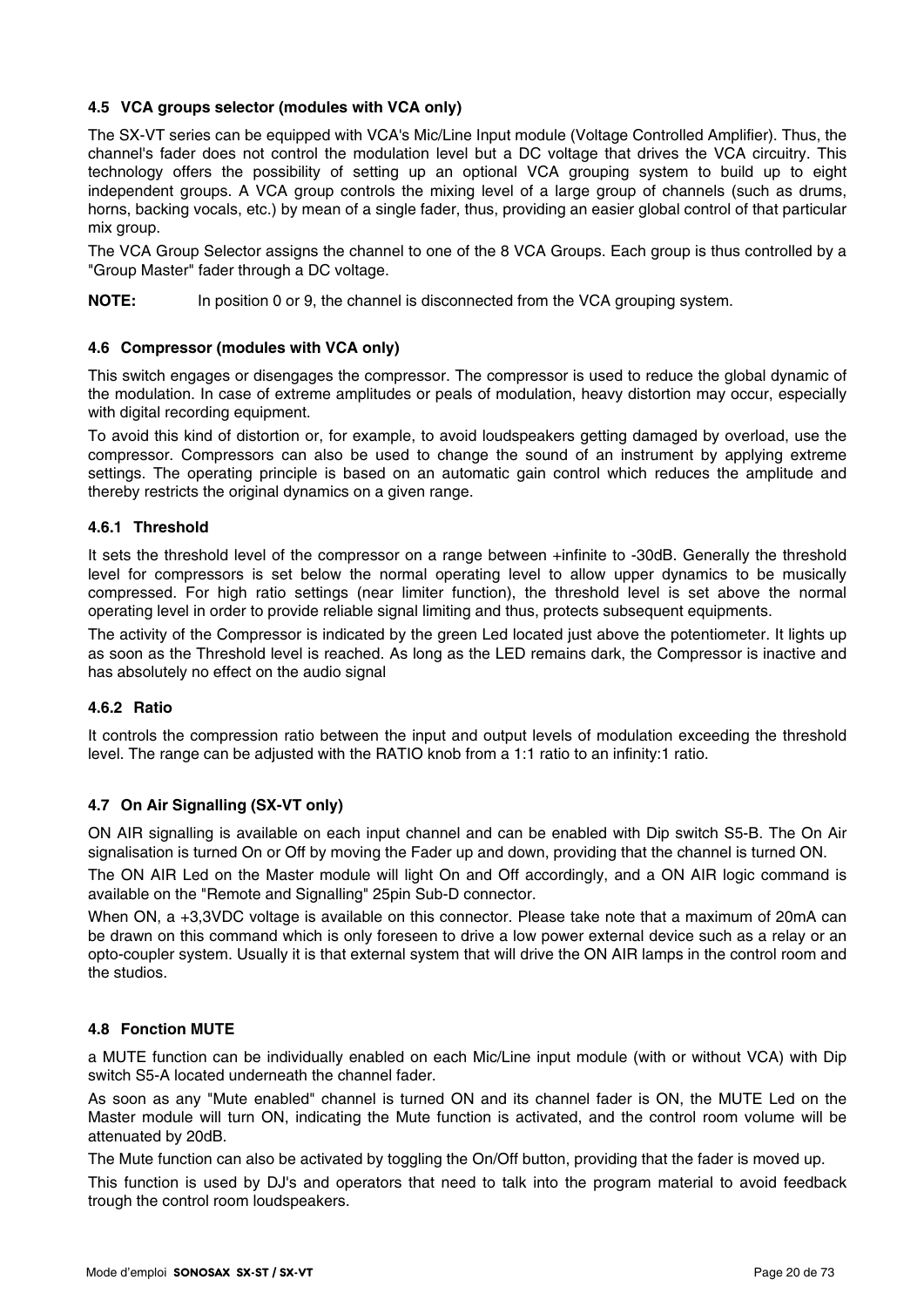## **5. Stereo Line Input Module**



A Stereo Line Input module is available for the SX-ST and SX-VT series. It accept any stereo source having a line level between -14dBu and +25dBu.

The Stereo Line Input module is VCA controlled and can be automated from an external device or controlled from an optional built in Master VCA Group Fader if the mixer is equipped with a VCA Grouping system.

In following sections, the "Post Fader" signal is obviously always Post VCA and the "Pre Fader" is always Pre VCA.

Please keep in mind that the Balance L / R potentiometer is part of the VCA circuitries and therefore all Post Fader signal are affected by the Balance.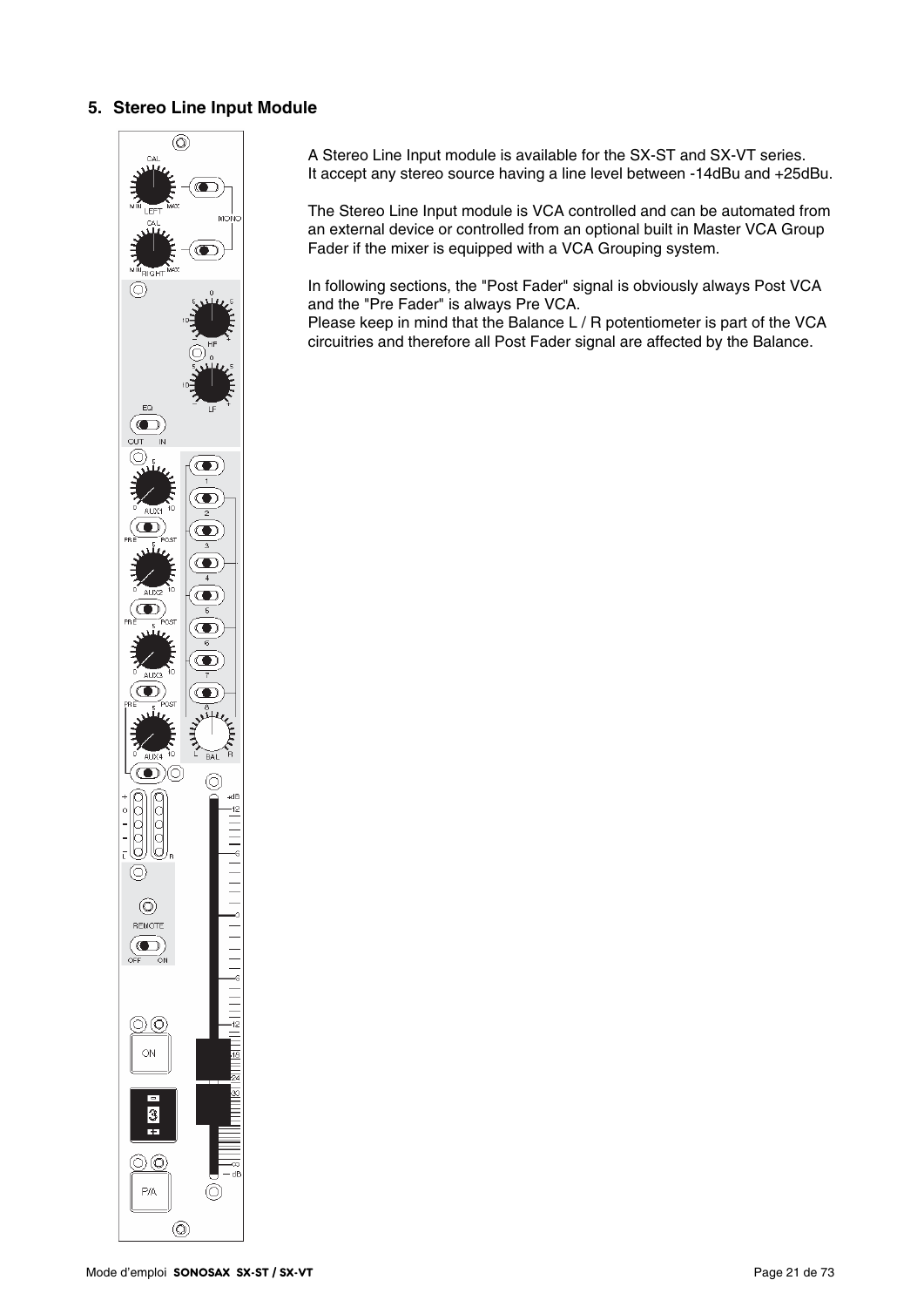## **5.1 Left & Right gain controls**

The potentiometers [LEFT] and [RIGHT] are used to individually adjust the input level of the Left and Right channels within a range of -20dB to +20dB from the central [CAL] position.

The central position [CAL] is a unity gain (0dB gain) and reflects the nominal input level.

## **5.2 Selector [ MONO ]**

If both of the "Mono" selectors are switched toward their left position, the Left channel is routed to the Left or the Odd channel of a mix bus and the Right channel is routed to the Right or Even channel of a mix bus.

If the selector of the Left input channel is switched toward its right position, the Left input signal is routed to both the Left and Right mix busses.

If the selector of the Right input channel is switched toward its right position, the Right input signal is routed to both the Left and Right mix busses.

When both selectors are switched toward their right position, then the Left and the Right input signals are mixed into a Mono signal and routed to both the Left and Right mix busses.

## **5.3 Stereo Equalizer [ EQ ]**

The Stereo input module provides with a 2 bands Equalizer for Trebles and Basses. The [IN – OUT] switch engages or bypasses the Equalizer. It is also used for instant comparison of filtered and non-filtered audio.

The HF controls a fixed shelving equalizer for treble adjustment. Shelving equalizers work on a very broad range of frequencies and, consequently, are very "musical". The upper harmonics are raised evenly, keeping their original musical relationship to each other.

8 kHz / 4dB per octave /  $\pm$ 12 dB at 8 kHz /  $\pm$ 15 dB at 16 kHz

The LF controls a fixed shelving equalizer for bass adjustment. A low frequency shelving equalizer will add or remove bass in a smooth, musical fashion.

80 Hz / 4dB per octave / ±12 dB at 80Hz / ±15 dB at 40Hz

## **5.4 Auxiliary Sends [AUX 1] to [AUX 4]**

The SX-ST/SX-VT mixers provide with 4 Auxiliary Sends mix busses. [AUX 1] to [AUX 4] are used to create sub-mixes for headphone cueing, effect sends, stage monitor mixes and all kinds of different sub-mixes.

When turned fully clockwise, an additional 10dB gain is added to the Aux send bus

Potentiometers [AUX 1] to [AUX 4] set the level on the mix busses from – infinite (mute) to +10dB. These four busses are summed by the Master Aux on the Master&Monitoring module.

## **5.4.1 Auxiliary routing switches [PRE-OFF-POST]**

A 3 positions switch [Pre-Off-Post] assigns the channels to the Aux busses before [PRE] or after [POST] the channel fader. In its centre [OFF] position, no signal is sent to the corresponding AUX bus.

In this Stereo Module, the AUX sends are paired, therefore the Left channel is sent to the odd AUX 1 & 3 while the Right channel is sent to even AUX 2 & 4.

*NOTES:* - AUX sends are sourced after the [MONO] selector, therefore the Left and/or Right channel may already have been routed to either of L or R channel or already being summed in MONO. - If AUX sends are selected Post Fader, the pair 1/2 and 3/4 are also affected by the Balance potentiometer.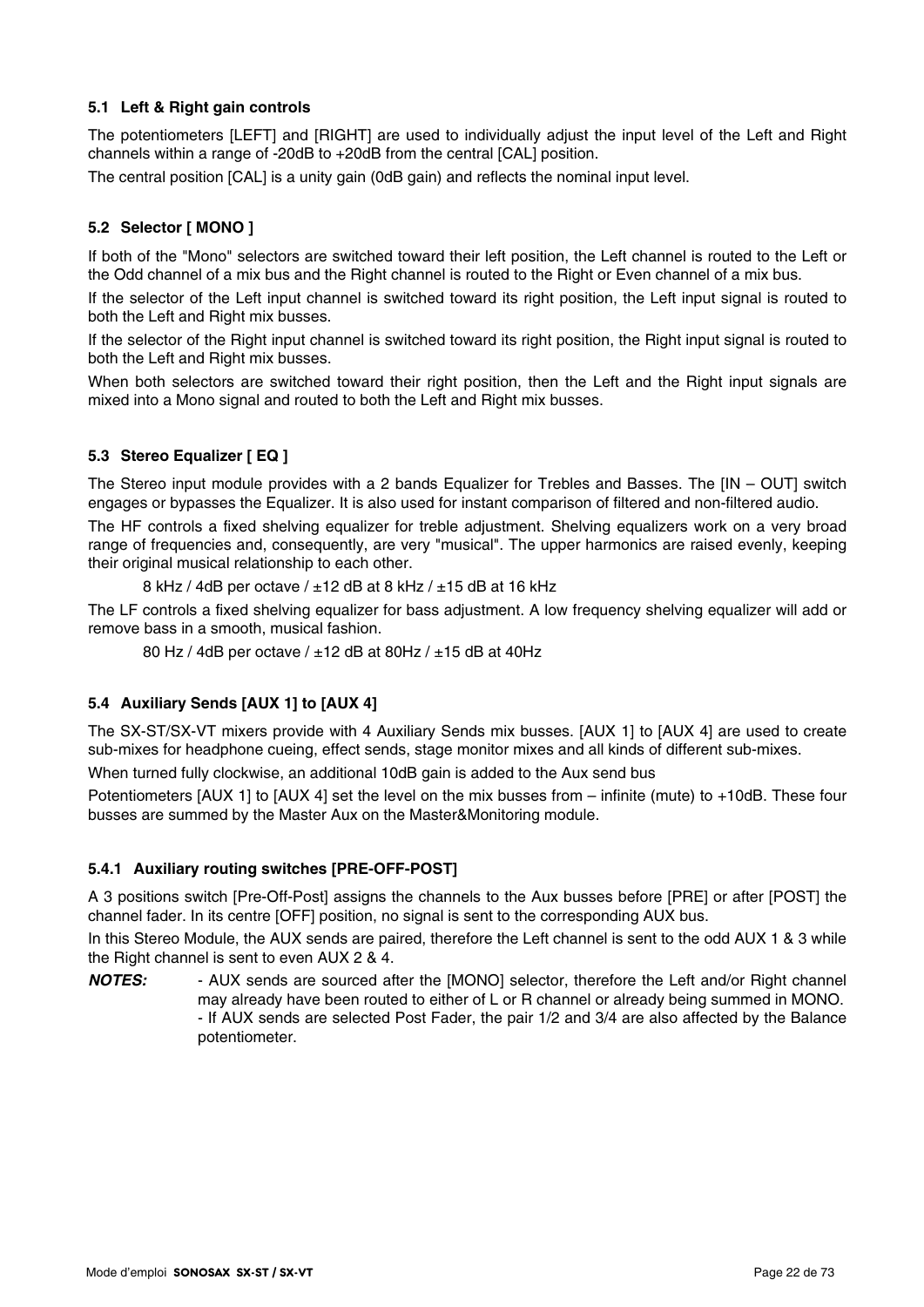#### **5.5 Dual Peak level meter**

The 5 Led's dual Peak Level meters show the levels of the Left and Right channel. The peak-meter behaves either in DOT mode or as a conventional Bargraph, depending on the switch [DOT-OFF-BAR] located on the Master&Monitoring module. The 5 leds indicate following level:

- Red : +6dB light on 6dB above nominal level
- Yellow : 0dB nominal level
- Green : -10dB
- Green: 20dB
- Green: 40dB

- In case of overload while in Bargraph mode, all leds turn off except the Red led.

- In case of overload while in DOT mode, all leds light on.

*NOTES:* The jumpers S13 and S14 determine whether the Meters show the signal Pre or Post-fader. In Pre-fader mode, the level will always be viewed even if the channel is off (Muted).

#### **5.6 Assignment to mix busses 1/2 to 7/8**

The stereo channels can be assigned to any pair of the mix busses by mean of the eight switches to create up to 4 stereo groups by using pairs 1/2 - 3/4 - 5/6 or 7/8.

Logically, if a stereo signal has been summed to Mono using the [MONO] switches at the input of the channel, this Mono signal can be assigned to any of the 8 Bus mixing.

The 3 position's routing switches assign the stereo signal to the mix busses either Pre Fader or Post Balance (Post Balance being obviously post fader!):

| Switches 1 to 8 at centre position: | no audio is assigned to the corresponding mix bus    |
|-------------------------------------|------------------------------------------------------|
| Switches 1-3-5-7 set to the left:   | assign the left channel to odd busses Post Balance   |
| Switches 1-3-5-7 set to the right:  | assign the left channel to odd busses Pre Fader      |
| Switches 2-4-6-8 set to the right:  | assign the right channel to even busses Post Balance |
| Switches 2-4-6-8 set to the left:   | assign the right channel to even busses Pre Fader    |

The two lines drawn on either side of the selector provides a clear view of the Pre Fader or Post-Balance assignment: when the switch is positioned to the line, the assignment is Post-Balance.

A good tip is to remember that, conventionally, Odd busses are defined as Left channels and Even buses are defined as Right channel in a stereo group. Therefore, by setting Odd switches to the Left and Even switches to the Right you logically assign the stereo channel Post Balance to the busses.

#### **5.6.1 Channel Fader**

The Stereo Input module is equipped with two VCA circuitries (Voltage Controlled Amplifier), one for each of the L & R channel. The fader controls the L & R audio levels in a range from – infinite to +12dB by means of a single DC voltage equally applied to both VCA's.

#### **5.6.2 Left – Right Balance [ BAL ]**

The Balance potentiometer is part of the VCA circuitries. It balances the stereo signal between the odd (Left) and the even (Right) sides of a mix bus pair by mean of a DC voltage applied in an opposite way to the VCA's

**NOTE:** the Balance also affects the AUX pairs 1/2 & 3/4 when selected Post Fader.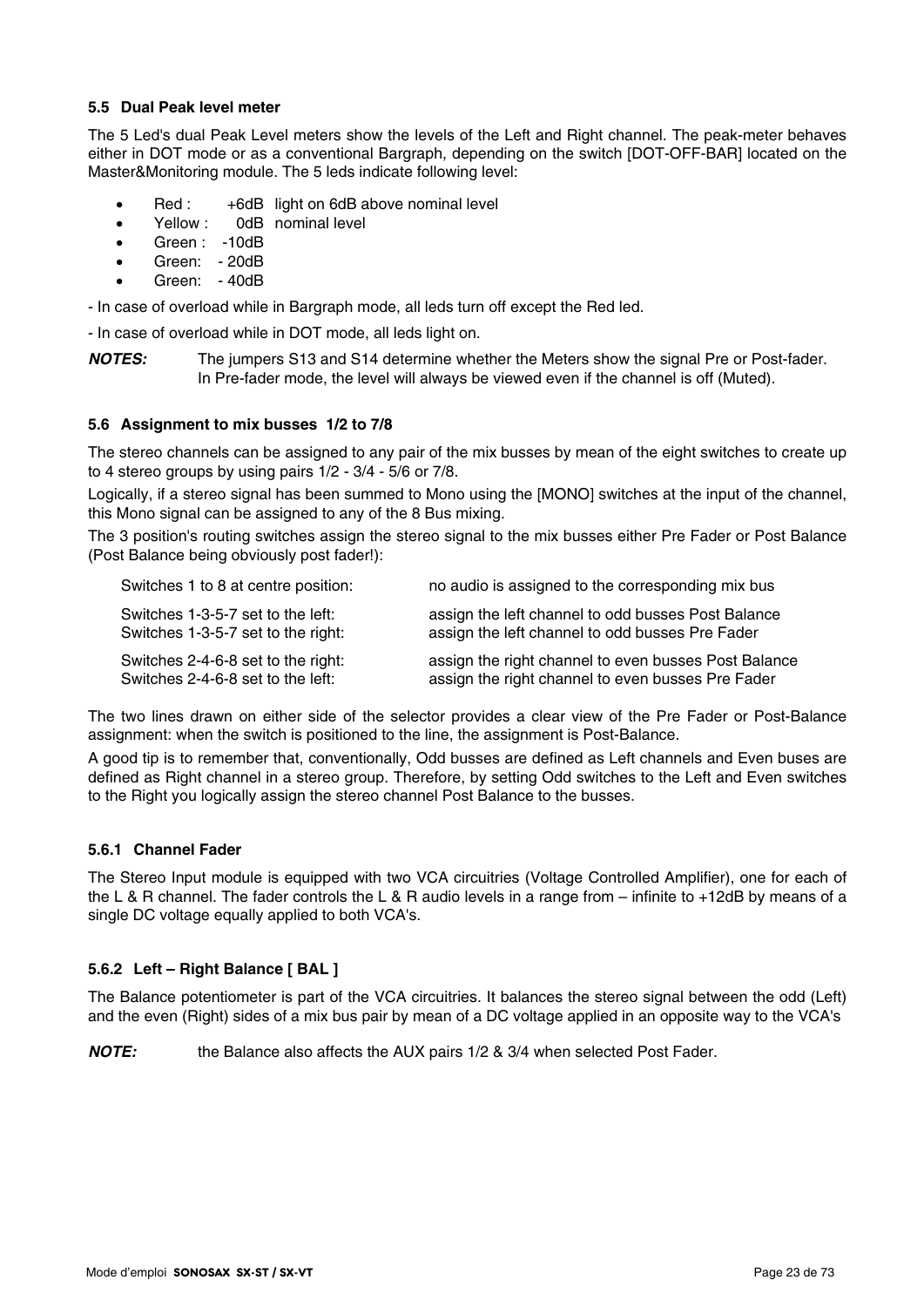## **5.6.3 On / Mute Key [ ON ]**

This key activates or mutes the channel. This function is absolutely noiseless and affects the mix busses 1 to 8, the Pre and Post fader Aux Sends, and the "SOLO" monitoring of the channels.

The green Led located just above the key lights on as soon as the channel is turned [ON]

*NOTES:* - While powering up the mixer [Power ON] all channels remaining muted by factory default. This logic can be reversed through S10 Jumper on the input circuitry.

- For monitoring purposes, the PFL signal and Pre Fader level meter remain active even if the channel is turned OFF (Muted).

- This ON/OFF function can be controlled from an external device. (optional on SX-VT only)

## **5.7 Fader Start [ REMOTE ]**

This switch enables the "Fader Start" command from the Stereo module. The function allows to remotely Start/Stop any device supporting a "Fader Start" command.

The command is driven either by opening / closing the Fader, or by activating / deactivating the module through the [ON] key. The [Remote] Led indicates the status:

- the "STOP" command is activated as soon as the fader is closed and/or by muting the channels. The yellow Led is flashing.

- the "PLAY" command is activated as soon as the Fader is opened, even slightly, and the channel turned ON. The yellow Led is lighting steadily.

The Remote logic circuitries actuate two relays for the Start ( K3 ) and Stop ( K1 ) function. Thus the logic circuitries are totally isolated from external devices for optimal protection.

In normal mode, a Start and a Stop pulse of 125ms is sent to the corresponding relay every time the Start/Stop status changes over.

This command can be changed from "Pulse" mode to "State" by changing the internal Dip switch S9-A to "On" (or 1). If State mode is chosen, then only the "Stop" relay is activated as follow:

- STOP Mode: the relay contact is open
- PLAY Mode: the relay contact is closed.

## **5.8 PFL/AFL Pre-Listening [ P/A ]**

The P/A push button is used to monitor the channel signal Pre-Fader (PFL) or After-Fader (AFL) and to check its level on the main level meters. A selector located on the Master&Monitoring Module let choose between the 3 operating modes of the [P/A] button: SOLO/AFL/PFL.

This Pre-Listening function is indicated by the yellow Led located above the [P/A] key. It lights On in PFL and AFL mode or flashes while in SOLO mode

*NOTES:* - The PFL monitoring remains active even if the channel is turned OFF (Muted). - AFL being taken post VCA, the signal is then obviously post Balance.

#### **5.9 VCA groups selector (optional on SX-VT Series only)**

The VCA group selector works the same way as on the Mic/Line input with VCA. Please refer to this section for further detailed information's.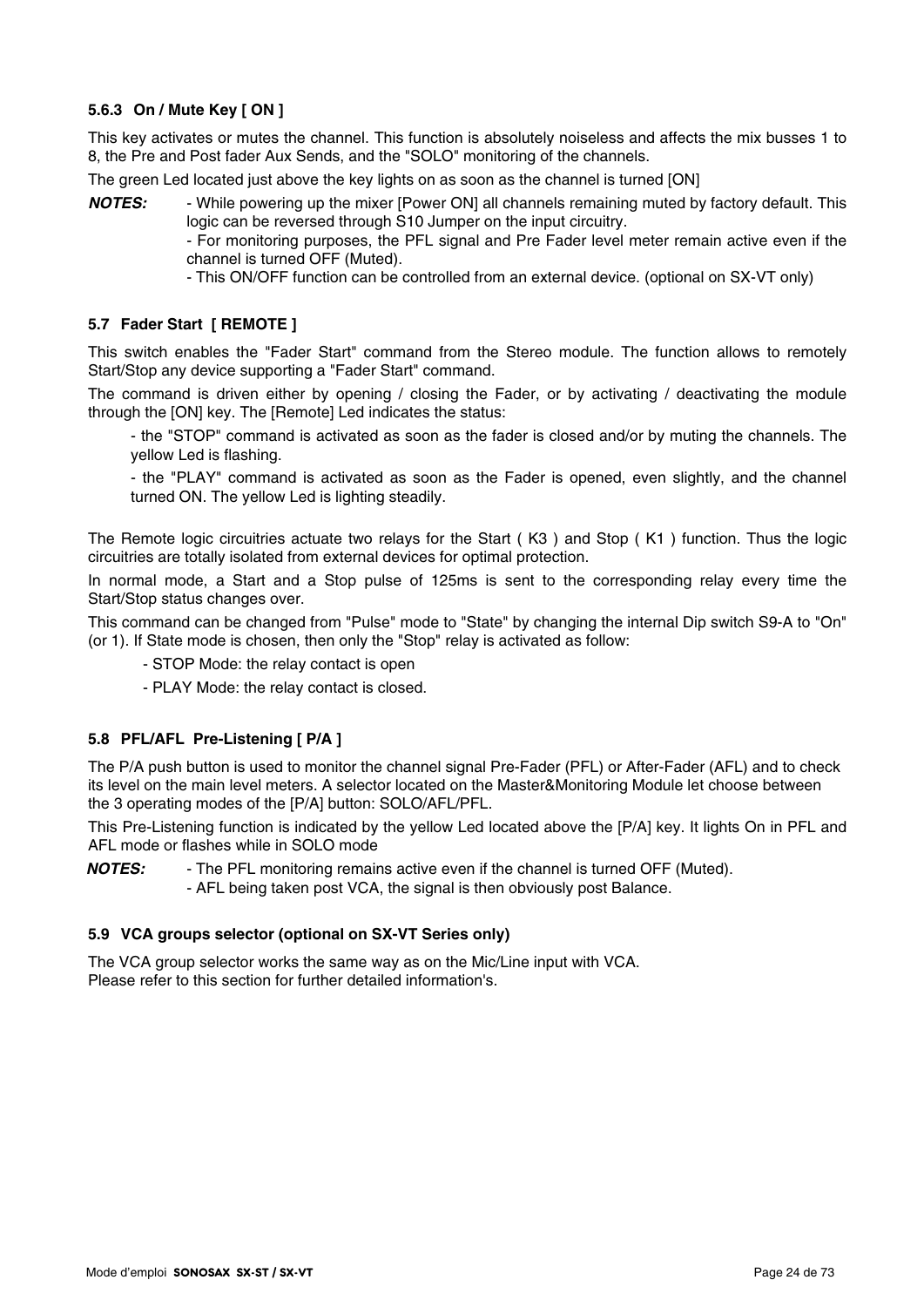## **6. MASTER AND MONITORING MODULE**

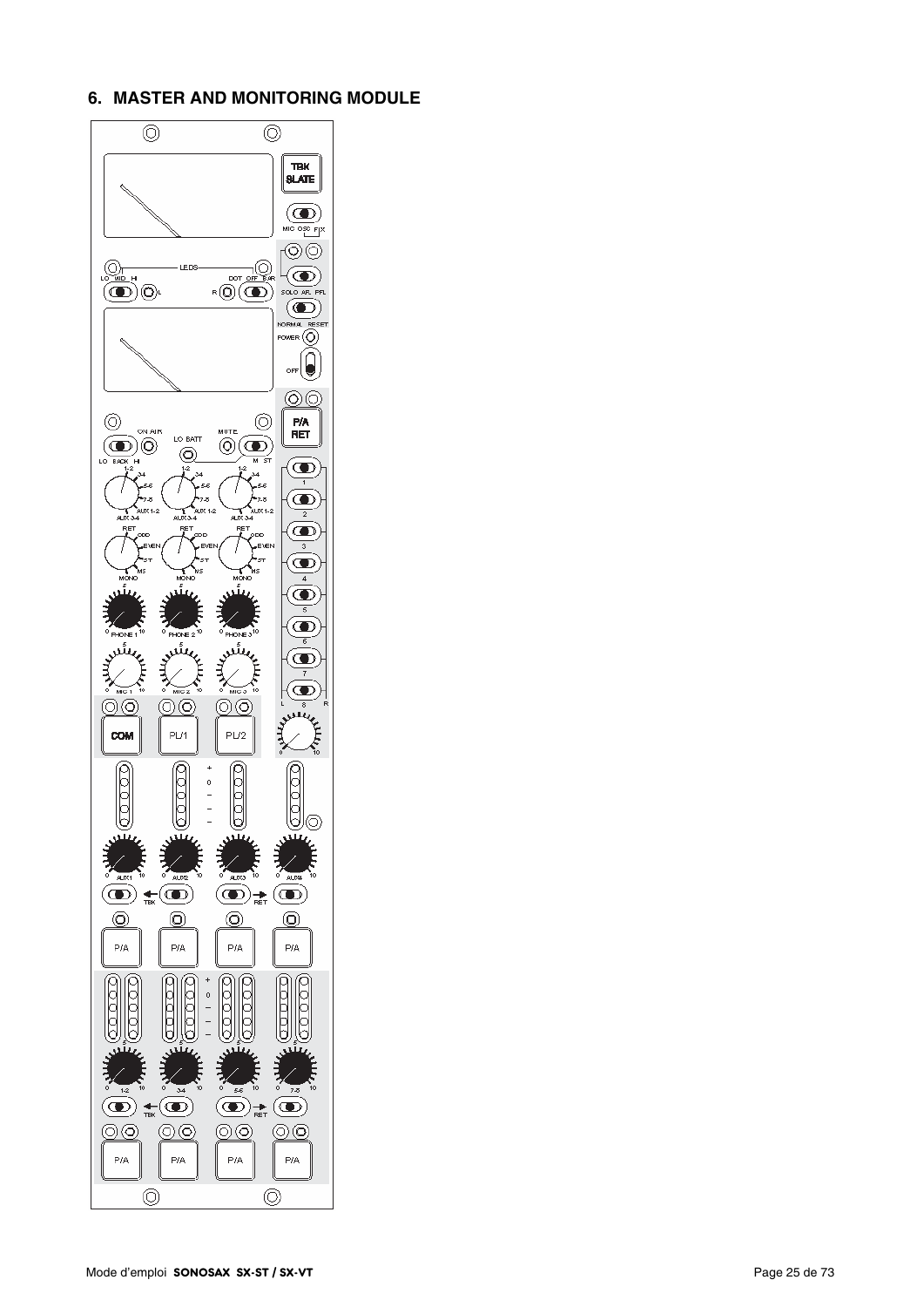## **6.1.1 METERING**

Two high precision moving coil Peak Meters read the modulation level of the source selected on the Main Monitor rotary switch, offering a wide scale of 44dB, ranging from –32dB up to +12dB.

The upper meter shows the Left channel or the phase correlation,

The lower meter shows the Right channel or the battery level.

When any [P/A] button is depressed, the meters show the corresponding AFL/PFL signal.

## **6.1.2 Meter's operating mode [ ST-M-Low Batt ]**

This 3 positions switch selects the operating mode of the moving coil Meters.

- ST (Stereo): the meters display on a conventional way the Left and Right audio
- M (Mono): the upper meter shows the phase correlation of the selected source to easily detect a phase correlation error and to verify the mono compatibility. The lower meter shows the highest modulation level of either the L or the R channel. The two red Leds between the meters indicate which one of the Left or the Right peak signal is being displayed.
- Low Batt: Press the switch to its momentary left most position to check the battery level. The lower meter will then indicate the average voltage per cell.

#### **6.1.3 Meter's backlight [ BACK ]**

The backlight of the two moving coil meters is set by this switch

| OFF position: | Backlights are turned OFF.           |
|---------------|--------------------------------------|
| MID position: | Medium backlight intensity (dimmed). |
| HI position:  | Maximum backlight intensity.         |

## **6.1.4 Led's operating mode [ LEDS ]**

Two switches between the Meters set the operating mode and the lighting intensity of all Leds and Bargraph meters on the mixing console.

The switch on the left sets the Led's intensity:

| LO position:  | Minimum Led's light intensity. |
|---------------|--------------------------------|
| MID position: | Medium Led's light intensity.  |
| HI position:  | Maximum Led's light intensity. |

The switch on the right sets the operating mode of the meters:

| DOT position: | only one Led - corresponding of the highest peak level - is lighting |
|---------------|----------------------------------------------------------------------|
| OFF position: | all meters are turned OFF.                                           |
| BAR position: | peak meters operate as Bargraph                                      |

## **6.1.5 Signalling Leds [ ON AIR ] and [ MUTE ] (SX-VT only)**

"On Air" and monitoring "Mute" signalling are two functions typically used in Broadcast and Live applications. These functionalities can be activated trough dip switches located under the channel fader on each input module.

When a channel is turned ON, the On Air and/or the Mute functions will be activated as soon as the channel Fader's is opened. The [On Air] and [Mute] signalling Leds will light On accordingly.

For detailed information's, please refer to the corresponding section in the Input modules chapters.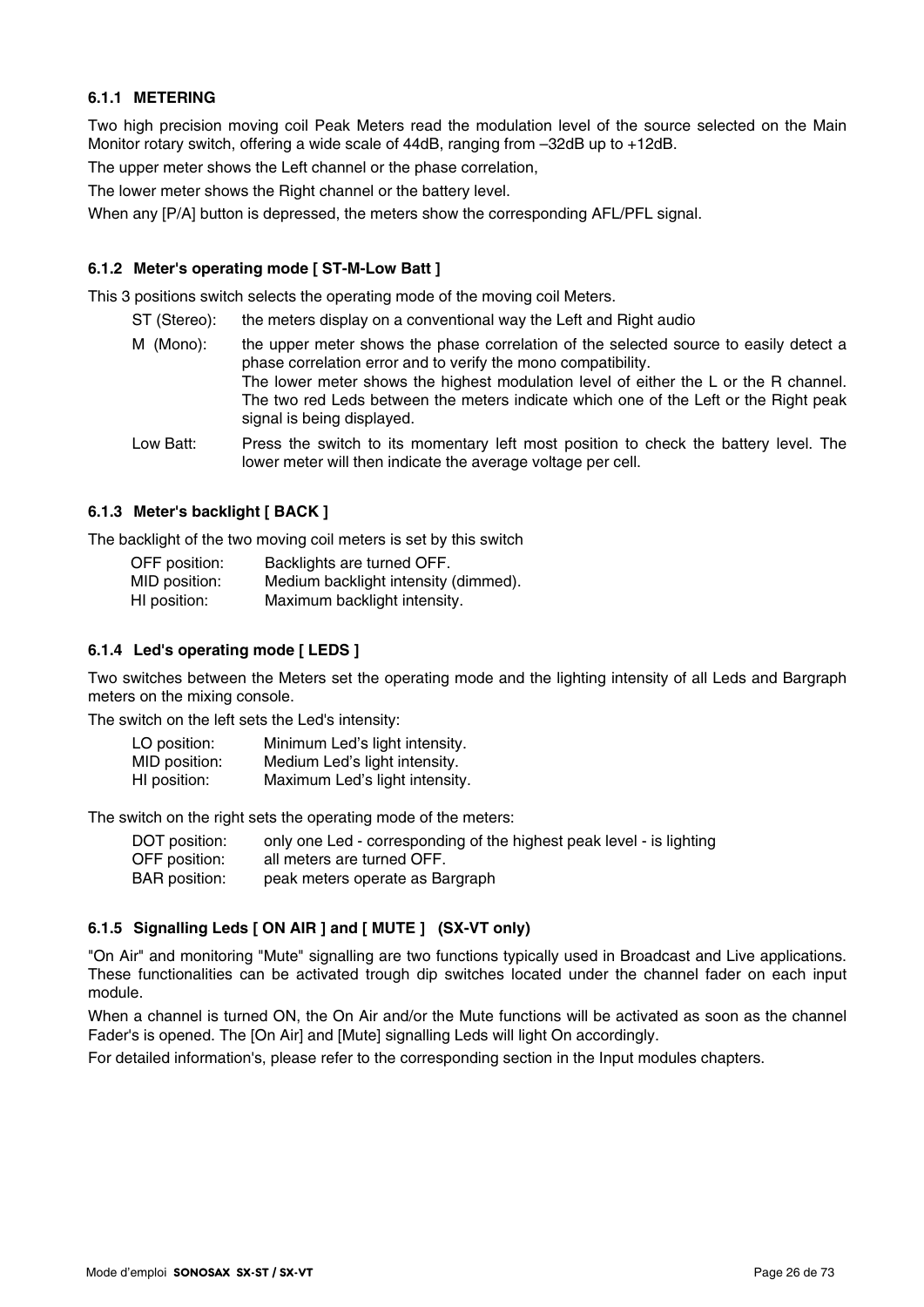## **6.2 Talkback/SLATE and Oscillator**

The SX-ST/SX-VT mixers feature advanced "Talkback" and "Slate" functionalities. Pressing the [TBK/SLATE] key located on the upper right corner on the Master & Monitoring module will send either the modulation of an external communication microphone or the internally generated 1kHz sine tone to a bus named "TalkBack".

This "TalkBack" bus can be fed directly into the Groups and Aux mix busses through the [← **TBK** - RET →] switches located underneath the corresponding Mains and Auxiliaries Master Faders. (See chapter 6.8.6)

*NOTE:* the Talkback/Slate bus is totally independent of the Communication and Private Line circuitries; although they use the same microphone connected to the 5 pin Binder connector.

## **6.2.1 Source Selector [ MIC-OSC-FIX ]**

This three positions switch selects which of the two possible sources (external Microphone or Generator) is assigned to the "Talkback" bus:

|               | MIC position: the external communication microphone is momentary sent to the Talkback bus when    |
|---------------|---------------------------------------------------------------------------------------------------|
|               | the [TBK/Slate] key is depressed                                                                  |
|               | OSC position: the internal oscillator generates a 1 kHz sine wave tone which is momentary sent to |
|               | talkback bus when the [TBK/Slate] key is depressed                                                |
| FIX position: | the 1 kHz sine wave tone is permanently sent to the talkback bus.                                 |
|               | (for calibration or test procedures).                                                             |

## **6.3 Pre listening Selector [ PFL-AFL-SOLO ]**

These are new features developed for SONOSAX SX-ST/SX-VT series to allow users to configure the operating mode of the pre listening command keys [P/A] available on each input channels, on the Groups masters and on the Auxiliary masters.

- PFL Position: [P/A] keys are configured for PFL operating mode (Pre Fader Listening)
- AFL Position: [P/A] keys are configured for AFL operating mode (After Fader Listening)
- SOLO Position: [P/A] keys are configured for "SOLO" operating mode as exclusive "SOLO In Place". This mode concerns only the [P/A] key of the input modules and has no effect on [P/A] keys of the Group masters or Aux master.

Solo is used to "isolate" one (or more) input channel "In Lieu & Place" of any others in a mix by automatically muting all other input channels!

In this mode, the red Led above the switch and the yellow Led of the corresponding [P/A] key are flashing to warn users that the SOLO function is activated.

#### **6.3.1 P/A operating mode [ Normal-Reset ]**

This switch determines the operating mode of the [P/A] keys:

- NORMAL: This mode is additive, so one or more [P/A] buttons can be individually activated or released.
- RESET: This mode is exclusive. Pressing a [P/A] key will activate the corresponding channel and will automatically release any previously activated key (mutual reset) which allows to quickly switching from one channel to another.

#### **6.4 Powering ON/OFF**

Turns On and Off the internal DC/DC converter that powers the entire mixer. Please refer to Chapter 3 for further information's concerning the powering of the console.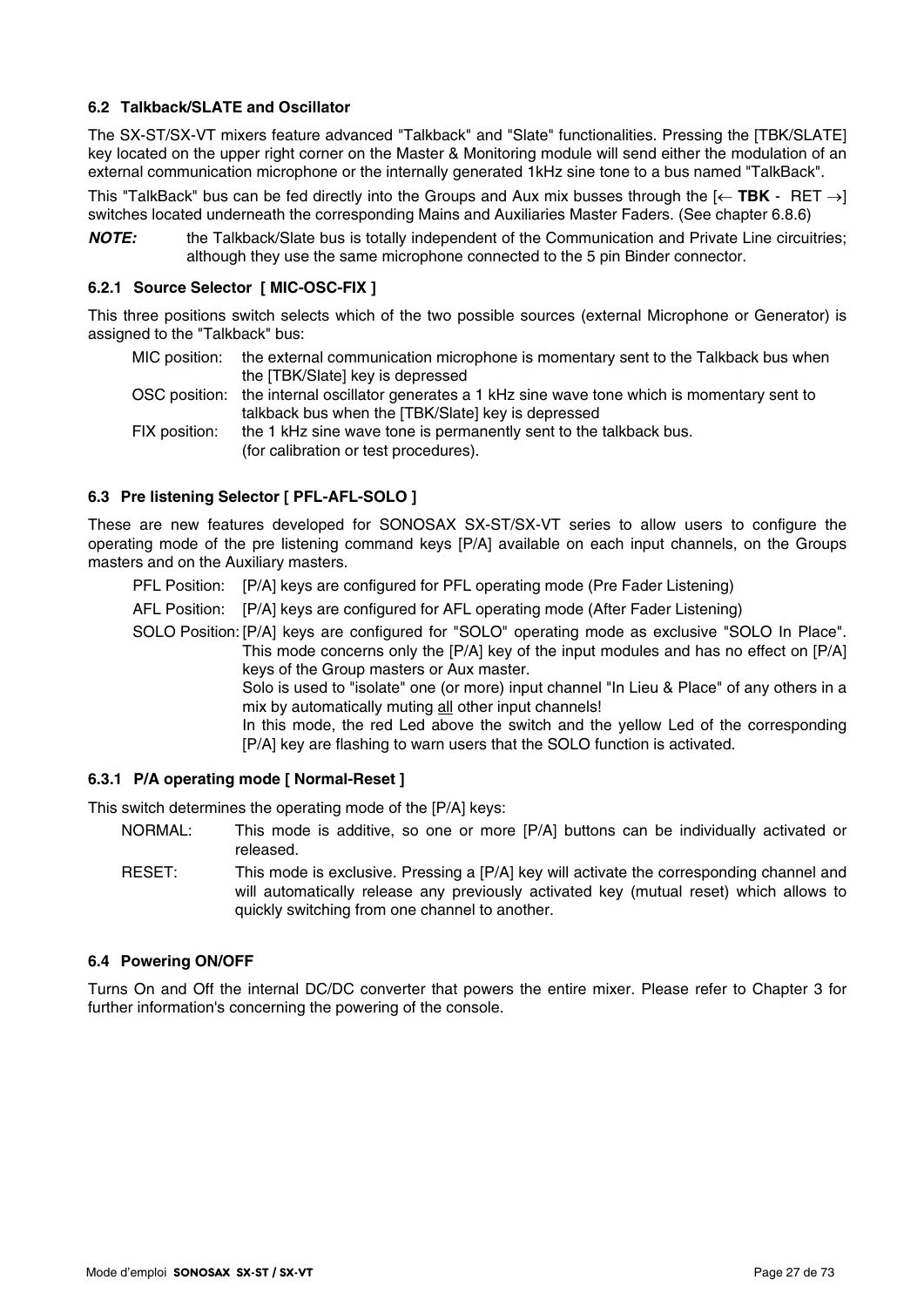## **6.5 Return lines 1 to 8 [ RETURN ]**

Up to 8 return lines can be connected to the 25 pin Sub-D receptacle [RETURN 1-8]. They can be used to monitor of a multi-track recorder as example or the feed any external line directly into any main mix bus.

Each return line can be individually assigned and mixed onto a stereo "Return Mix Bus" through the 8 return switches:

Left position: assign the line to the left channel of the stereo Return Mix Bus

Middle OFF position: the return is not assigned

Right position: assign the line to the right channel of the stereo Return Mix Bus

This stereo "Return Mix Bus" can be fed directly into the main Group mix busses or in the Aux mix busses trough the [← TBK - **RET** →] switches located underneath the corresponding Master faders.

#### **6.5.1 Return's Master Level**

The potentiometer under the switches adjusts the level of the Return Mix bus between –infinite and +10dB.

*NOTE:* On request the input circuitry can be modified to add 10dB of gain, thus compensating the output level of some equipment not providing with a true line level.

## **6.5.2 Return's Pre-Listening [ P/A RET ]**

The [P/A RET] key is used to monitor the return lines Pre (PFL) or Post (AFL) Fader depending of the P/A operating mode selector. It behaves the same way as the pre listening function of the input channel.

*NOTE:* On request this key can be locked for AFL mode only, thus making this key independent of the [AFL-PFL-SOLO] selector.

#### **6.6 MONITORING**

The SONOSAX SX-ST and SX-VT provide with three independent monitoring sections.

The left most Monitor section (the Main Monitor) is dedicated to the sound engineer working on the mixer. The main peak-meters are directly linked to this main monitoring. When any [P/A] key is depressed, the main monitor and the peak-meters switch over from the selected monitor source to the selected P/A function.

The two additional middle and right most monitoring sections are used for independent remote monitoring, both providing with an individual communication system (Private Lines). These are commonly used to return different monitoring selections to e.g. the boom operator and the director/producer while on location recording, or to a speaker cabin and to the video control room in broadcasting applications such as an OB Van.

#### **6.6.1 Monitor Source Selector**

The upper three rotary switches select the source to be monitored:

- 1-2 to 7-8 : select Master Groups per pair 1 (Left) 2 (Right) / 3 (Left) 4 (Right) etc
- AUX 1-2 : select Aux Sends 1 (Left) and 2 (Right)
- AUX 3-4 : select Aux Sends 3 (Left) and 2 (Right)

#### **6.6.2 Monitor Mode selector**

The lower three rotary switches define the listening mode of the selected source:

- RET : monitors the after fader stereo mix of the 8 Return tracks
- ODD : the odd channel only of the selected stereo source is monitored in Mono
- EVEN : the even channel only of the selected stereo source is monitored in Mono
- ST : the selected source is monitored in stereo
- M : the selected stereo source is summed in Mono to easily check the Mono compatibility and to detect phase errors
- MS: decode a MS signal for monitoring purposes only.

The M/S decoder is for monitoring purpose only and does not affect the main outputs. The M-(left) channel is applied to both L & R channels in phase and the S-(right) channel is applied in phase to the left channel and out of phase to the right channel. The M/S decoder has a fixed ratio of 50%

*NOTE:* in Odd, Even and Mono modes, the modulation is heard in mono on both left and right sides of the monitor output.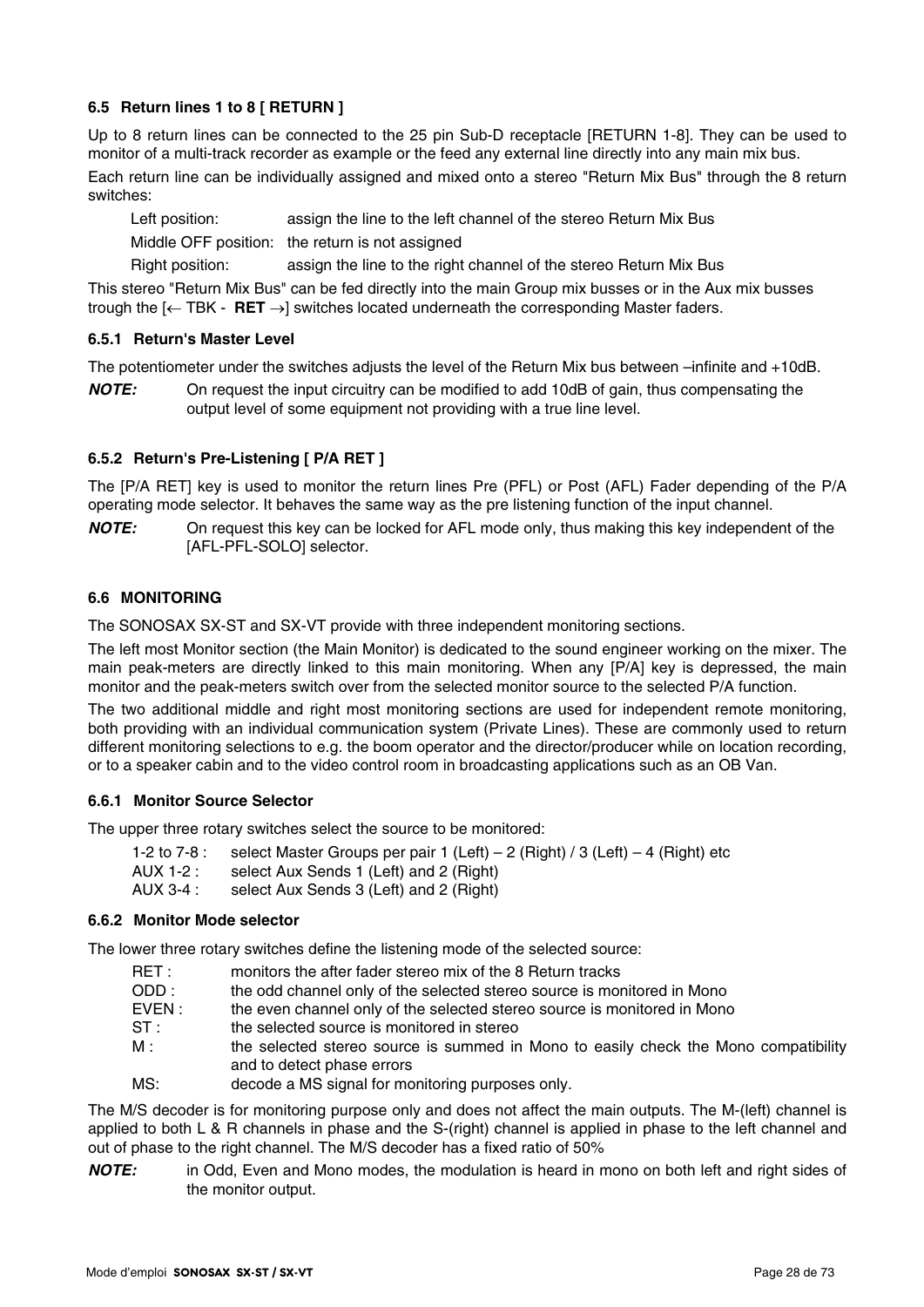## **6.6.3 Headphone volume [ PHONE 1 ] to [ PHONE 3 ]**

Set the headphone volume of the corresponding monitor output (1 to 3) from - infinite (Mute) to +15 dBu.

The headphone output of the main monitoring is available both on the  $\frac{1}{4}$ " jack and on the 5 pin Binder connector on the rear of the mixer.

The outputs of monitoring sections 2 & 3 are both available on the 15 pin Sub-D connector [MON/PL1-2]. Different split adapter's 15pin Sub-D to female jack or XLR are available. Pease ask you local distributor.

*WARNING*: The headphone amplifiers are quite powerful. It is highly recommended to set the headphone level at a reasonable level to protect our precious ears

## **6.7 Communication and Private Lines [ COM – PL1 – PL2 ]**

The SX-ST / SX-VT mixing consoles offer three independent communication systems: a main [COM] for general purposes and two full duplex Private Lines [PL1] and [PL2] used for communication within the second and third monitoring sections.

- COM : communication sends only (no return) to all lines including PL1 and PL2
- PL1 : full duplex private communication through the second monitor section
- PL2 : full duplex private communication through the third monitor section

The COM and Talkback/Slate use the same external microphone. An external electrets or a condenser microphone must be connected to the [COM] 5pin binder connector.

*NOTE:* The internal switch S3 selects the mic powering voltage: 48V phantom for condenser microphones or 6VDC for electrets microphones.

For PL1 and PL2 communication's returns, two microphone inputs are available on the 15pinSub-D connector [MON/PL1-2]. (See addendum for wiring diagram).

*NOTE:* PL1 and PL2 microphone inputs permanently provide with 48V phantom.

## **6.7.1 Comm. Monitor Attenuation**

When activating any of the communication line - COM / Slate / PL1 or PL2 - the program listened at the monitor outputs can be either dimmed by approx 20dB or stay at its nominal level. Some users prefer to dim the monitoring level for a clear duplex communication; others prefer to keep a permanent control on the monitored program by mixing the duplex communication to the program that remains at nominal level.

Internal jumpers define individually for each monitor section if the monitor program is dimmed or not.

## **6.7.2 [ Mic 1 ] to [ Mic 3 ]**

These three potentiometers adjust the "send" level of the slate and communication microphones over a range from –infinite to +10dB:

- [MIC 1] : adjust the level of the "COM & TBK/Slate" microphone
- [MIC 2] : adjust the level of the return communication's microphone PL1
- [MIC 3] : adjust the level of the return communication's microphone PL2

*NOTE:* the gain of the mic. Preamplifiers are internally adjustable trough a Trim.

## **6.7.3 Side Tone**

In a duplex communication system, the "Side Tone" is the level at which one is hearing his own voice during the communication. Internal trimmers allow adjusting these levels independently for each of the COM –PL1 and PL2 sections.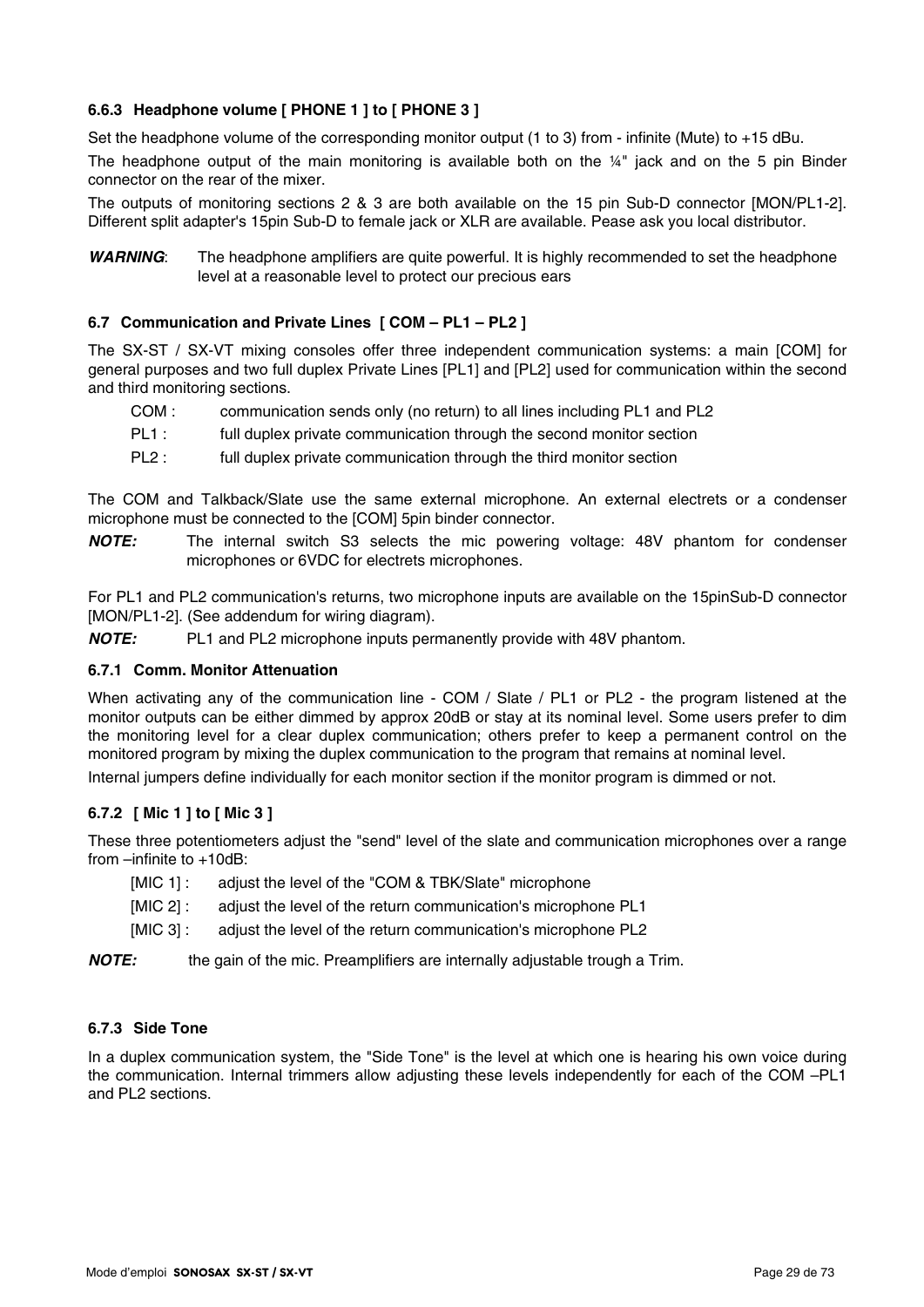#### **6.8 MASTER SECTION**

## **6.8.1 GROUP Masters**

The summing amplifiers are mixing the modulation assigned on the input channels to the 8 mix busses. The output level of the Groups is controlled per pairs: 1-2 / 3-4 / 5-6 / 7-8. The rotary stereo master faders adjust the output level from -infinity (mute) to 0dB (unity gain).

The nominal output level is set either at +6dBu or at +4dBu (please specify when ordering). It corresponds to a reading of "0 dB" on the main modulometer and on the 5 leds peak-meters.

The sums of the 8 Groups are then sent to the main outputs on the 25 pin Sub-D connector [OUTPUT1 to 8]. Depending on the rear panel configuration, the XLR3-M receptacle [OUT1] to [OUT4] corresponding to the first four Groups are wired in parallel to this multi pin connector. The configuration of the rear panel must be specified at the order.

The outputs of the Group masters are electronically balanced, transformer less.

The wiring of XLR-3 male receptacles for OUT 1 to OUT4 is:

 $Pin1 = Gnd / Pin2 = High (+) / Pin3 = Low (-).$ 

Please refer to the addendum for the wiring diagram of the 25 pin Sub-D connector

To connect the main output on an unbalanced receiver's input, pin 1 & 3 must be bridged and connected to the Gnd of the receiver's input. The pin 2 is to be used as an unbalanced line output.

*WARNING*: Meanwhile the outputs are protected against DC voltages, we strongly recommend not to connect a phantom power to the output of the mixer (for example when connecting to a camera input, make sure that the phantom power of the camera is turned off).

#### **6.8.2 AUX Masters**

The Auxiliary master's work similarly to the Group masters. The output level of the Auxiliaries is individually controlled. The four rotary master faders AUX1 to AUX4 adjust the output level from -infinity (mute) to 0dB (unity gain).

The nominal output level is set either at +6dBu or at +4dBu (please specify when ordering). It corresponds to a reading of "0 dB" on the peak-meters.

The sums of the 4 Auxiliaries are then sent to the main outputs on the 15 pin Sub-D connector [AUX 1-4/VU]. The first four Groups are wired in parallel to the XLR3-M receptacle [OUT1] to [OUT4]. Depending on the rear panel configuration the Aux3 and Aux4 are replaced by XLR3-F connector to connect of the return lines Return1 and Return 2 (please specify when ordering)

The outputs of the Auxiliary masters are electronically balanced, transformer less.

The wiring of XLR-3 male receptacles for OUT 1 to OUT4 is:

 $Pin1 = Gnd / Pin2 = High (+) / Pin3 = Low (-).$ 

Please refer to the addendum for the wiring diagram of the 15 pin Sub-D connector

#### **6.8.3 Modulomètre à 5 Leds**

The dual 5 led's Peak Meter indicate the Post fader modulation levels. The peak-meter behaves either in DOT mode or as a conventional Bargraph, depending on the switch [DOT-OFF-BAR] located on the Master&Monitoring module. The 5 leds indicate following level:

- Red : +6dB light on 6dB above nominal level
- Yellow : 0dB nominal level
- Green : -10dB
- Green: 20dB
- Green: 40dB

.

- In case of overload while in Bargraph mode, all leds turn off except the Red led.

- In case of overload while in DOT mode, all leds light on.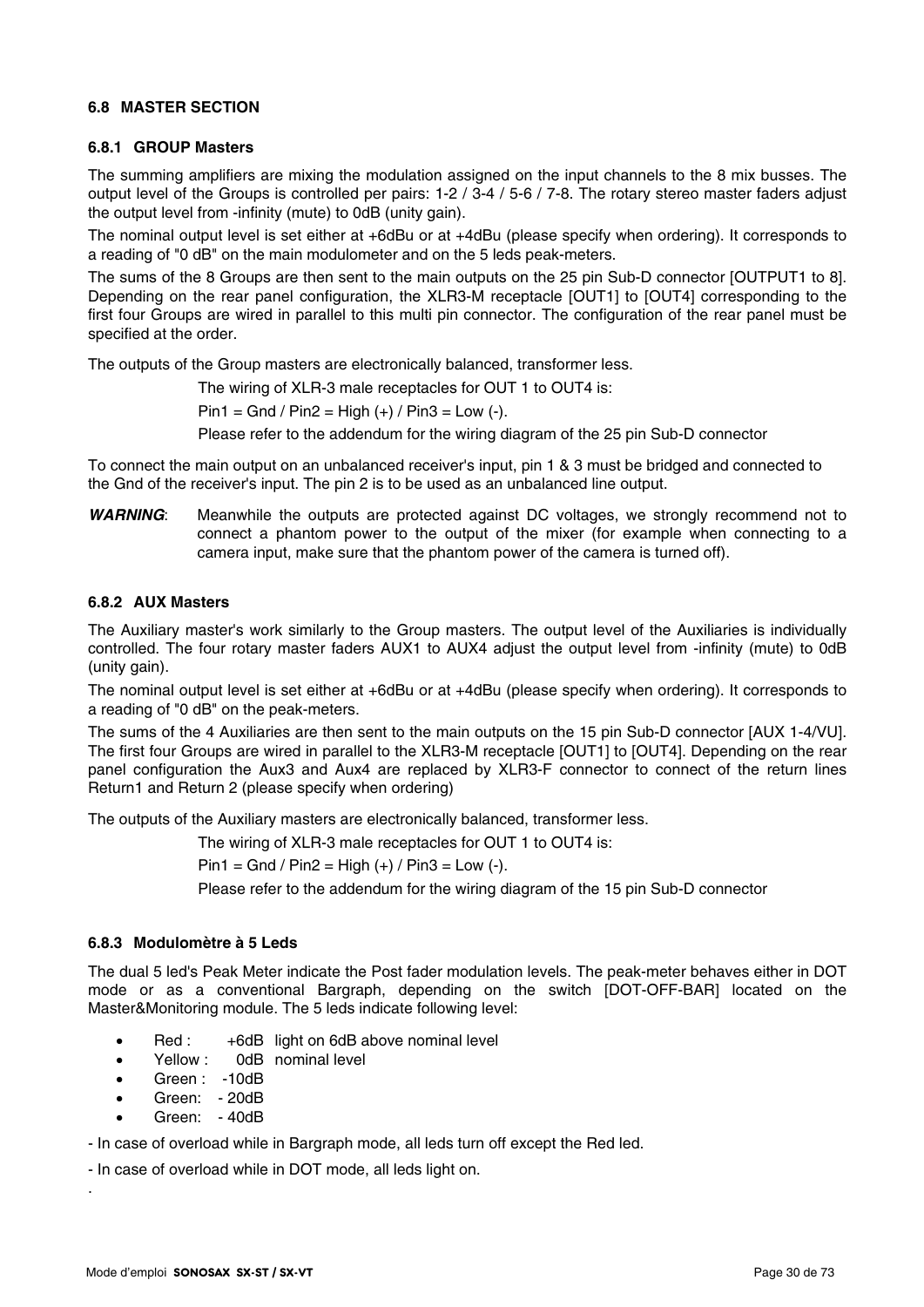## **6.8.4 Key [ P/A ]**

The P/A key on the Groups and Auxiliary master sections are used to monitor the corresponding mix busses Pre- (PFL) or Post- (AFL) Fader, depending of the PFL/AFL mode selector.

This Pre-Listening function is indicated by the yellow Led located above the [P/A] key

*NOTE:* - The Main Groups are monitored in stereo; the Auxiliaries are monitored in mono. - The [SOLO] function obviously does not apply to the P/A monitoring of the master section.

## **6.8.5 Commutateurs [ Talkback-Off-Return ]**

These three states switches under the Groups and Auxiliaries master faders assign and mix either the "Talkback/Slate" bus or the stereo "Return bus" to the corresponding pair of Groups and Auxiliary busses:

> Left ← TBK position: assign the talkback/Slate bus to the Group and/or the Aux mix busses Middle OFF position: No assignment to mix bus.

Right → RET position: assign the Return bus to the Group and/or the Aux mix busses

*NOTE:* - The Return bus is assigned in stereo to the Groups; the left channel is assigned to the odd Groups and the right channel is assigned to the even busses The Return bus is assigned in mono to the Auxiliaries; the left channel is assigned to the Auxes 1 and 3 Groups and the right channel is assigned to the Auxes 2 and 4.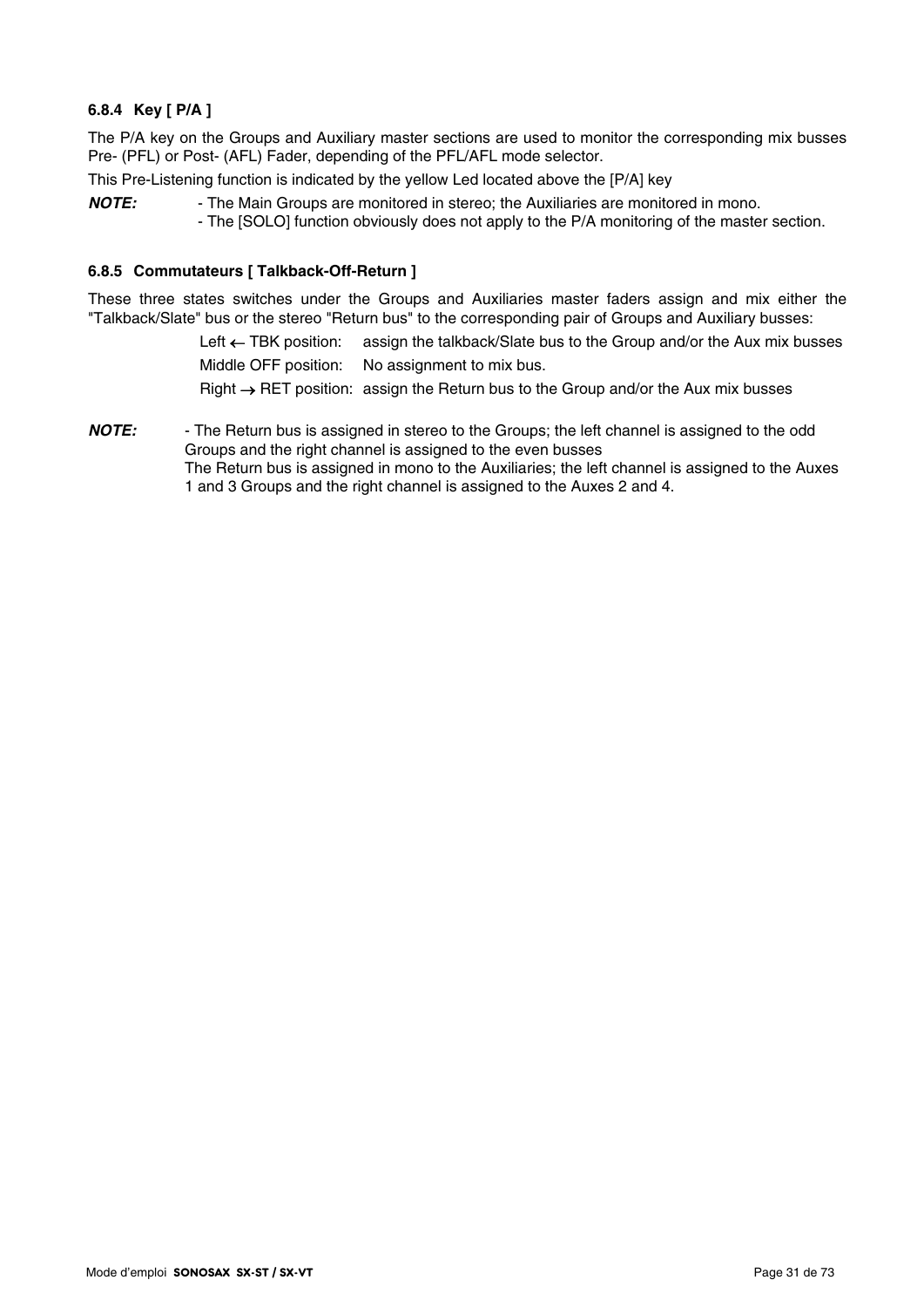**7. DIGITAL MODULE: A/D Converter & Internal 8 Tracks Recorder** 

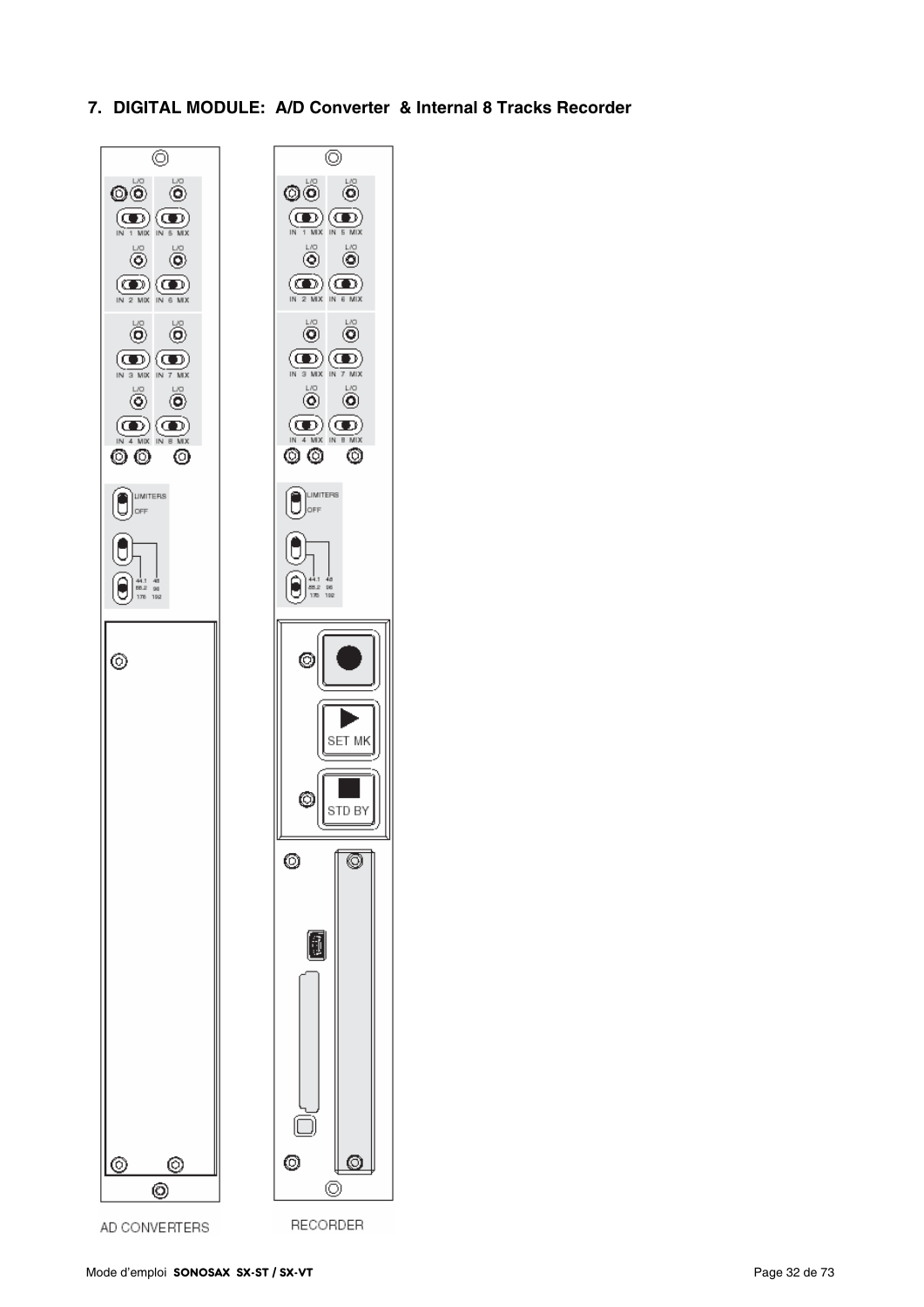## **7.1 A/D Converter**

The 8 ways high quality Analogue to Digital converter is located on the upper half of the Digital module. It has a resolution of 24 bits and provides with sampling frequencies ranging from 44,1kHz up to 192 kHz. Its overall dynamic range reaches 120dB.

Each channel is equipped with a Limiter to protect the converter against eventual "clipping".

The 8 digital channels – 4x AES/EBU pairs – are available on the 25 pin Sub-D connector [DIGITAL I/O] on the rear panel of the mixing console. These 4 four digital outputs are transformer balanced and comply with the AES31 standard. The configuration of these digital outputs is:

| AES $1 =$ channels $1 & 2$ | AES 2 = channels 3 & 4         |
|----------------------------|--------------------------------|
| AES $3 =$ channels $5 & 6$ | AES $4 =$ channels $7 & 8 & 8$ |

Please refer to the addendum for the wiring diagram of the 25 pin Sub-D connector.

## **7.1.1 Sourcing selector [IN 1 MIX] to [IN 8 MIX]**

The eight A/D Converters receive either the direct output of the first 8 input channels or the 8 master outputs of the Groups 1 to 8. The switches [IN 1 MIX] to [IN 8 MIX] individually select for each digital channel which of the sources is sent to the corresponding A/D converter:

- Position [IN]: the direct output of the corresponding INput module is sent to the A/D Converter. It is the same modulation as outputted at the [LINE OUT 1-8] connector and thus it depends on the internal selection Pre EQ – Post EQ – Post Fader. - Position [MIX]: the modulation of the corresponding Group is sent of the A/D Converter.
- Centre Position: The A/D Converter is powered off, thus reducing the overall power consumption of the console. The A/D Converter always works per pair; therefore both switches of the same pair must be in centre position to power off the converter. Please note that powering the ADC on or off generate an audible noise.

## **7.1.2 Red led indicator [ L/O ]**

The red Led [L/O] located above each source selector lights on either to indicate the Limiter activity [L] (when the modulation reaches the Threshold of the limiter) or when the modulation reaches the clipping level at 0dBFS [O] *(O= overflow)*.

*NOTE:* as soon as one of the channel of an ADC reaches the clipping level, both leds will light On to indicate the Overflow

## **7.1.3 Protection Limiter's [ LIMITERS ]**

Each of the eight channels of the digital module is equipped with an individual limiter to prevent the ADCs from eventual clipping (or overflow). To provide with an efficient protection, the Limiters have a very fast attack time of half a period.

The [LIMITERS] switch engages or disengages the eight limiters simultaneously.

The Limiter's Threshold is factory set at -3dBFS; its "compression" ratio is approx 15:1

## **7.1.4 Sampling frequencies**

The A/D Converters have a fixed resolution of 24bits; the sampling frequencies stage from 44,1 up to 192kHz, and is determined by two switches:

- The upper switch selects one of the two fundamentals frequencies; 44,1KHz or 48KHz

- The lower switch selects a multiple of these fundamentals: 44,1 88,2 176kHz or 48 96 192kHz
- *NOTE:* The 0.1% Pull Up / Pull Down functionality, commonly used in NTSC domain, is only possible if the internal recorder is installed.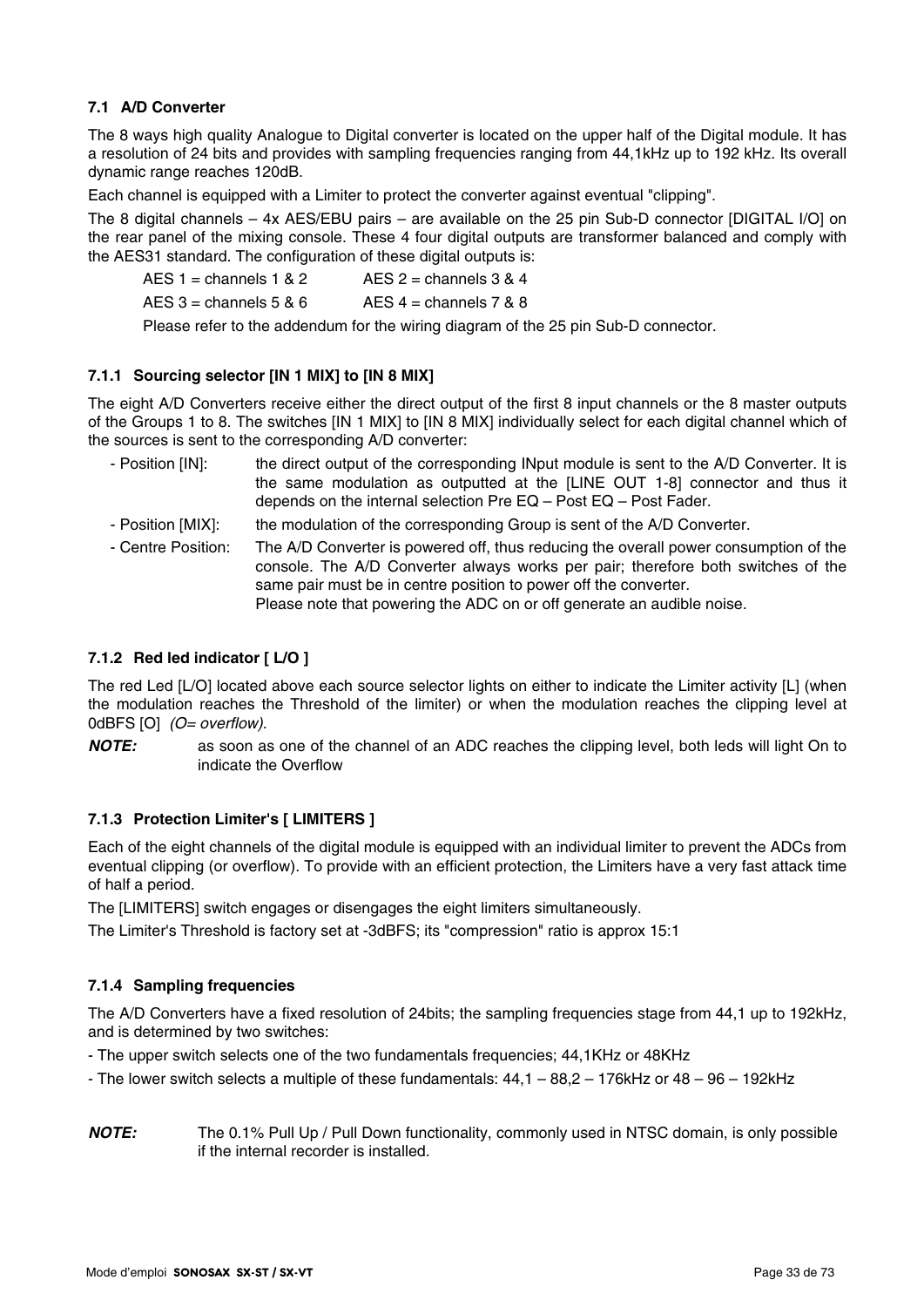## **7.1.5 Clocking and Sync**

The A/D Converters are synchronized by an internal clock having an accuracy of  $\pm$  2ppm. When the Digital module is installed, the same clock is used to synchronize the internal DC/DC converter powering the entire mixer, thus avoiding phasing problem or digital noises.

Synchronizing the ADC trough an external clock – such as a video clock or a wordclock – is possible only when the Internal Recorder is installed. If the Digital module holds the A/D converter only - without Recorder – the A/D Converter will only lock on its internal clock; thus the ADC will be working as "Master".

A wordclock output is available on the Lemo 5 pin connector to synchronize external equipments such as an external recorder.

> The mating cable connector is a Lemo 5pin SONOSAX Reference nr: SX860232 Lemo Reference nr: FGG.0B.305.CLAG52

Pin 1 = GND / Pin 2 = T.C. IN / Pin 3 = n.c. / Pin 4 = WordClock Out / Pin 5 = T.C. OUT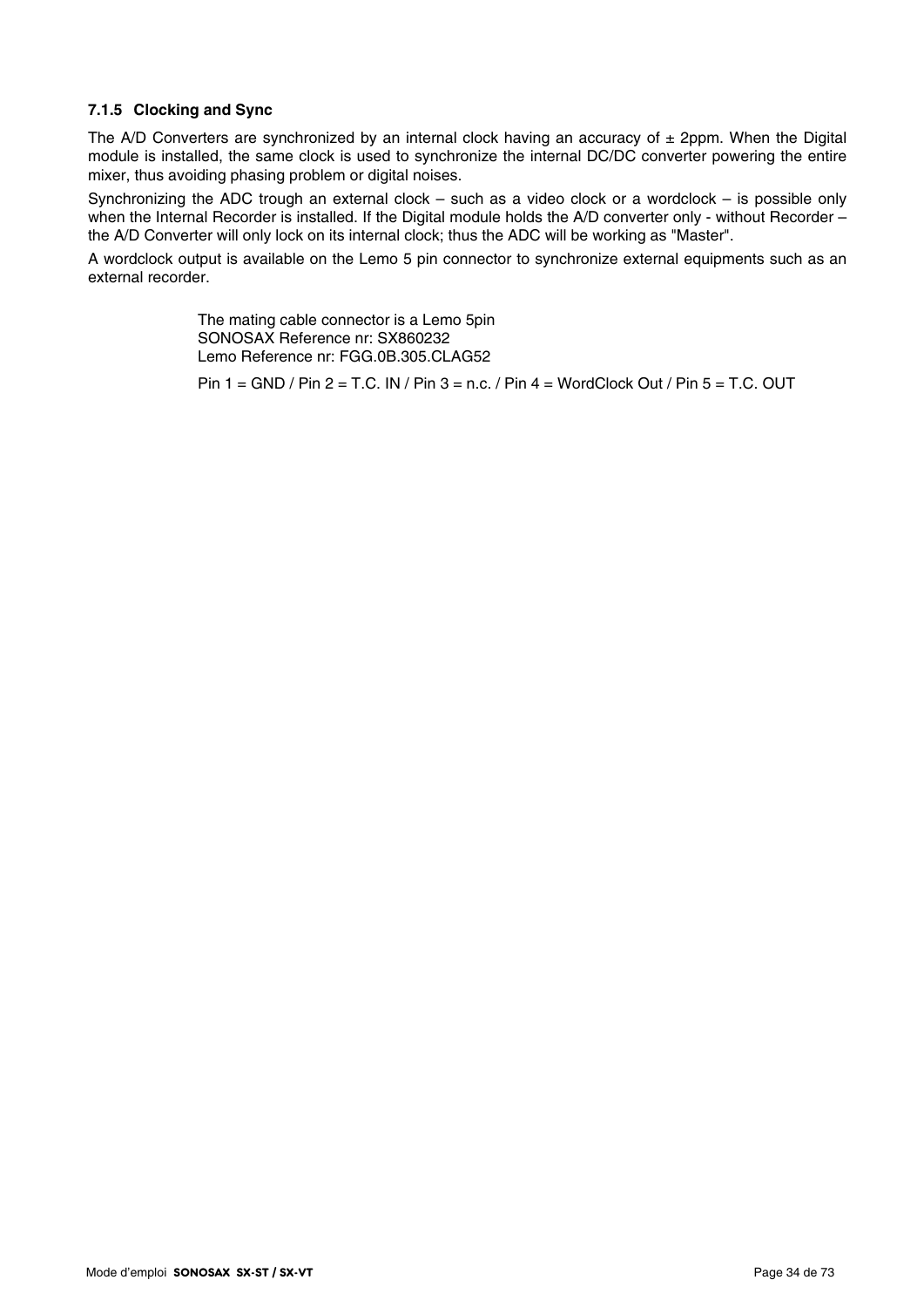## **8. INTERNAL RECORDER**

The internal 8 tracks recorder occupies the lower half of the digital module. It includes a keypad with three push buttons, a compartment for the hard disk, a slot for removable CF card, a USB 2.0 port and a wired remote control.

The recorder works in conjunction with the 8 channels A/D converter located just above. It can record up to 8 tracks on the hard disk - or on a SSD drive as an option - and up to two independent tracks on the CompactFlash card. The CF card can also operate in Mirroring mode, so that it records simultaneously the exact copy of what is recorded on the hard disk.

The WAV files are PCM encoded in 24 or 16 bit and contain a double implementation of BWF and iXML meta data's.

*NOTE:* To avoid loss of files during recording, the recorder continuously monitors the [Power Off] switch of the console. It prevents turning off the console if a recording is in progress or as long as the recorder still "writing" on the hard disk.

## **8.1 CONNECTIONS**

A USB port is available on the front panel for files transfer to a computer and a set of connectors on the rear panel provides connections for the remote control, clock synchronization and time code.

## **8.1.1 Port USB 2.0**

This connector on the front panel is a USB 2.0 only and is not compatible with older USB 1.0 standard.

It allows connection to any computer having a USB 2.0 port (PC or MAC). Once it is connected to a computer, the hard drive and / or card the ComapctFash appear on the desktop as an external media.

*WARNING:* when connecting to a computer, it is imperative to use a certified cable "USB 2 High Speed". The speed of data transmission is such that the use of cable not certified "High Speed" may cause malfunctions (disk not recognized or not appearing on the desktop - Windows error Code 10, etc.)

## **8.1.2 Remote Connector [ REMOTE ]**

This connector is used only for connecting the dedicated remote and can not be used for other purposes. The wired remote is included with the recorder. It is used to configure all the parameters of the recorder and to display the modulation levels of the 8 tracks of hard disk.

*IMPORTANT:* The remote control must always be connected before powering up the console to initialize the internal recorder.

> If the remote is not connected before powering up the recorder will not be initialized, however the A/D converter module will remain available.

## **8.1.3 Time Code Connector [ TC ]**

This 5 pin Lemo connector can either receive an external Time Code, or to provide a time code output in all common formats, including the y-23.976. This connector also provides with the WordClock Out of the A/D converter. The pin out matches with the Aaton standard

> The mating cable connector is a Lemo 5pin SONOSAX Reference nr: SX860232 Lemo Reference nr: FGG.0B.305.CLAG52

Pin 1 = GND / Pin 2 = T.C. IN / Pin 3 = n.c. / Pin 4 = WordClock Out / Pin 5 = T.C. OUT

## **8.1.4 Sync Connector [ VIDEO IN ]**

The SMA connector allows connection of either a video sync signal or an external WordClock. A detailed explanation follows in the chapter [SYNC IN].

An SMA to BNC adapter is available under reference SX 860620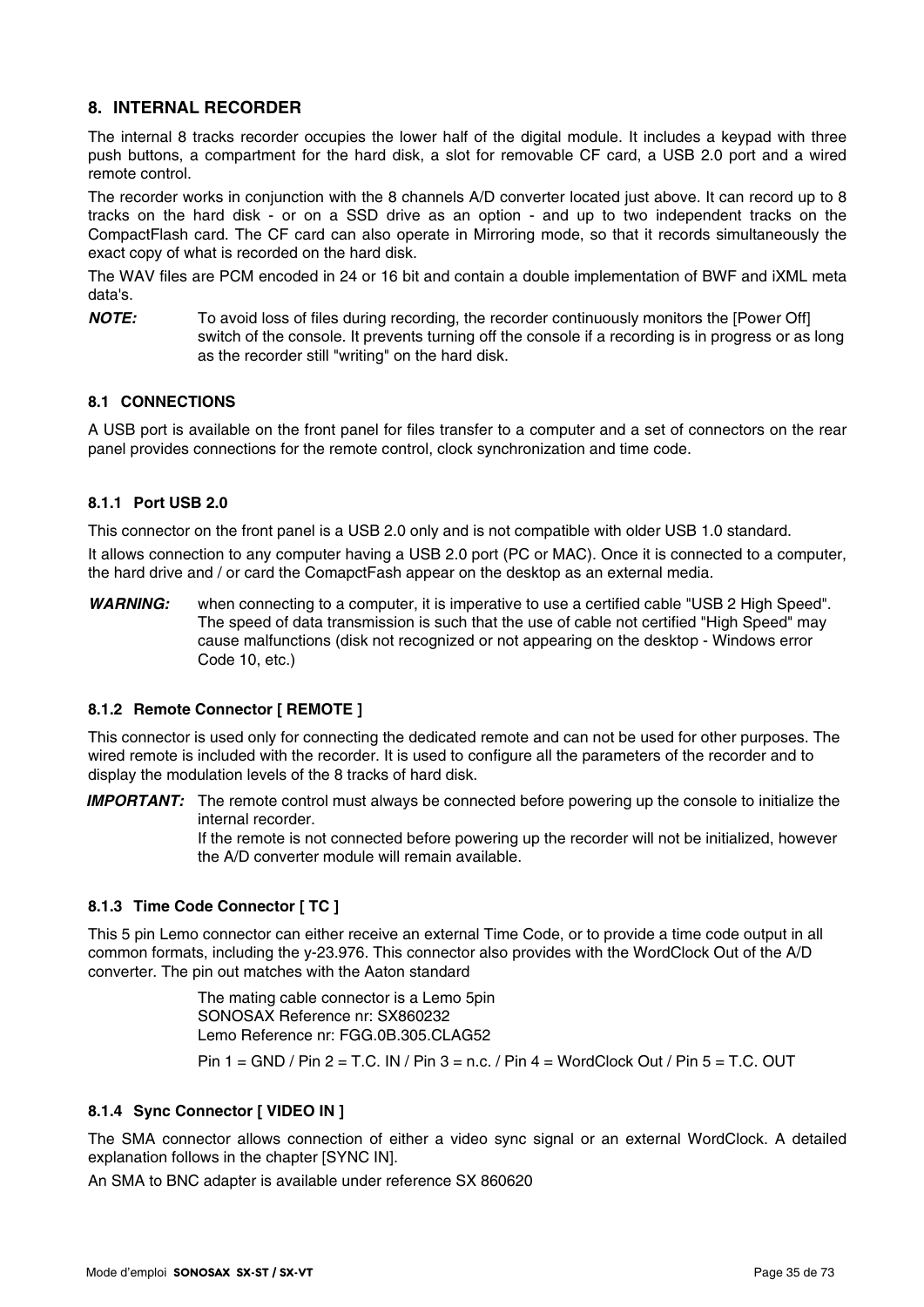## **8.2 PRINCIPLE OF OPERATION**

## **8.2.1 User Interfaces**

The keypad with three command keys and the remote are the main user interfaces of the internal recorder.

The keyboard controls the three main functions REC - PLAY/PAUSE and the P/A command activating the monitoring of the recorder in PFL mode. Its large buttons facilitate a quick command on the fly.



The red key **[REC]** starts and stops a recording at any time. It has the highest priority regardless of the status of the recorder, allowing starting a recording on the fly.

- a short press starts the recording at any moment, the red key [REC] lights on
- A short press while recording adds an index (index  $=$  a new Take)
- A long press during a recording session stops recording, the red key [REC] lights off

While in Record Ready mode, both [REC] and [PLAY] keys remain dark.

The key **[PLAY]** starts, stops or pauses the playback of the last recorded Take or the Take selected in one of the menu "Browse File" or "Last Take". The possible functions and their statuses are:

- While in mode Record Ready, a short press starts playing the last recorded Take, the key [PLAY] lights on while playing
- when a Take is selected and loaded from the menu "Last Take" or "Browse File" a short press starts playing the selected take, the key [PLAY] lights on while playing
- a short press during a playback PAUSES the playback, the key [PLAY] flashes
- a long press while playing a Take STOPS playing, the key [PLAY] lights off

The key **[P/A]** toggles the "Monitoring" output of the recorder onto the main monitoring of the console. This command operates as a PFL key on an input channel; when the key [P/A] is enabled, the main monitoring of the console switches to PFL mode and the "Monitoring" output of the Recorder becomes audible in the main monitoring in place of the current selection. The key [P/A] light on when active.

The volume control of the recorder's monitoring is done by potentiometer [PHONE 1] on the main monitoring Pressing again the [P/A] key disables this PFL function and the main monitoring returns to its own selection.

*NOTES:* The [P/A] being functioning as a "PFL" command, it is possible to summon the monitoring output of the recorder with other PFL of the console in the main listening. The monitoring output of the recorder being "routed" in the "PFL" circuit, it is not possible to listen to it in the second and third monitoring section of the console.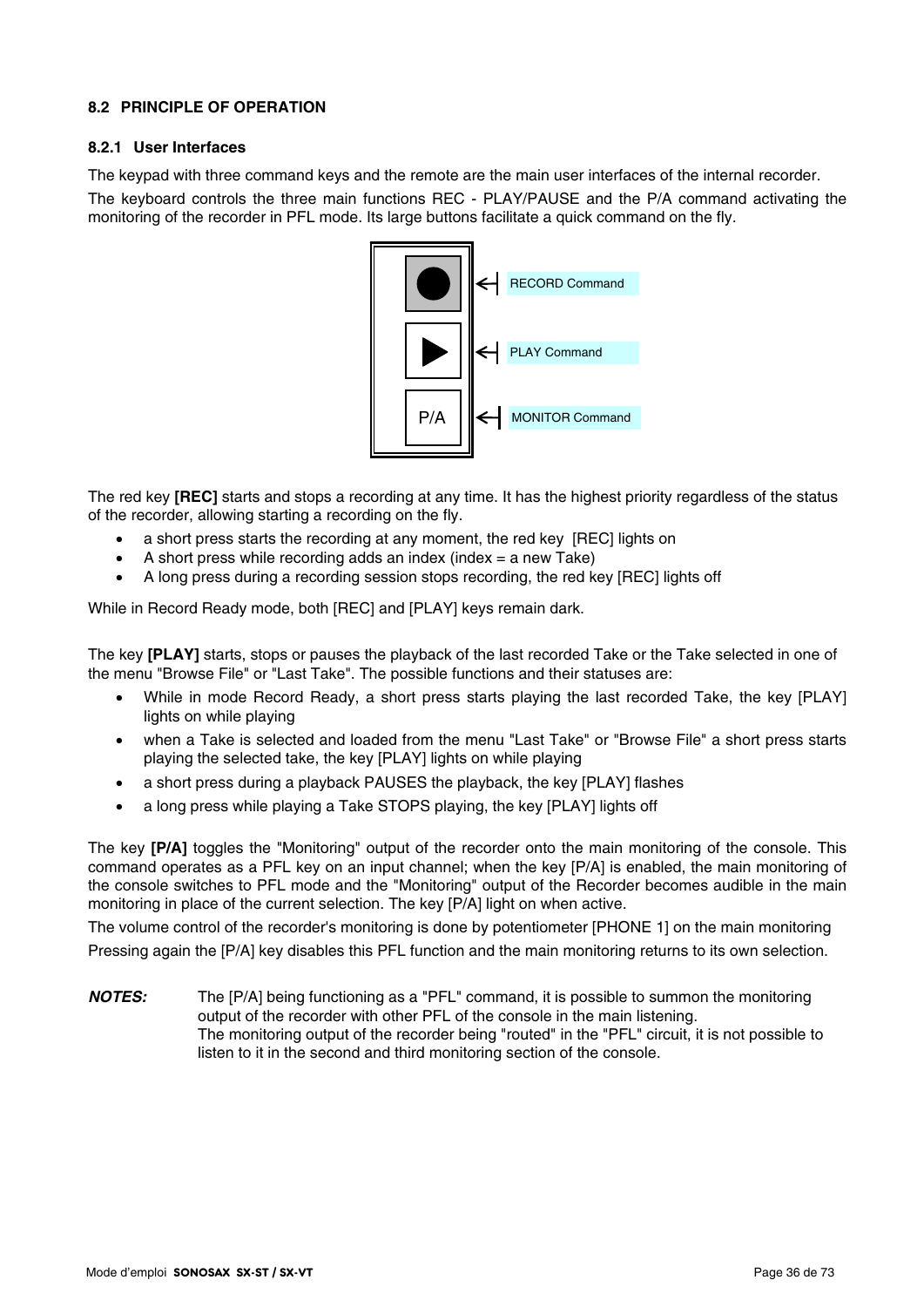The remote includes the main functions such as REC - PLAY/PAUSE, displays the peak-meters of the tracks and allows management of configuration setting's of the recorder, but it does not support the "PFL" command on the monitoring of the console.



#### **Statuses**

The status of the recorder is displayed on the remote with the LED status (Red / Green) and the screen. We distinguish the following statuses:

- RECORD READY. The red LED flashes, the recorder is ready to start recording.
- IN RECORD. The red LED is lit, indicating that a recording is in progress.
- PLAYING. The green LED is lit, indicating that a take is being played
- IN PAUSE with a loaded Take. The green LED flashes.
- IN STOP with a loaded Take. No LED lit.

#### **Main screen display**

The main working screen [ TRACK MONITORING ] displays the Level Meters of the 8 tracks. The global range of the meters is 72dB with following resolutions:

1dB steps from -72dBFS up to -24dBFS 0.5dB steps from –23.5dBFS up to 0dBFS

The first segment at the left edge of the screen indicates -72dBFS The last segment at the right edge of the screen indicates 0dBFS

A level reference line can be displayed at either -9, -12, -18, or –20 dBFS (see configuration menu)

### **Convention for displayed information's and function keys**

The bottom line of the screen displays the function of the Keys. By default, the UP and DOWN keys allow to change parameter's settings, LEFT key to select and RIGHT keys to cancel or go back in contextual menus.

The symbol of a single arrow implies a short press on the key to confirm the action.

The symbol of a double arrow implies a long press on the key to confirm the action.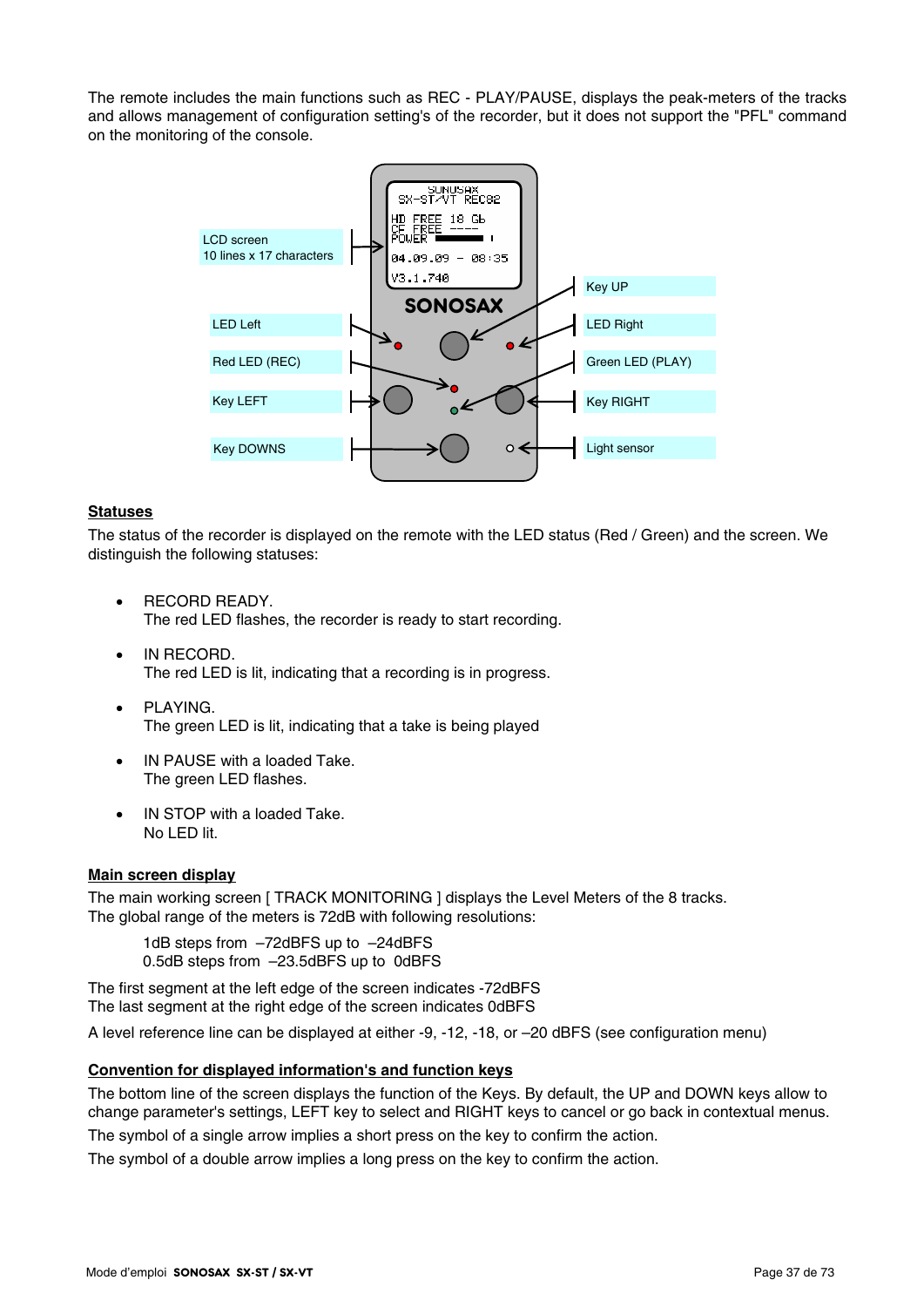### **8.2.2 ARCHITECTURE - Audio path**

The internal recorder has 8 physical inputs channels coming directly from A/D converter. These eight physical inputs are either direct outputs of the input channels or the master outputs of the Groups depending on the selection made on the A/D converter.

The Recorder can record up to 10 channels in total. The first 8 tracks are dedicated to the hard disk (HD or SSD), the other two being recorded on the CompactFlash card. If "Mirroring" is enabled, the routing configuration of the hard disk is duplicated identically on the CompactFlash card and the tracks are recorded simultaneously on the hard drive and on the CF card.

The 8 input channels can be freely assigned to the 10 tracks through the routing matrix. This matrix allows assigning and the mixing of any of the 8 input channel on any of the 10 available tracks.

For Monitoring purposes, you can configure and listen to any combination of these 10 tracks. However, the peak meter displays only the 8 hard disk's tracks on the screen.

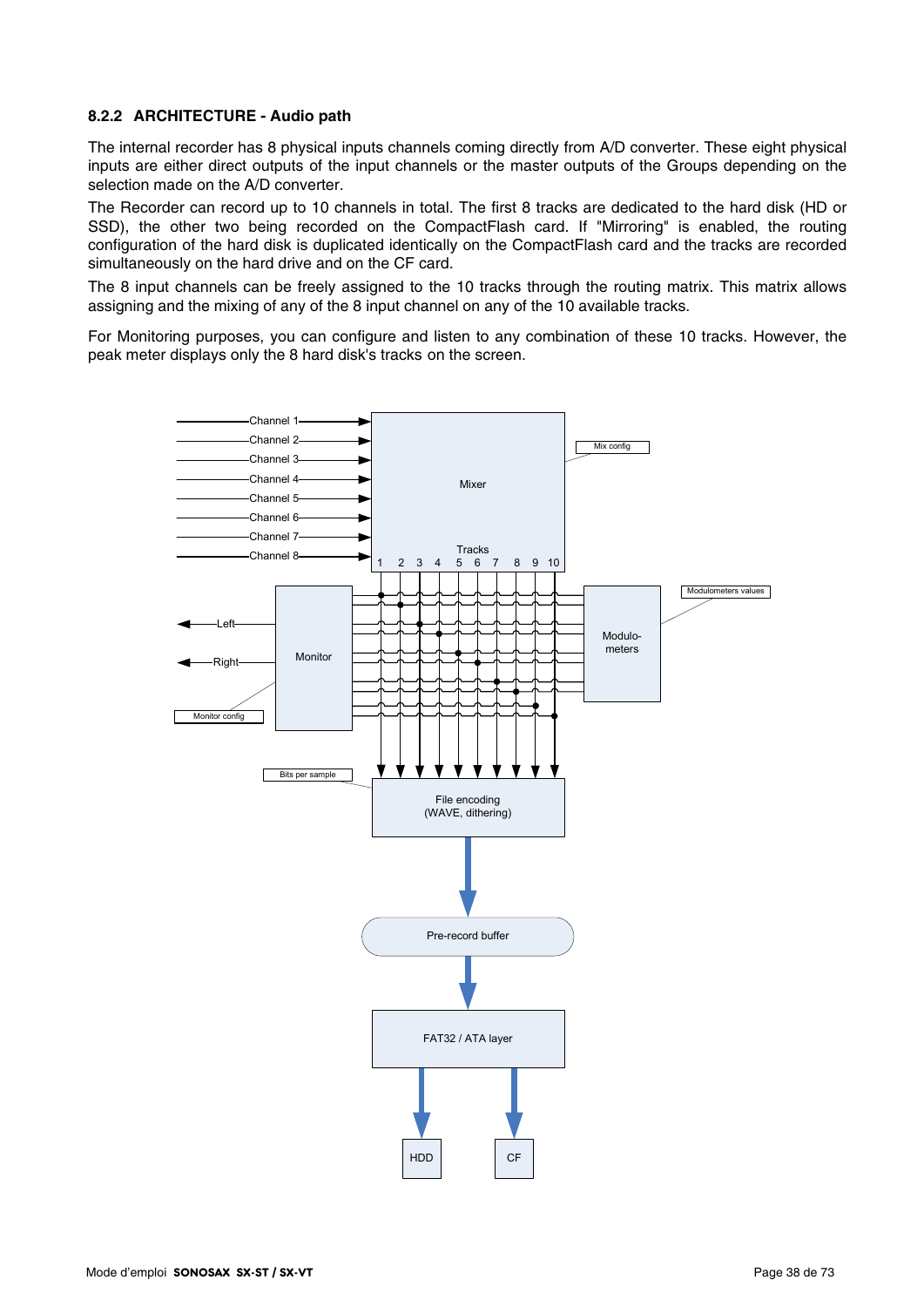### **8.3 TRACKS MONITORING**

The TRACK MONITORING page is the main page displayed on the Remote. The numbering from 1 to 8 is always present and corresponds to the tracks of hard disk. The number of each active track (assigned in the matrix) appears in reverse video



The actions or functions of the keys are described as follow:

| <b>Keys</b>           | <b>Short pressure</b>     | Long pressure                  |  |
|-----------------------|---------------------------|--------------------------------|--|
| <b>LEFT</b>           |                           |                                |  |
| <b>RIGHT</b>          |                           |                                |  |
| UP                    | Call SOLO MONITORING page | Call the CONTEXCTUAL MENU page |  |
| DOWN, in record ready | <b>Start Recording</b>    |                                |  |
| DOWN, while recording | Add an index              | Stop recording                 |  |
| DOWN, while in Stop   | <b>Start Playing</b>      |                                |  |
| DOWN, while playing   | Pause                     | Stop playing                   |  |
| DOWN, while in pause  | <b>Start Playing</b>      | Switch from Pause to Stop      |  |
| LEFT + RIGHT          | Lock/Unlock the keyboard  |                                |  |

#### **\*\* INDEX** = New TAKE

Pressing briefly on the DOWN key while recording will automatically create a new [TAKE] and the Take number is automatically incremented by 1.

The audio files of the current recording are cut at the sample level (precision of one sample). These Takes can then be contiguously and seamlessly re-assembled in editing software with the help of the TimeCode

*NOTE 1:* pressing the [P/A] key is possible at any time to switch from the main monitoring selection to the recorder's monitoring output (see [MONITORING] section).

*NOTE 2:* The level of the reference line across the level meters can be set in the "Configuration" menu.

### **8.3.1 Monitoring Level**

Listening to the recorder's monitor output is done via the "PFL" bus of the console as described above. The monitor volume of the recorder is therefore controlled by the potentiometer [PHONE1] on the main monitoring.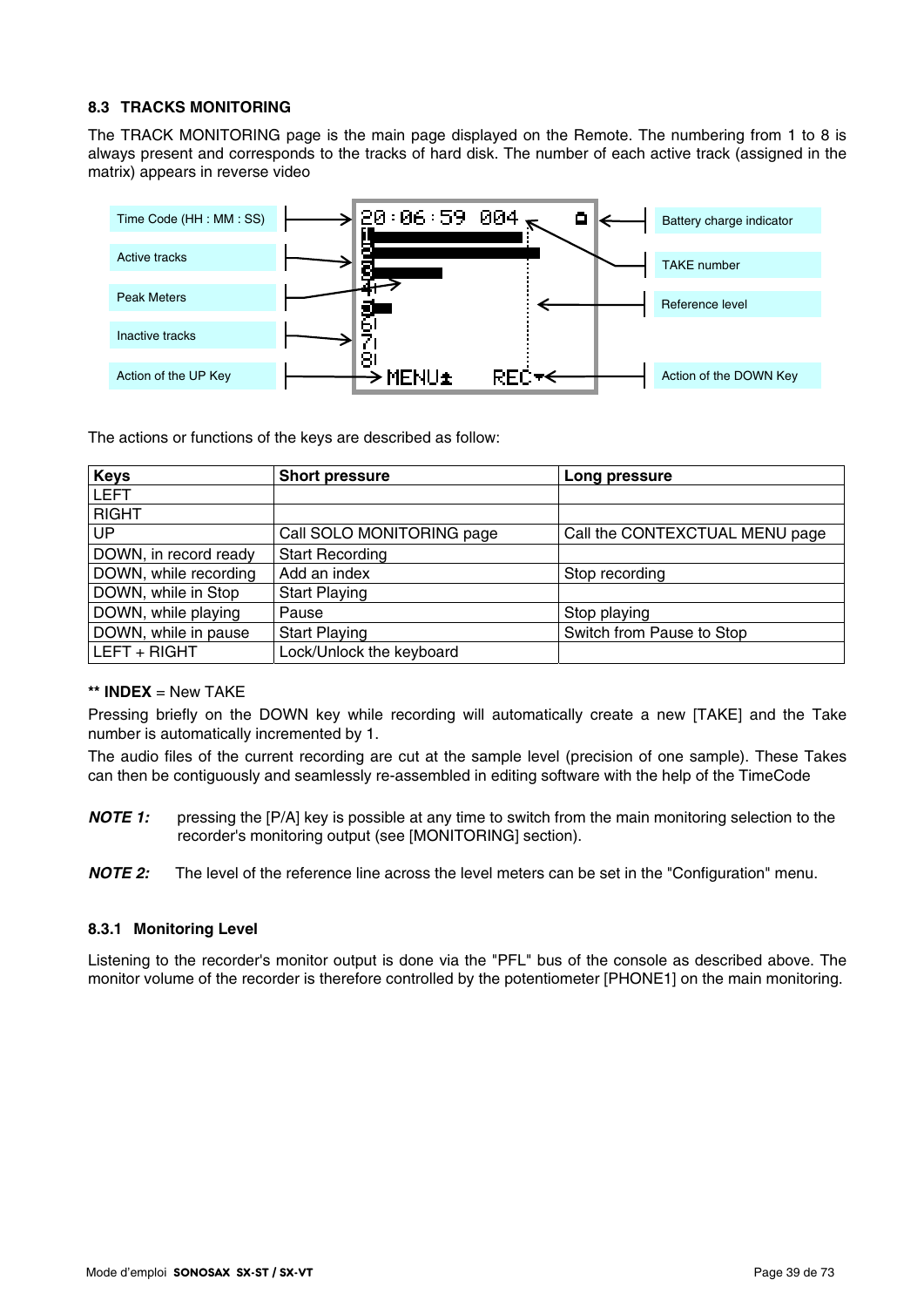### **8.3.2 Solo Monitoring**

The [SOLO MONITORING] page can be accessed only from the main [TRACK MONITORING] page by pressing briefly on the UP Key. It allows monitoring in mono of any individual track or a pair of specific tracks The display is visually almost identical to that of the [TRACK MONITORING] page except that a round dot indicates the selected track being soloed.

The track selection sequence is as follow: 1, 2, 1+2, 3, 4, 3+4, 5, 6, 5+6, 7, 8, 7+8. Pushing the joystick either upwards or downwards moves the selection accordingly. The [SOLO MONITORING] is only possible for the active tracks assigned in the routing matrix

| <b>Keys</b>  | <b>Short pressure</b>     | Long pressure                   |
|--------------|---------------------------|---------------------------------|
| <b>LEFT</b>  |                           |                                 |
| <b>RIGHT</b> |                           |                                 |
| <b>UP</b>    | Select the previous track | Return to Track Monitoring page |
| <b>DOWN</b>  | Select the next track     |                                 |
| LEFT + RIGHT | Lock/Unlock the keyboard  |                                 |



The example above shows a configuration of 4 active (or assigned) tracks: 1, 2, 3, and 5. Track 1 being currently selected for Solo Monitoring.

In this particular case, the selection sequence for the Solo is: 1, 2, 1+2, 3, 5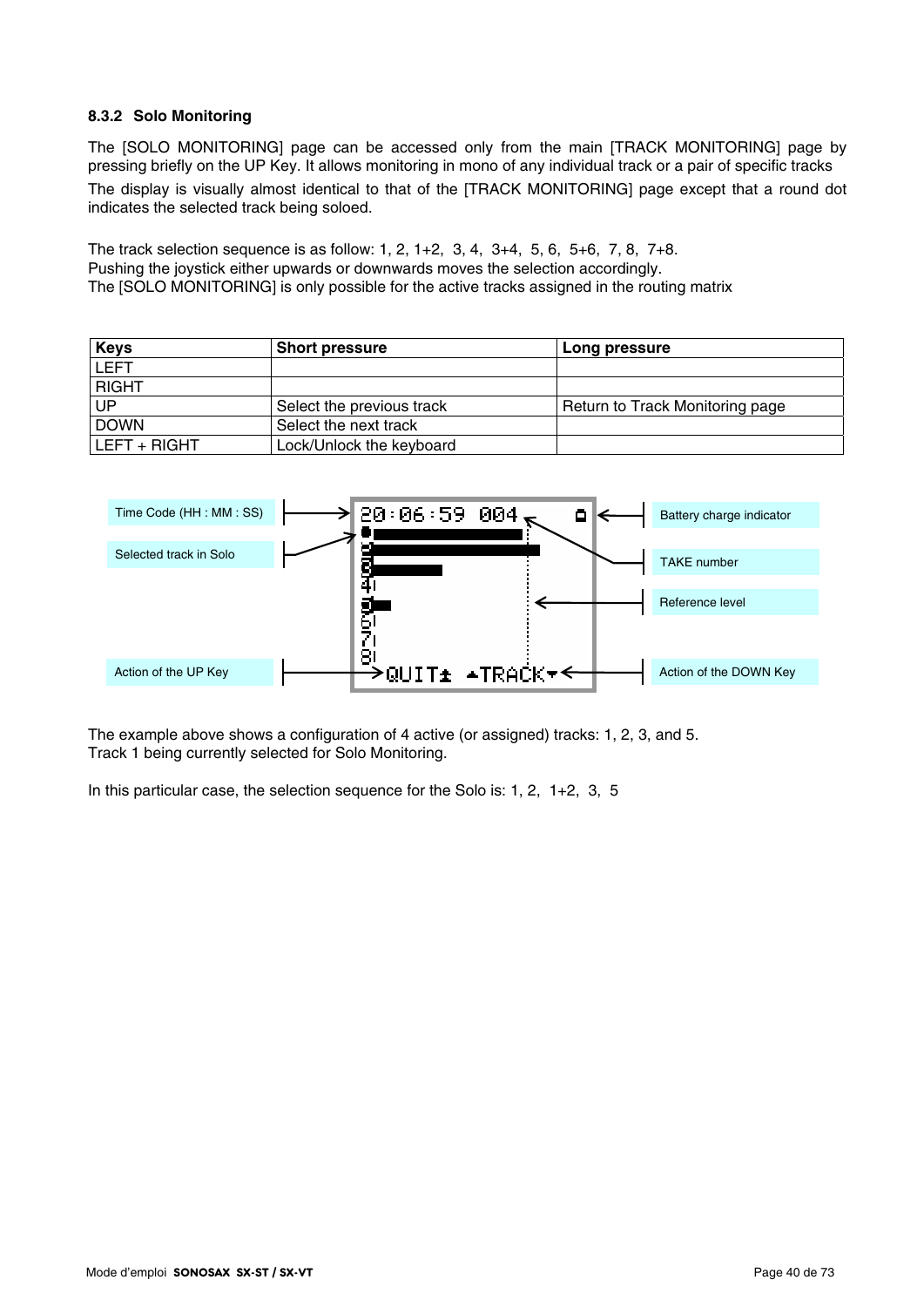### **8.4 MENUS CONTEXTUELS**

The Contextual Menu allows quick navigation through the menus and the configuration pages. It can only be accessed from the TRACKS MONITORING page (not while in Solo Monitoring Mode) by pressing the UP key.



| <b>Keys</b>  | <b>Short pressure</b>           | Long pressure |
|--------------|---------------------------------|---------------|
| <b>LEFT</b>  | Confirm the selection           |               |
| <b>RIGHT</b> | Steps back from the menu to the |               |
|              | <b>TRACKS MONITORING page</b>   |               |
| UP           | Scroll the selection upward     |               |
| <b>DOWN</b>  | Scroll the selection downward   |               |

The possible choices in the Contextual Menu depend on the current "Status" of the recorder as described here below:

### *While Recording:*

- >Monitoring
- >Unit Status

### *While Playing or in Pause:*

- >Last Takes
- >Monitoring
- >Unit Status
- >Delete Take

### *While in Record Ready:*

- >Monitoring
- >Last Takes
- >False Take
- >Unit Status
- >Setup
- >Browse Files
- >Switch Off

#### *While in Stop:*

- >Last Takes
- >Exit Player Mode
- >Monitoring
- >Unit Status
- >Browse Files
- >Delete Take
- >Switch Off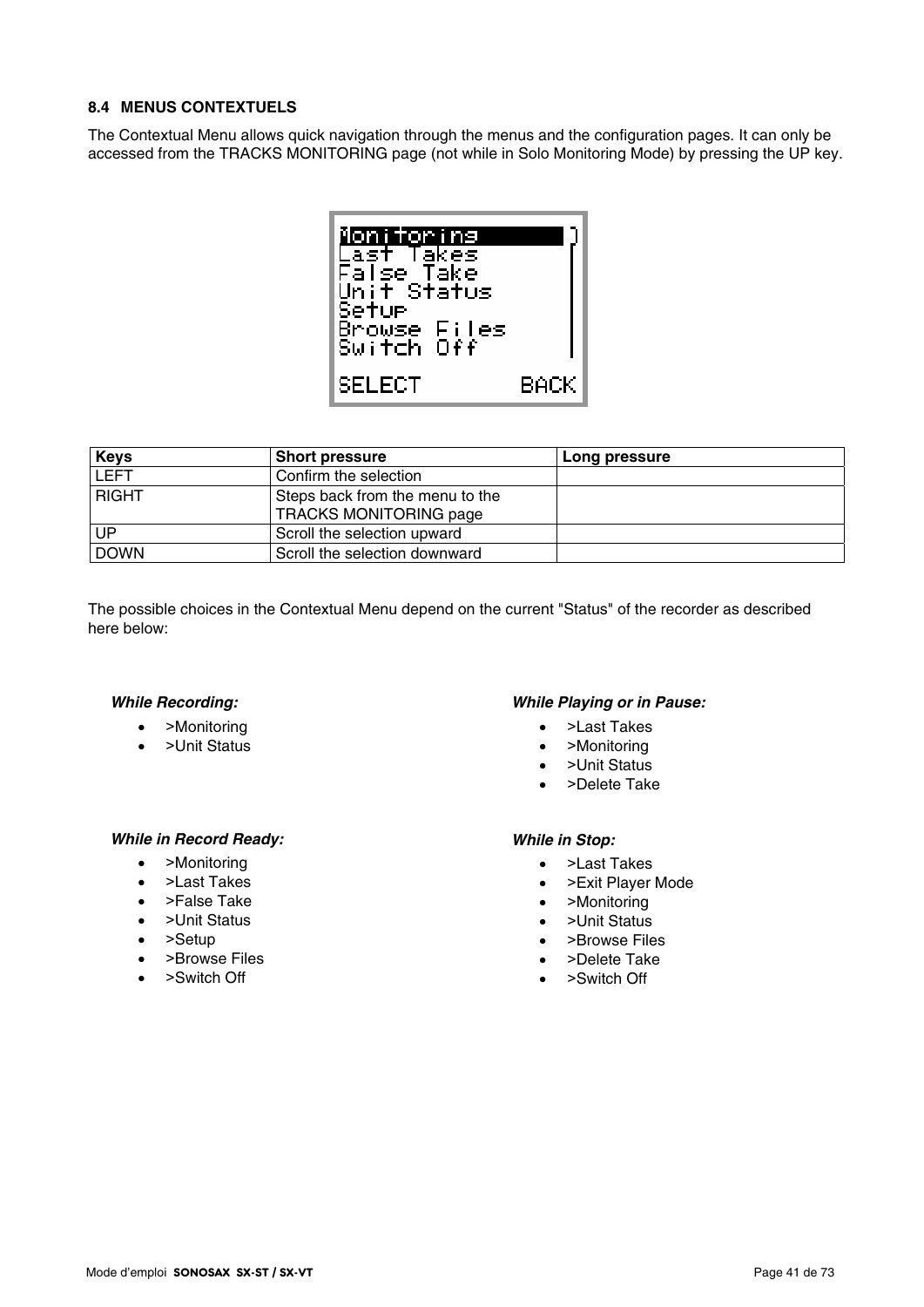### **8.5 MONITORING**

This Monitoring page is used to configure and mix the 10 tracks for monitoring the reorder on the main monitoring of the console.

The configuration of the monitoring is done by means of a specific menu as shown below



The Monitoring is always configured per pair of tracks  $( 10$  tracks = 5 pairs of tracks  $)$ 

The table below shows the available choices and their respective monitoring results on the stereo monitoring output for the pair of tracks 1 and 2.

| <b>Monitoring Mode</b> | <b>Result on the Left channel</b> | <b>Result on the Right channel</b> |
|------------------------|-----------------------------------|------------------------------------|
| $- - -$                | $- - -$                           | $- - -$                            |
| <b>MONO</b>            | 1 + 2                             | $+2$                               |
| <b>STEREO</b>          |                                   |                                    |
| <b>REV STEREO</b>      |                                   |                                    |
| MS                     | $1 + 2$                           | $-2$                               |
| <b>MONOL</b>           | $+2$                              | $- - -$                            |
| <b>MONOR</b>           | ---                               | ⊥ 2                                |

Le tableau ci-dessous décrit les actions des touches:

| <b>Keys</b>  | <b>Short pressure</b>             | Long pressure |
|--------------|-----------------------------------|---------------|
| <b>LEFT</b>  | Change the monitoring mode        |               |
| <b>RIGHT</b> | Save the modifications and return |               |
|              | to the previous Menu              |               |
| UP.          | Move the selector upward          |               |
| <b>DOWN</b>  | Move the selector downward        |               |

*NOTE*: If a pair of tracks is not activated (not assigned in the routing matrix) the only possible value is : " --- " (No Monitoring)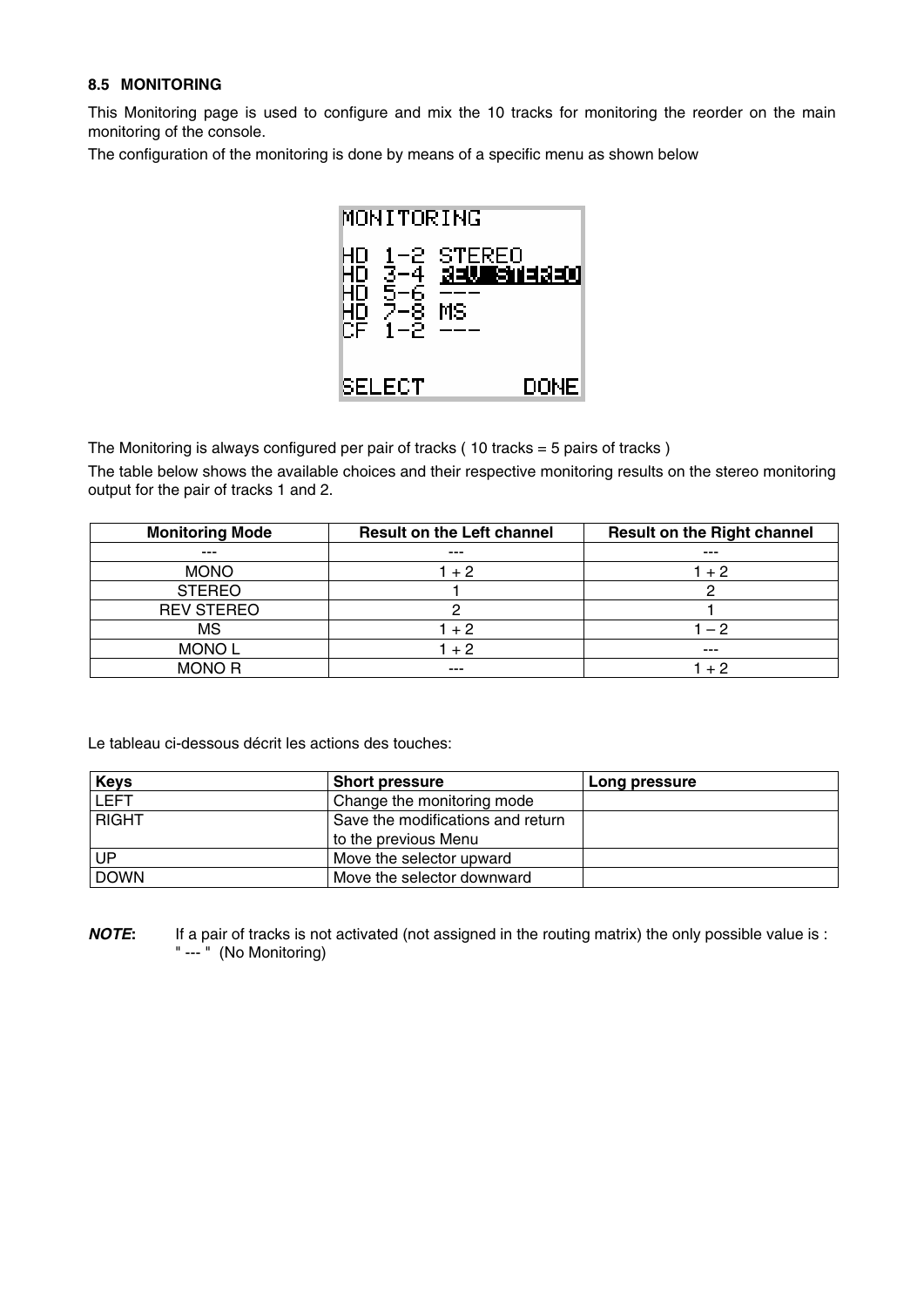### **8.6 LAST TAKE**

This menu provides a quick access to the last recorded Takes. The Takes appear in a reverse order, thus the last Take appears at the top of the list.

The first line displays the date (YY/MM/DD) and times at which the selected Take have been recorded.

The second line displays the total size of audio files of that particular Take.

Each TAKE is presented with following format:

XX YYYYYYYY-ZZZ Where : XX is the media source where the TAKE is stored (HD or CF) YYYYYYYY is the scene name (max 8 characters) -ZZZ is the TAKE number

By selecting a TAKE, the SX-R4 loads it to its memory. Depending of the media source and the TAKE length, it may take a certain time before the TAKE becomes ready for Playback.



The table below shows the actions of the keys:

| <b>Keys</b>  | <b>Short pressure</b>         | Long pressure |
|--------------|-------------------------------|---------------|
| <b>LEFT</b>  | Load the selected TAKE        |               |
| <b>RIGHT</b> | Return to the CONTEXTUAL menu |               |
| UP           | Scroll the selector upward    |               |
| <b>DOWN</b>  | Scroll the selector downward  |               |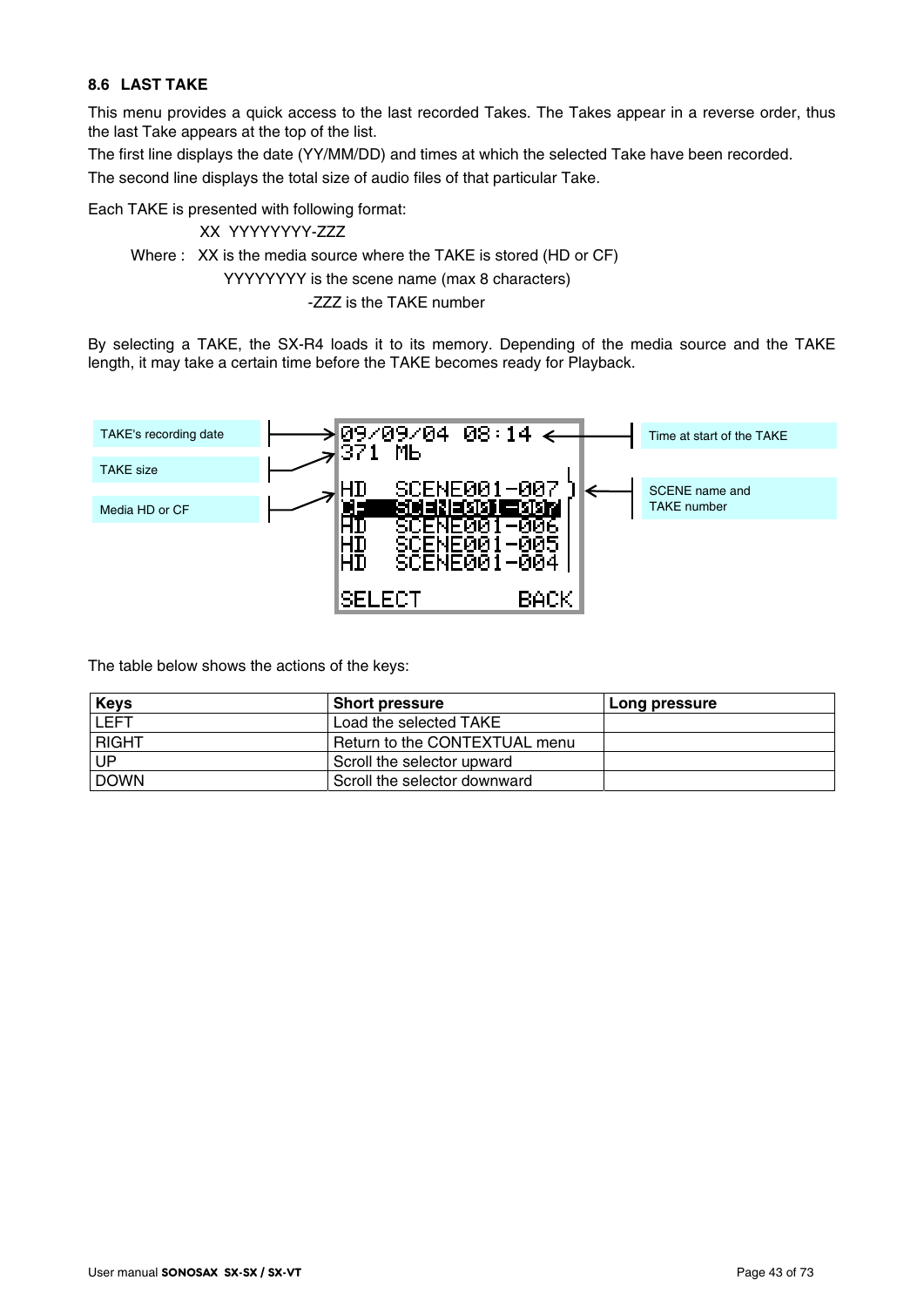### **8.6.1 PLAYER Mode**

Where a TAKE is loaded either from the LAST TAKE menu or from the BROWSE FILE menu, the Recorder will switch to PLAYER mode and it reconfigures itself automatically with the same parameters as set during the recording of the concerned Take; Routing - Monitoring - etc

This screen displays a Play Back page as illustrated here below



The table below shows the actions of the keys:

| <b>Keys</b>          | <b>Short pressure</b>                      | Long pressure                     |
|----------------------|--------------------------------------------|-----------------------------------|
| <b>LEFT</b>          |                                            |                                   |
| <b>RIGHT</b>         |                                            |                                   |
| <b>UP</b>            | call SOLO MONITORING page                  | Call the CONTEXTUAL menu          |
| DOWN, while in Stop  | Start the play back                        |                                   |
| DOWN, while Playing  | Pauses at current position                 | Stop playing                      |
| DOWN, while in Pause | Start the playing from where it was paused | Stop playing                      |
| UP while in SOLO     | Select the previous track                  | <b>Return to TRACK MONITORING</b> |
| BAS en mode SOLO     | Select the next track                      |                                   |
| LEFT + RIGHT         | Lock/Unlock the keyboard                   |                                   |

*NOTES:* - when playback starts by pressing the [DOWN] key, the monitoring of the console automatically switches to "PFL" mode, the [P/A] and [PLAY] keys light on.

> - when calling for a PAUSE, by briefly pressing the [DOWN] key or the [PLAY] key, the playback stops at current position, the [PLAY] key flashes and the [P/A] key remains on.

> - when calling for a STOP, the playback stops and returns to the beginning of the Take. The [PLAY] key turns off, the [P/A] key remains on.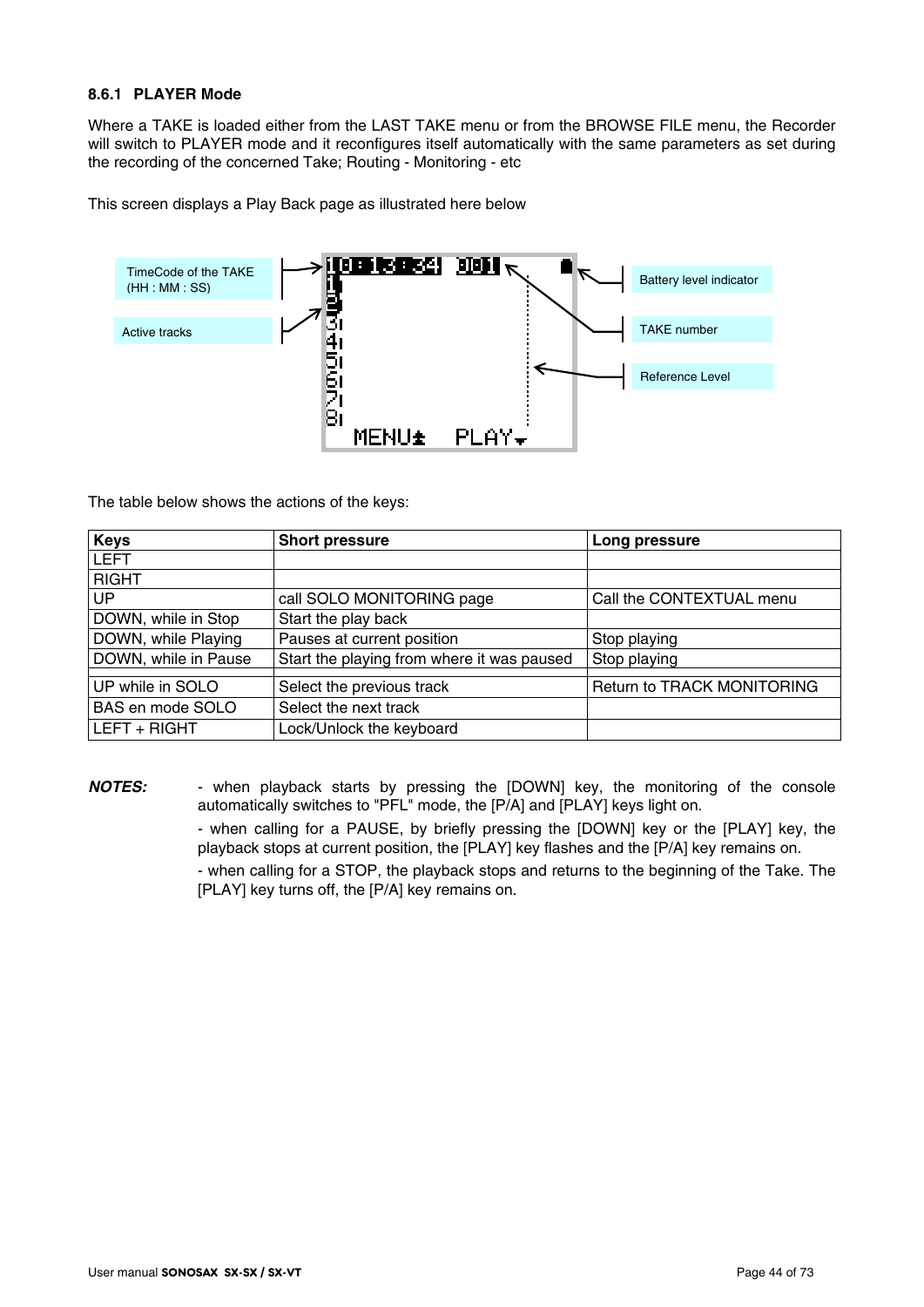# **8.6.2 SEARCH mode**

The SEARCH mode is only possible while the Player is in [PAUSE] but not while in [STOP]. When the player is in [PAUSE], the LEFT and RIGHT keys respectively Fast Rewind or Fast Forward within the selected TAKE.

### In SEARCH mode => FORWARD:

| One press to the [RIGHT]<br>$2^{nd}$ press to the [RIGHT] | >> | >> | Fast Forward at 2x the pay speed, with monitoring<br>Fast Forward in steps of 5% of the TAKE length<br>without monitoring |
|-----------------------------------------------------------|----|----|---------------------------------------------------------------------------------------------------------------------------|
| <b>NOTE:</b>                                              |    |    | the [RIGHT] key successively toggles between $\gg$ and $\gg$                                                              |
| In SEARCH mode $\Rightarrow$ REWIND:                      |    |    |                                                                                                                           |
| One press to the [LEFT]                                   |    | << | Fast Rewind in steps of 5% of the TAKE length,<br>no monitoring                                                           |

The table below shows the actions of the keys:

| <b>Keys</b>                  | <b>Short pressure</b>            | Long pressure                    |
|------------------------------|----------------------------------|----------------------------------|
| <b>LEFT</b>                  | <<< Fast Rewind (no monitoring)  |                                  |
| <b>RIGHT</b>                 | >> Fast Forward with monitoring  |                                  |
|                              | at 2x PlaySpeed                  |                                  |
| <b>RIGHT</b> while in Search | >>> Fast Forward (no monitoring) |                                  |
|                              |                                  |                                  |
| DOWN, while in Search        | Pause at current location        | STOP and return to start of Take |
| UP                           | Call SOLO MONITORING page        | Call the CONTEXTUAL MENU         |
|                              |                                  |                                  |
| UP while in SOLO             | Select the previous track        | Return to TRACK MONITORING page  |
| DOWN while in SOLO           | Select the next track            |                                  |
| LEFT + RIGHT                 | Lock/Unlock the keyboard         |                                  |



Fast Rewind « <<< » Fast Forward « >>> »

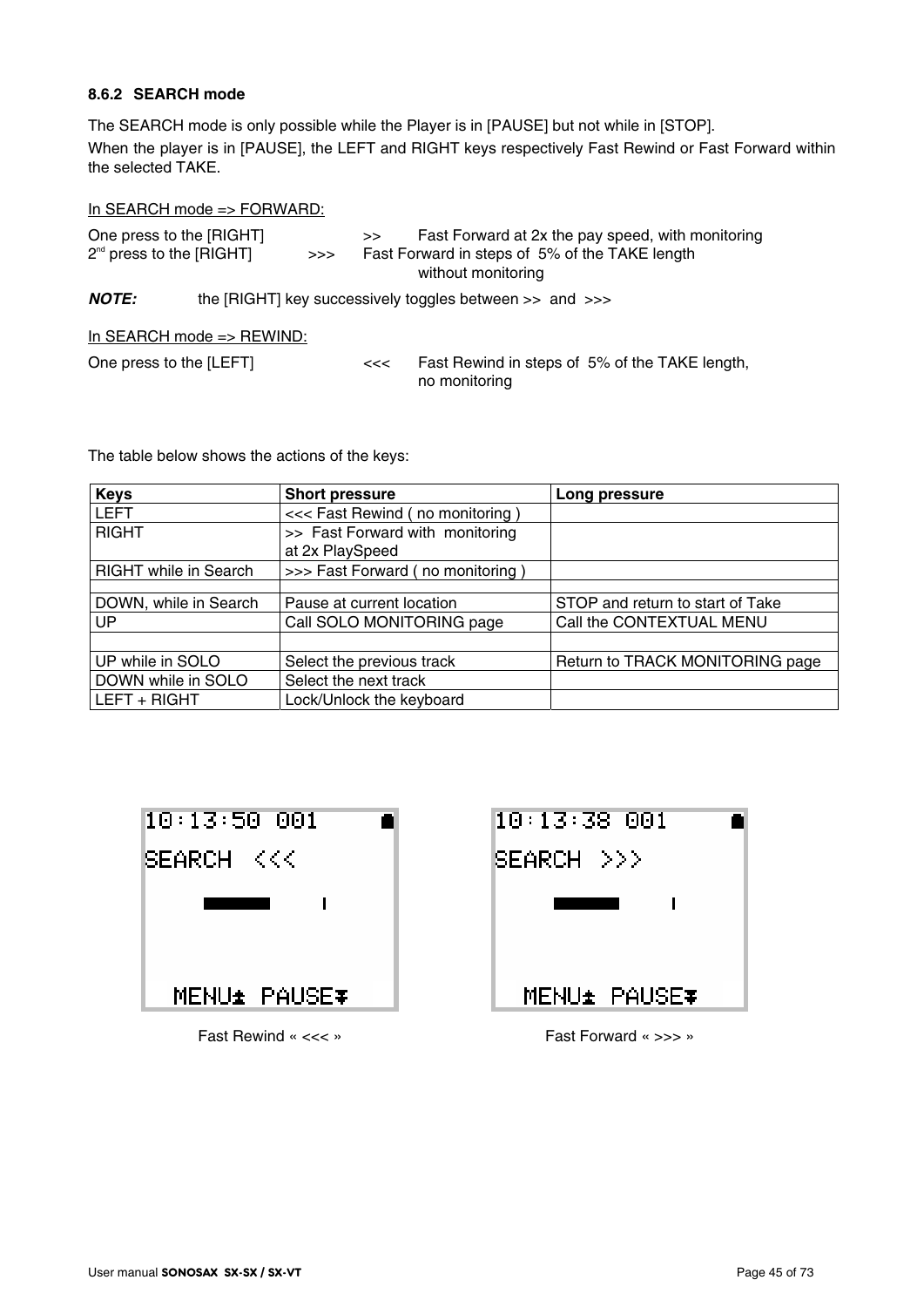# **8.6.3 Contextual menu in mode [PLAYER]**

When the Recorder is in [PLAYER] mode, the contextual menu differs from the main menu while in Recorder mode and proposes following sub-menus:

| <b>LAST TAKES:</b>  | accesses the directory of the last Takes, as mentioned above                                                                                                                                                                                               |
|---------------------|------------------------------------------------------------------------------------------------------------------------------------------------------------------------------------------------------------------------------------------------------------|
| <b>EXIT PLAYER:</b> | exits the Player and returns to the main screen [TRACK MONITORING] in Record Ready                                                                                                                                                                         |
| <b>MONITORING:</b>  | to change the parameters of the current monitoring configuration. These changes affect<br>only the current playback and do not change the configuration in the Record mode                                                                                 |
| <b>UNIT STATUS:</b> | shows the configuration parameters of the Take loaded in the [PLAYER] as they were set<br>during the recording of that particular Take. (See also UNIT STATUS in the next chapter)                                                                         |
|                     | <b>BROWSE FILES:</b> accesses the browser to search any Take, see specific chapter                                                                                                                                                                         |
| <b>DELETE TAKE:</b> | If the Take loaded in the Player is stored in the hard disk drive, the Take is sent to the bin<br>[TRASH].<br>If the Take loaded in the Player is stored in the CF card, the recorded file is permanently<br>deleted, it is no longer possible to recover. |

### **8.7 Unit STATUS**

This menu shows all the main current settings of the Recorder, on 4 pages. The UP and DOWN keys allows navigating between these four pages

|                                                                                                                                                                                                         | <b>POWER</b>    | Permanently indicates "External"                                                                                            |
|---------------------------------------------------------------------------------------------------------------------------------------------------------------------------------------------------------|-----------------|-----------------------------------------------------------------------------------------------------------------------------|
| SYSTEM INFO                                                                                                                                                                                             | <b>HD FREE</b>  | Remaining free space on the hard disk                                                                                       |
| <b>POWER</b><br>-75 X<br>HD FREE 29 Gb                                                                                                                                                                  | HD HH : MM      | Remaining Recording time on the hard disk<br>in hours and minutes according to the<br>current configuration of the recorder |
| $H\bar{D}$ $H\bar{H}$ $\bar{M}$ $\bar{M}$ $\bar{\theta}$ $\bar{\theta}$ $\bar{\theta}$ $\bar{\theta}$ $\bar{\theta}$ $\bar{\theta}$ $\bar{\theta}$ $\bar{\theta}$<br>CF FREE" IS G6"<br>CF HH:MM 012:34 | $ $ CF FREE     | Remaining free space on the CF card if<br>inserted                                                                          |
| <b>ROUITE</b><br>A.<br>$\blacksquare$                                                                                                                                                                   | <b>CF HH:MM</b> | Remaining Recording time on the CF card<br>in hours and minutes according to the<br>current configuration of the recorder   |

|                                                         | <b>SYNC</b>     | Audio synchronisation currently in use.:<br>INTERNAL: the internal generator is used.                                  |
|---------------------------------------------------------|-----------------|------------------------------------------------------------------------------------------------------------------------|
| AUDIO CONFIG INFO                                       |                 | WCK IN : the word clock input is used. If the<br>Sync is not valid or incorrect, the SYNC<br>Alarm will flash to warn. |
| SYNC.<br><b>INTERNAL</b><br>ĒŜ<br>96k<br>TDEPTH 24 bits |                 | VIDEO IN : the video input is used. If the<br>Sync is not valid or incorrect, the SYNC<br>Alarm will flash to warn.    |
| UP/DOWN NOMĪNAĒ<br>WAV FILE POLY<br>MIRROR<br>ЮN        | <b>FS</b>       | Sampling Frequency:<br>44.1k, 48k, 88.2k, 96k, 176.4k, 192k.                                                           |
|                                                         | <b>BITDEPTH</b> | Numbers of bits per sample :<br>24 bits, 16Dbits (dithering), 16 bits.                                                 |
| MQUIT⊮                                                  | <b>UP/DOWN</b>  | 0.1% NTSC Correction of the sampling<br>frequency: NOMINAL, UP, DOWN.                                                  |
|                                                         | <b>WAV FILE</b> | Format of the generated WAVE files :<br>MONO, STEREO, POLY                                                             |
|                                                         | <b>MIRROR</b>   | Mirroring status on the CF Card: OFF, ON.                                                                              |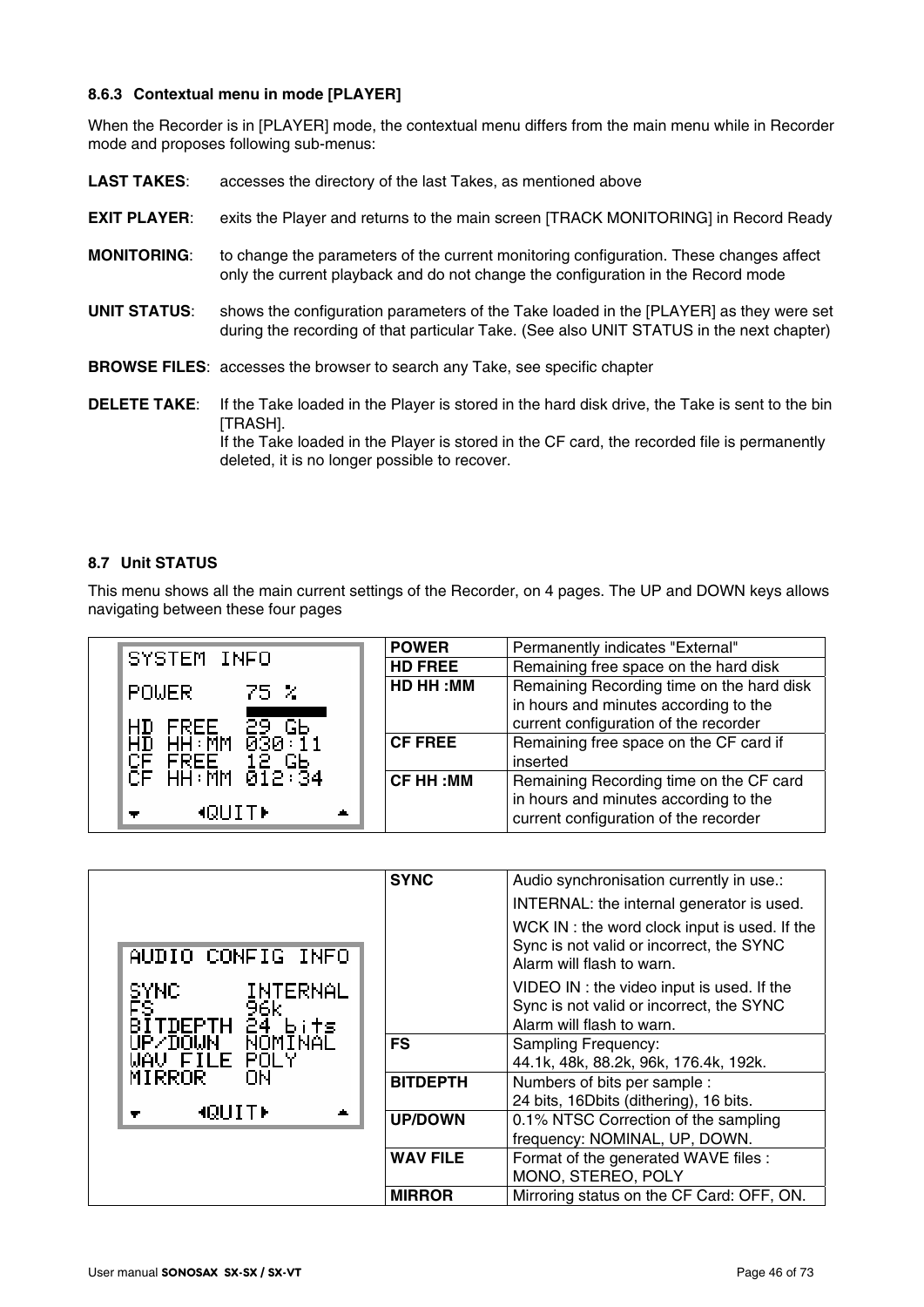|                                                                        | <b>TIME</b>   | Current value of the Time Code<br>(hours: minutes: seconds). If the Time Code<br>can not be validated, -- :-- :-- is displayed.                                           |
|------------------------------------------------------------------------|---------------|---------------------------------------------------------------------------------------------------------------------------------------------------------------------------|
| TIMECODE<br>TIME 17:36:52<br>FORMAT INTERNAL<br>SOURCE <u>JAM_SYNC</u> | <b>FORMAT</b> | Shows the generated or received TimeCode<br>format: 23.976- 24- 25- 29.97ND- 29.97D-<br>AUTO-<br><b>INTERNAL-</b><br>30ND-<br>$30D -$<br>UNKNOWN.                         |
| <b>FREE RUN</b><br>MODE                                                |               | AUTO is displayed only if "Internal Output"<br>is selected (see "SOURCE") and warn that<br>the output format was not specified (the TC<br>Alarm is activated).            |
| QUIT●                                                                  |               | INTERNAL indicates that the<br>internal<br>generator is in use (source INTERNAL) or<br>that EXT JAM SYNC is set but the Time<br>Code signal is not detected at the input. |
|                                                                        |               | UNKNOWN is displayed in EXT NO JAM<br>mode when no Time Code signal is<br>detected at the input                                                                           |
|                                                                        | <b>SOURCE</b> | Source of the time code signal:<br>EXT JAM SYNC, EXT NO JAM, INTERNAL,<br><b>INTERNAL OUTPUT</b>                                                                          |
|                                                                        | <b>MODE</b>   | <b>REC RUN, FREE RUN</b>                                                                                                                                                  |

|                                                                                                 | <b>PROJECT</b> | Project name                                                                                               |
|-------------------------------------------------------------------------------------------------|----------------|------------------------------------------------------------------------------------------------------------|
| METADATA INFO                                                                                   | <b>SCENE</b>   | Scene name                                                                                                 |
|                                                                                                 | <b>TAKE</b>    | Tale number                                                                                                |
| SONOSAX<br><b>PROJECT</b><br>SCENE001<br><b>SCENE</b><br>TAKE<br>004<br><b>SETTING</b><br>QUIT● | <b>SETTING</b> | Name of the currently used USER SETTING<br>(displayed only if the loaded setting has not<br>been modified) |
|                                                                                                 |                |                                                                                                            |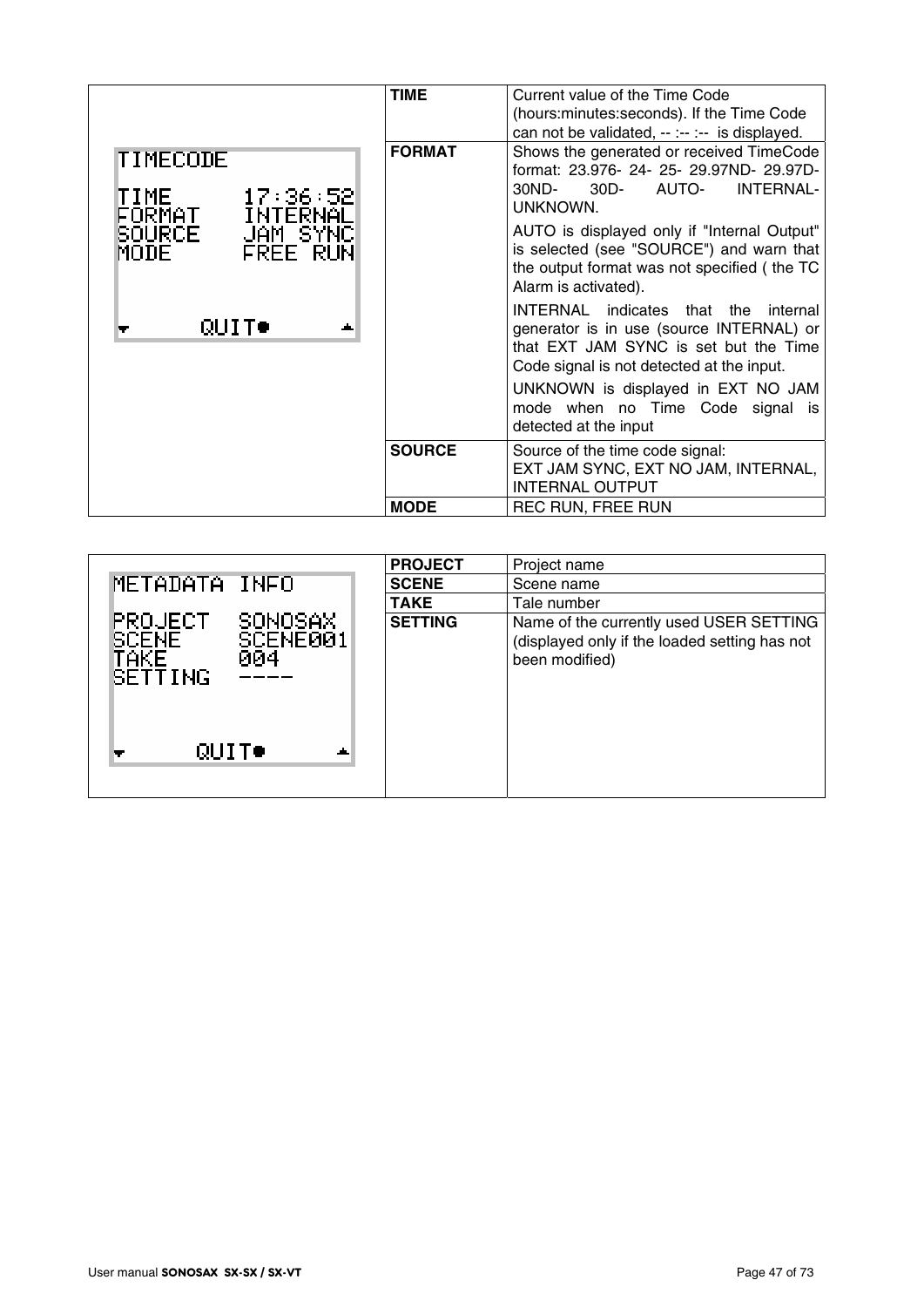### **8.8 SETUP (Configuration's Menus)**

The Configuration Menus are displayed by calling the Contextual Menu and then by selecting [SETUP] in the list. The menus are sorted in headings (rubrics), and grouped in a logical order. The navigation from heading to heading is done by presing the [UP] and [DOWN] keys. At the right edge of the screen, a scroll bar indicates the current position in the list of the available headings. Pressing the [LEFT] key enters the submenu, pressing the [RIGHT] key reteûrns to the previous menu.

The menu tree's structure requires the use of sub-menus to access the parameter that one wants to change. Navigating in the menus is done as per the examples below:

| INPUT SETTINGS                                                  |                                                                                                                                                                                                                                                                                                                                                                                                                                 |
|-----------------------------------------------------------------|---------------------------------------------------------------------------------------------------------------------------------------------------------------------------------------------------------------------------------------------------------------------------------------------------------------------------------------------------------------------------------------------------------------------------------|
| INPUT<br><b>SOURCE</b>                                          | A menu with no parameter displays one heading per screen.<br>Thus, it classifies the different parameters available.                                                                                                                                                                                                                                                                                                            |
| BACK<br><b>SELECT</b>                                           |                                                                                                                                                                                                                                                                                                                                                                                                                                 |
| SAMPLING SETTINGS                                               | A sub-menu with a displayed parameter is at the end of the menu tree,                                                                                                                                                                                                                                                                                                                                                           |
| SAMPLING<br>FREQUENCY                                           | thus, it indicates the current value of the parameter that can be<br>changed.                                                                                                                                                                                                                                                                                                                                                   |
| 48.0 kHz                                                        | While in a menu with parameter, press the LEFT key to access the<br>different values of the parameter.<br>There are several ways to make this change.                                                                                                                                                                                                                                                                           |
| <b>BACK</b><br>SELECT                                           |                                                                                                                                                                                                                                                                                                                                                                                                                                 |
| SAMPLING<br>FREQUENCY                                           | A menu with a list shows the choices of a parameters. The selection is<br>posted in reverse video.                                                                                                                                                                                                                                                                                                                              |
| 44.1<br>kHz<br>48.U<br>KHZ<br>38.2 kHz<br>96.0 kHz<br>176.4 kHz |                                                                                                                                                                                                                                                                                                                                                                                                                                 |
| <b>BACK</b><br>SELECT                                           |                                                                                                                                                                                                                                                                                                                                                                                                                                 |
| <b>PROJECT NAME</b>                                             | The text-editing menu.                                                                                                                                                                                                                                                                                                                                                                                                          |
| <b>CMINIR82J</b>                                                | The text to edit is displayed between brackets that show the limits of<br>the text size.<br>Two arrows indicate the selected character. LEFT and RIGHT move<br>the cursor to select a character. UP and DOWN scroll the characters.<br>Keep pressing to scroll the characters rapidly.<br>A long press on the LEFT key saves the text and return to the<br>previous page. A long press to the RIGHT key cancels the editing and |
| DONE<br>CANCE                                                   | return to the previous menu.                                                                                                                                                                                                                                                                                                                                                                                                    |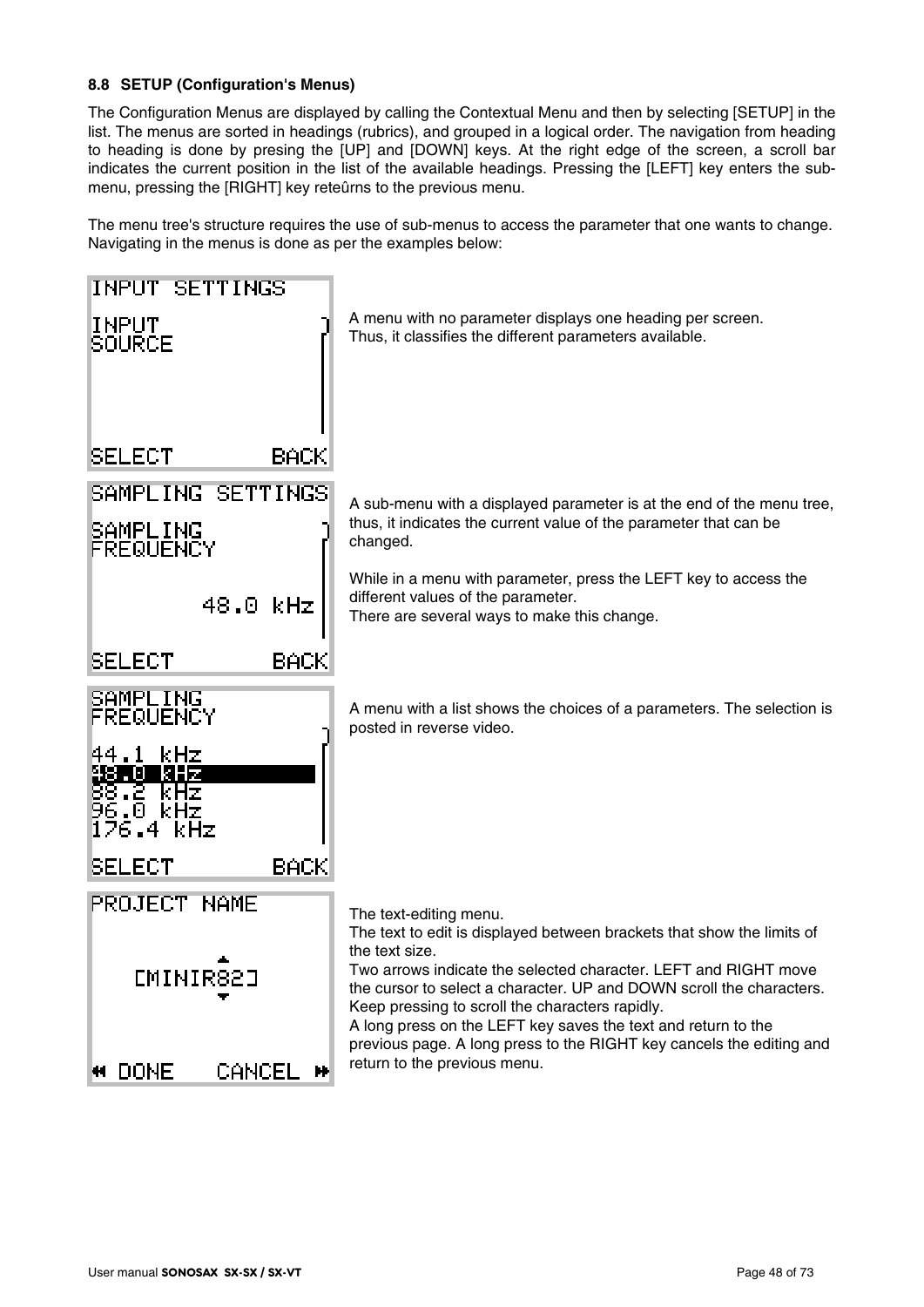# **8.8.1 Tree structure of the "SETUP" menus**

The greyed menus are those where parameters are visible.

| Level 1                           | Level <sub>2</sub>                    | Level 3                                                    | Changeable values                              |
|-----------------------------------|---------------------------------------|------------------------------------------------------------|------------------------------------------------|
|                                   | <b>ROUTING</b>                        | <b>Routing Matrix</b>                                      |                                                |
| <b>ROUTING</b><br><b>SETTINGS</b> | <b>MIXING LEVEL</b>                   |                                                            | NONE, ATT1.5, ATT3, ATT6                       |
|                                   | <b>MIRRORING</b>                      |                                                            | OFF, ON                                        |
|                                   | <b>PROJECT NAME</b>                   |                                                            | <b>Text Editor</b>                             |
|                                   | <b>SCENE NAME</b>                     |                                                            | Text Editor                                    |
|                                   |                                       |                                                            | MONO, STEREO, POLYPHONIC                       |
|                                   | <b>FILE FORMAT</b>                    |                                                            | the polyphonic mode is only                    |
| <b>RECORD</b>                     |                                       |                                                            | available if the Mirroring is enabled          |
| <b>SETTINGS</b>                   | <b>SAMPLING</b>                       | <b>SAMPLING UP/DOWN</b>                                    | Nominal, UP 0,1%, DOWN 0,1%                    |
|                                   | <b>SETTINGD</b>                       | <b>SAMPLING RATE</b>                                       | 24 bits, 16 bits dithering, 16 bits            |
|                                   | PRE-RECORD                            |                                                            | 1, 2, 5, 10, 20 seconds                        |
|                                   | PRE-INDEX DELAY                       |                                                            | $0, 1, 2, 3, 5$ seconds                        |
|                                   | <b>SYNC MODE</b>                      |                                                            | OFF, WDCK IN, VIDEO IN                         |
|                                   |                                       |                                                            | EXTERNAL JAM SYNC,                             |
|                                   | <b>SOURCE</b>                         |                                                            | EXTERNAL NO JAM,                               |
|                                   |                                       |                                                            | INTERNAL, INTERNAL OUTPUT                      |
| <b>TIMECODE</b>                   |                                       |                                                            | AUTODETECT, 23.976, 24, 25,                    |
| <b>SETTINGS</b>                   | <b>FORMAT</b>                         |                                                            | 29.97 NON-DROP, 29.97 DROP,                    |
|                                   |                                       |                                                            | 30 NON-DROP, 30 DROP                           |
|                                   | <b>RUNNING MODE</b>                   |                                                            | FREE RUN, RECORD RUN                           |
|                                   | <b>SET MANUAL</b>                     |                                                            | Editing the TC value                           |
|                                   | <b>SET FROM TIME</b>                  |                                                            | Grab the real time clock value                 |
| MODULO-                           | <b>REFERENCE</b>                      |                                                            | NONE, -9, -12, 18, -20 dB                      |
| <b>METERS</b><br><b>SETTINGS</b>  | <b>HOLD TIME</b>                      |                                                            | NONE, 3 sec, 10 sec, 2 min,<br><b>INFINITE</b> |
| <b>USER</b>                       | Specific menu to                      |                                                            |                                                |
| <b>SETTINGS</b>                   | save user settings                    |                                                            |                                                |
|                                   | <b>DATE</b>                           | Specific Menu to set up Date                               |                                                |
|                                   | <b>TIME</b>                           | Specific Menu to set up Time                               |                                                |
| <b>SYSTEM</b><br><b>SETTINGS</b>  | <b>SYSTEM INFO</b>                    | Display Sw and Hw revision and<br>all System information's |                                                |
|                                   | <b>USER INTERFACE</b><br><b>CHECK</b> | Check the LCD display, the LEDs<br>and the Keys            |                                                |
|                                   | HARD DISK / CF                        | <b>HARD DISK</b>                                           | NO, YES                                        |
|                                   | <b>FORMAT</b>                         | <b>COMPACT FLASH</b>                                       | NO, YES                                        |
|                                   | <b>EMPTY TRASH</b>                    | Erase permanently deleted files                            | NO, YES                                        |
| <b>MISC</b>                       | <b>FACTORY</b>                        | Resets all the current settings to                         |                                                |
|                                   | <b>SETTINGS</b>                       | factory default values                                     | NO, YES                                        |
|                                   | <b>HEADPHONE REC</b><br><b>TONE</b>   |                                                            | OFF, ON                                        |

Explanation's of each menu is detailed in the following chapters.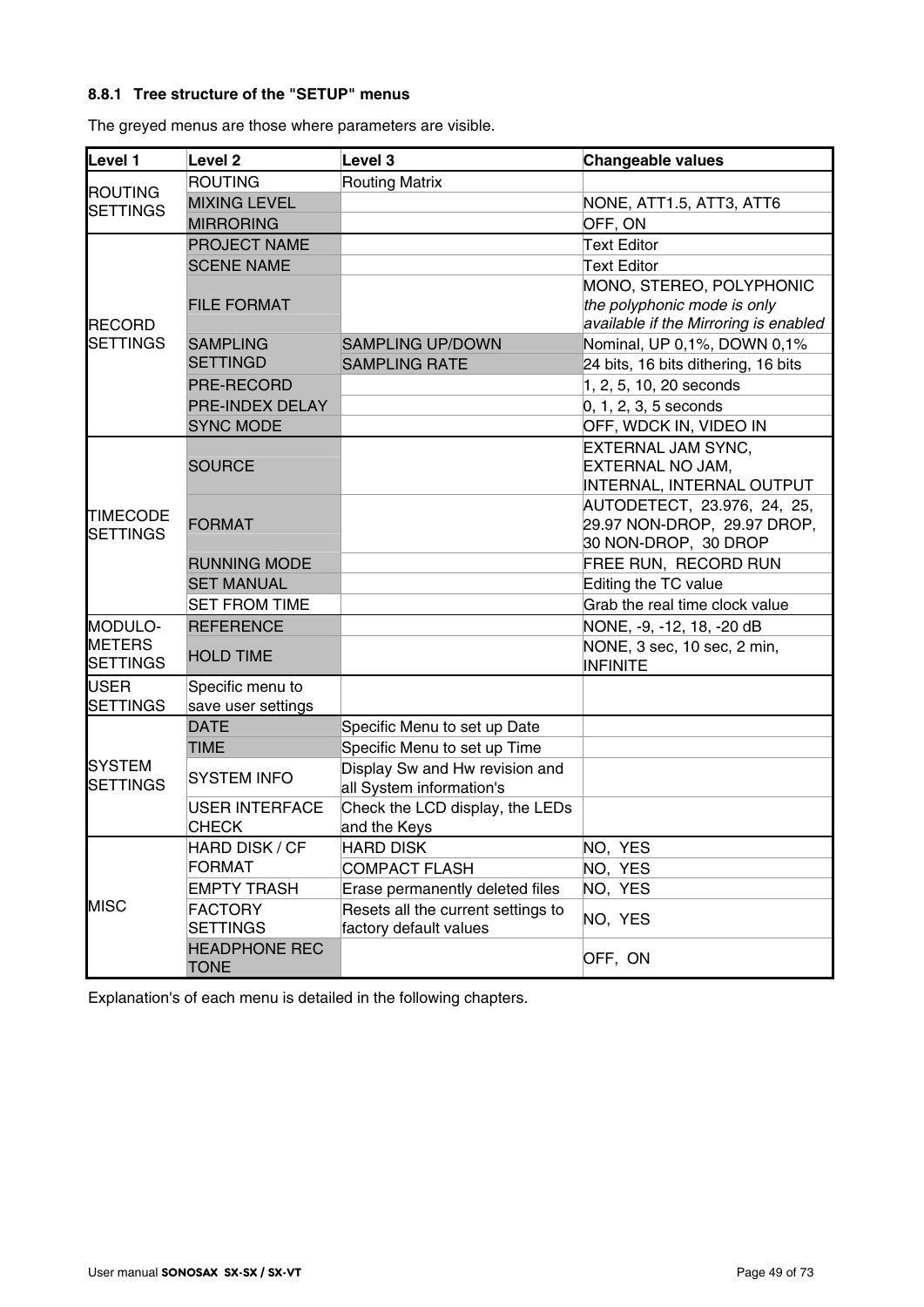### **8.8.2 ROUTING SETTING**

### **SETUP > ROUTING SETTINGS > ROUTING**

La configuration du routage est effectuée au moyen d'une matrice comme illustrées ci-dessous:



The round dot assigns the Inputs Channels to the Tracks. Any combination is possible thus any input channel can be routed to any track. An input channel can be routed to multiple tacks and multiple channels can be routed on the same track ( mixing ).

In the figure above, a 1x1 routing is established between the Inputs and the Hard Disc Tracks. In addition, input channels 1 & 2 are also routed to the CF card.

The table below shows the actions of the keys:

| <b>Keys</b>  | <b>Short pressure</b>                  | Long pressure                                            |
|--------------|----------------------------------------|----------------------------------------------------------|
| <b>LEFT</b>  | Move the selection cursor to the Left  | Activate/Deactivate the assignment                       |
| <b>RIGHT</b> | Move the selection cursor to the Right | Save the configuration et return to the<br>previous menu |
| UP           | Move the selection cursor Upward       |                                                          |
| <b>DOWN</b>  | Move the selection cursor Downward     |                                                          |

*NOTE:* It is not possible to leave this menu without saving the configuration. The un-assigned Tracks (no dot on the crossing) are automatically desactivated.

### **SETUP > ROUTING SETTINGS > MIXING LEVEL**

When summing (mixing) multiple input channels onto the same track, the [MIXING LEVEL] menu defines the attenuation to be applied to each channel to avoiding a possible digital clipping. Four possibilities are offered and the choice depends on the phase coincidence of the sources:

- NONE no attenuation at all
- ATT1.5 mainly used if the sources have no phase coincidence
- ATT3 recommanded for phase coincident sources such as sereo pair or M/S microphone
- ATT6 only used if the sources are absolutaly in phase

The table below summarizes the exact attenuations computed and applied according to the number of input channels assigned on the same track:

| Number of input channels<br>assigned to the same track | <b>NONE</b><br>[dB] | ATT1.5<br>[dB] | ATT3<br>[dB] | ATT6<br>[dB] |
|--------------------------------------------------------|---------------------|----------------|--------------|--------------|
|                                                        |                     |                |              |              |
|                                                        |                     | 1.8            | 3.3          |              |
|                                                        |                     | 2.5            |              | 10.1         |
|                                                        |                     | 3.3            |              | 12           |
|                                                        |                     | 3.3            | 7.2          | 14.5         |
|                                                        |                     | -4.            | 7.2          | 14.5         |
|                                                        |                     | 4.             | 8.5          | 18.1         |
|                                                        |                     |                | 8.5          | 18.1         |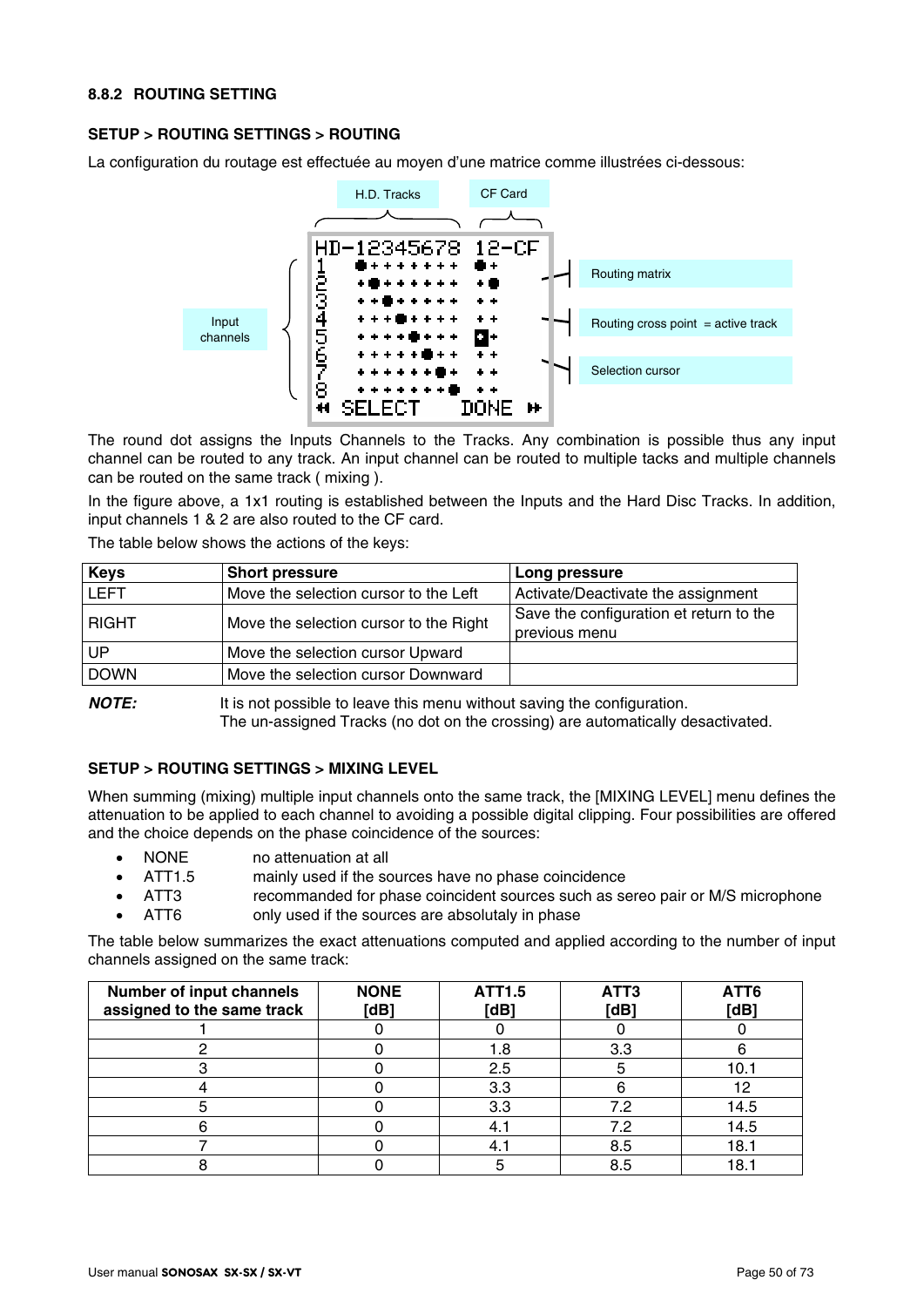### **SETUP > ROUTING SETTINGS > MIRRORING**

When the MIRRORING function is activated, the routing and the eventual mixing of the input channels onto the hard disk tracks is identically replicated on the Compact Flash card, providing that the performances of the CF card allow.

In MIRRORING mode, tracks 1 & 2 of the CF card will no longer appear in the routing matrix and are replaced by the word MIRROR

- *NOTE 1:* Several series of tests with CF cards offering good performances helped to validate the recording of up to 8 channels at 96kHz/24bit. If the performances of the CF card does not allow mirroring, a CF alarm will be displayed. The recording on the CF card will be aborted but will continue on the HD.
- *NOTE 2:* If the storage capacity of the CF card is reached during recording, the CF card will stop recording but the recording will continue on the hard disk.

### **8.8.3 RECORD SETTINGS**

### **SETUP > RECORD SETTINGS > PROJECT NAME**

This menu allows you to set the PROJECT Name. It has several aims:

- Sets the name of the directory where the Takes will be stored.
- Archives the Project name in each WAVE file (sub-chunk BWF and iXML)

The format of the Project Name is as follows:

- 8 characters maximum
- alphanumeric characters, space and underscore only (A..Z, 0..9, )

### **SETUP > RECORD SETTINGS > SCENE NAME**

This menu allows you to set the SCENE Name. It has also several aims:

- Partially names the directory where the audio files of the Takes will be stored
- Archives the Scene name in each WAVE file (sub-chunk BWF and iXML)

The format of the Project Name is as follows:

- 8 characters maximum
- alphanumeric characters, space and underscore only (A..Z, 0..9, \_)

#### **SETUP > RECORD SETTINGS > FILE FORMAT**

The File format offers three choices:

- MONO
- **STEREO**
- **POLYPHONIC**

If MONO is selected, each track is recorded in a separate mono file.

If STEREO is selected, the system records each pair of tracks in a single stereo file. The pairs are always 1+2, 3+4, 5+6 and 7+8. If the Routing sets incomplete pairs of tracks (eg tracks 1, 3, 4 and 7), every single track is recorded in a stereo file and occupies half the size of the file, the other half being a silent channel.

If POLYPHONIC mode is enabled, all active tracks are recorded in a single file. This mode is only possible if the MIRRORING mode is activated (see previous section), regardless of whether the Compact Flash card is present or not.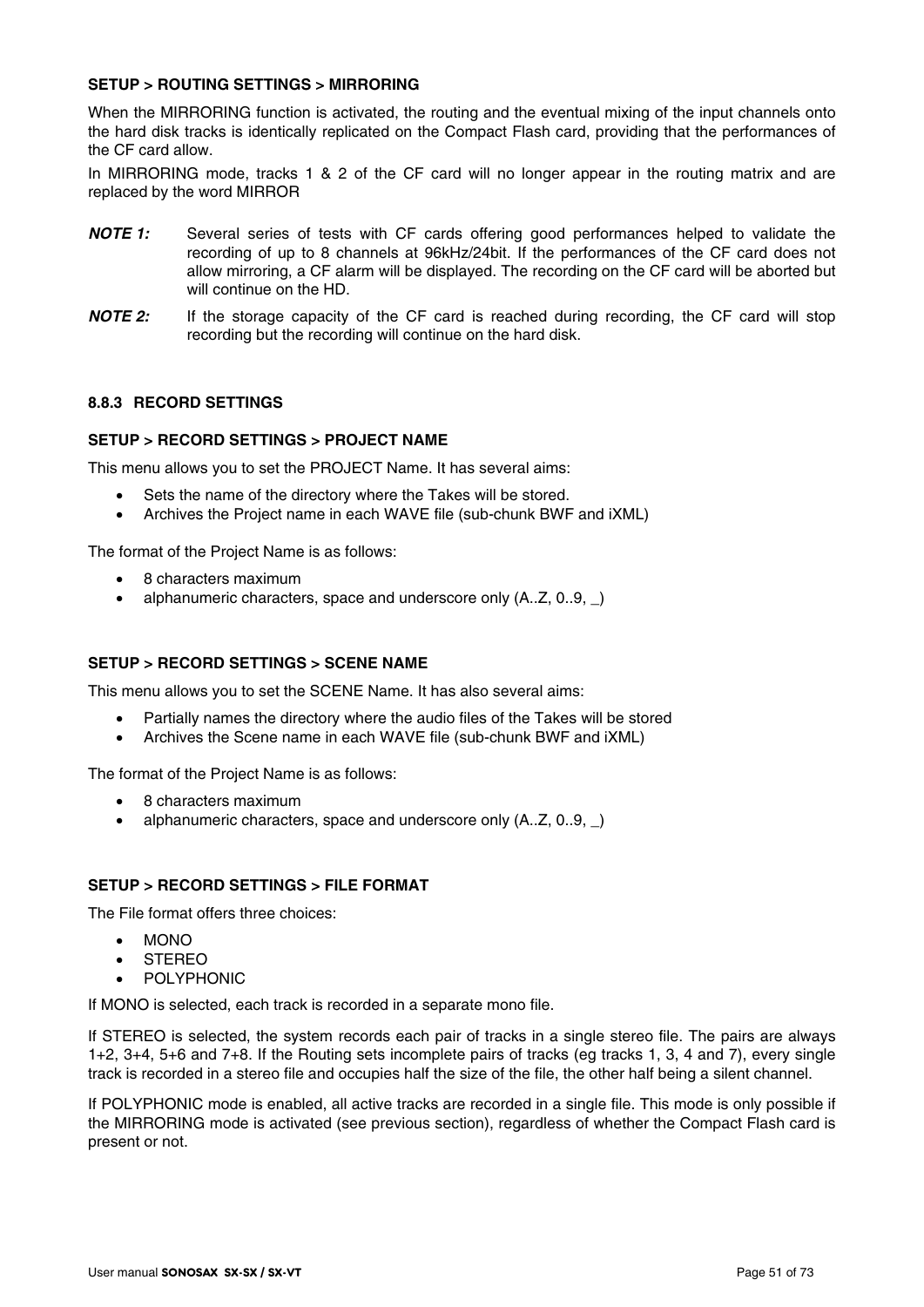### **SETUP > RECORD SETTINGS > SAMPLING SETTINGS > SAMPLING UP / DOWN**

This menu let choose the Pull Up / Pull Down correction for the NTSC domain. The possible values are:

- NOMINAL: use of the nominal sampling frequency
- UP ‰: positive correction of one per thousand, or 0,1%
- DOWN ‰: negative correction of one per thousand, or 0,1%

### **SETUP > RECORD SETTINGS > SAMPLING SETTINGS > SAMPLING RATE**

This menu lets you set the sample's quantification (number of bits per sample) stored in WAVE files. Although the A/D converters always work in 24 bits mode, the DSP can re-quantify the recorded samples as per following values:

- 24 bits: original value as quantified by the A/D converter
- 16bits Dithering: reduction per sample with dithering of trianguaire type
- 16 bits: reduction to 16bits by truncation of the original quantization

### **SETUP > RECORD SETTINGS > PRE-RECORD TIME**

The Pre-Record time can be set from 1 second up to 20 seconds. The selected value may not always be possible due to the physical limitation of the built-in memory and the selected configuration.

The Pre-Record time depends on following factors:

- Number of Tracks being assigned
- Sampling frequency
- Sample Rate and Pull UP/ Pull DOWN correction

When the required pre-record time is not possible, the recorder will perform on "best effort" basis to provide with the maximum possible. The table below shows the maximum values of the pre-record time [seconds]:

| 16 bits |      |      |      |      |      | <b>Tracks count</b> |      |      |      |      |
|---------|------|------|------|------|------|---------------------|------|------|------|------|
| fs      | 1    | 2    | 3    | 4    | 5    | 6                   | 7    | 8    | 9    | 10   |
| 44100   | 20.0 | 20.0 | 20.0 | 20.0 | 20.0 | 20.0                | 20.0 | 20.0 | 18.5 | 16.6 |
| 48000   | 20.0 | 20.0 | 20.0 | 20.0 | 20.0 | 20.0                | 20.0 | 19.1 | 17.0 | 15.3 |
| 88200   | 20.0 | 20.0 | 20.0 | 20.0 | 16.6 | 13.9                | 11.9 | 10.4 | 9.2  | 8.3  |
| 96000   | 20.0 | 20.0 | 20.0 | 19.1 | 15.3 | 12.7                | 10.9 | 9.6  | 8.5  | 7.6  |
| 176400  | 20.0 | 20.0 | 13.9 | 10.4 | 8.3  | 6.9                 | 5.9  | 5.2  | 4.6  | 4.2  |
| 192000  | 20.0 | 19.1 | 12.7 | 9.6  | 7.6  | 6.4                 | 5.5  | 4.8  | 4.2  | 3.8  |
|         |      |      |      |      |      |                     |      |      |      |      |
| 24 bits |      |      |      |      |      | <b>Tracks count</b> |      |      |      |      |
| fs      | 1    | 2    | 3    | 4    | 5    | 6                   | 7    | 8    | 9    | 10   |
| 44100   | 20.0 | 20.0 | 20.0 | 20.0 | 20.0 | 18.5                | 15.9 | 13.9 | 12.3 | 11.1 |
| 48000   | 20.0 | 20.0 | 20.0 | 20.0 | 20.0 | 17.0                | 14.6 | 12.7 | 11.3 | 10.2 |
| 88200   | 20.0 | 20.0 | 18.5 | 13.9 | 11.1 | 9.2                 | 7.9  | 6.9  | 6.2  | 5.5  |
| 96000   | 20.0 | 20.0 | 17.0 | 12.7 | 10.2 | 8.5                 | 7.3  | 6.4  | 5.7  | 5.1  |
| 176400  | 20.0 | 13.9 | 9.2  | 6.9  | 5.5  | 4.6                 | 4.0  | 3.5  | 3.1  | 2.8  |

In these tables, the Pull Up/Pull Down correction is not taken into account (negligible).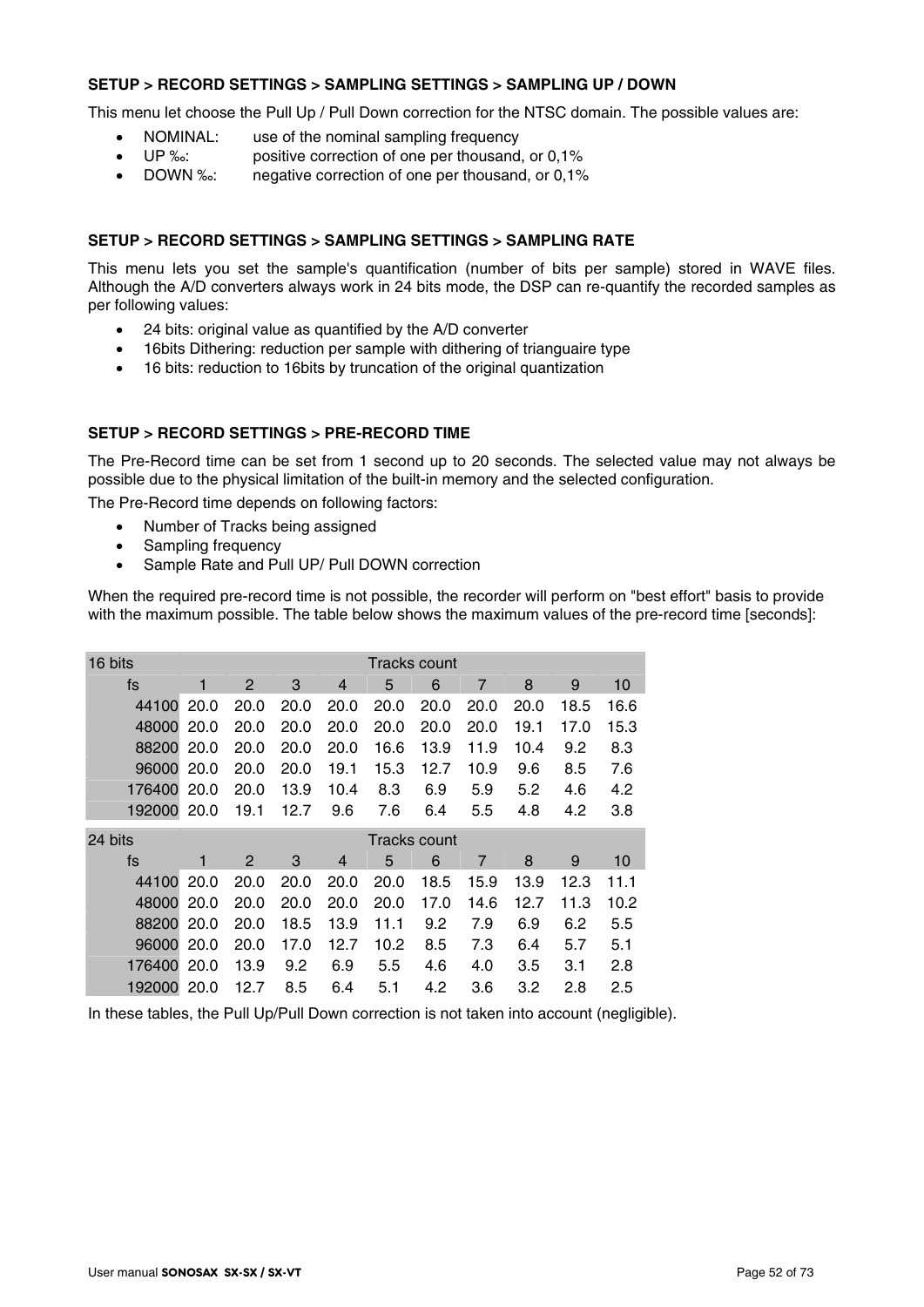### **SETUP > RECORD SETTINGS > PRE-INDEX DELAY**

The pre-index delay is a time of anticipation retrospectively calculated to compensate for the reaction time of the user when adding an index while recording a take. It proposes the following values: 0, 1, 2, 4 and 5 seconds. The graph below illustrates an example of this Pre-Index delay:



The pre-delay index is not absolute; the software does its best to cut the Take to nearest desired time (best effort). No data is lost during the addition of an index.

### **SETUP > RECORD SETTINGS > SYNC MODE**

This menu defines the synchronization mode of the Recorder and the A/D Converters. By synchronization one means the use of a audio clock (clocking) on a given signal to synchronize the sampling frequency of the Recorder. This section does not address the use of Time Code.

The synchronization mode in use is shown in the Unit Status menu.

The different modes are explained below with the various parameters and their validity

#### **OFF**

#### *Internal Generator*

A very stable internal clock generator supplies all nominal sampling frequencies (44.1, 48, 88.2, 96, 176.4 and 192 KHz). This generator is used only when no other clock is available

- Sampling frequency: active
- Sampling up/down: active
- Sampling rate: active

#### **WCK IN**

#### *Synchronisation WCK IN*

- WCK IN must be selected if the user wants to use an external word clock connected to VIDEO IN input.
	- Sampling frequency: inactive
	- Sampling up/down: inactive
	- Sampling rate: active

#### **VIDEO IN**

#### *Synchronisation Video IN*

VIDEO IN must be selected if the user wants to use a synchronization signal derived from an external video signal connected to VIDEO IN input.

- Sampling frequency: active
- Sampling up/down: inactive
- Sampling rate: active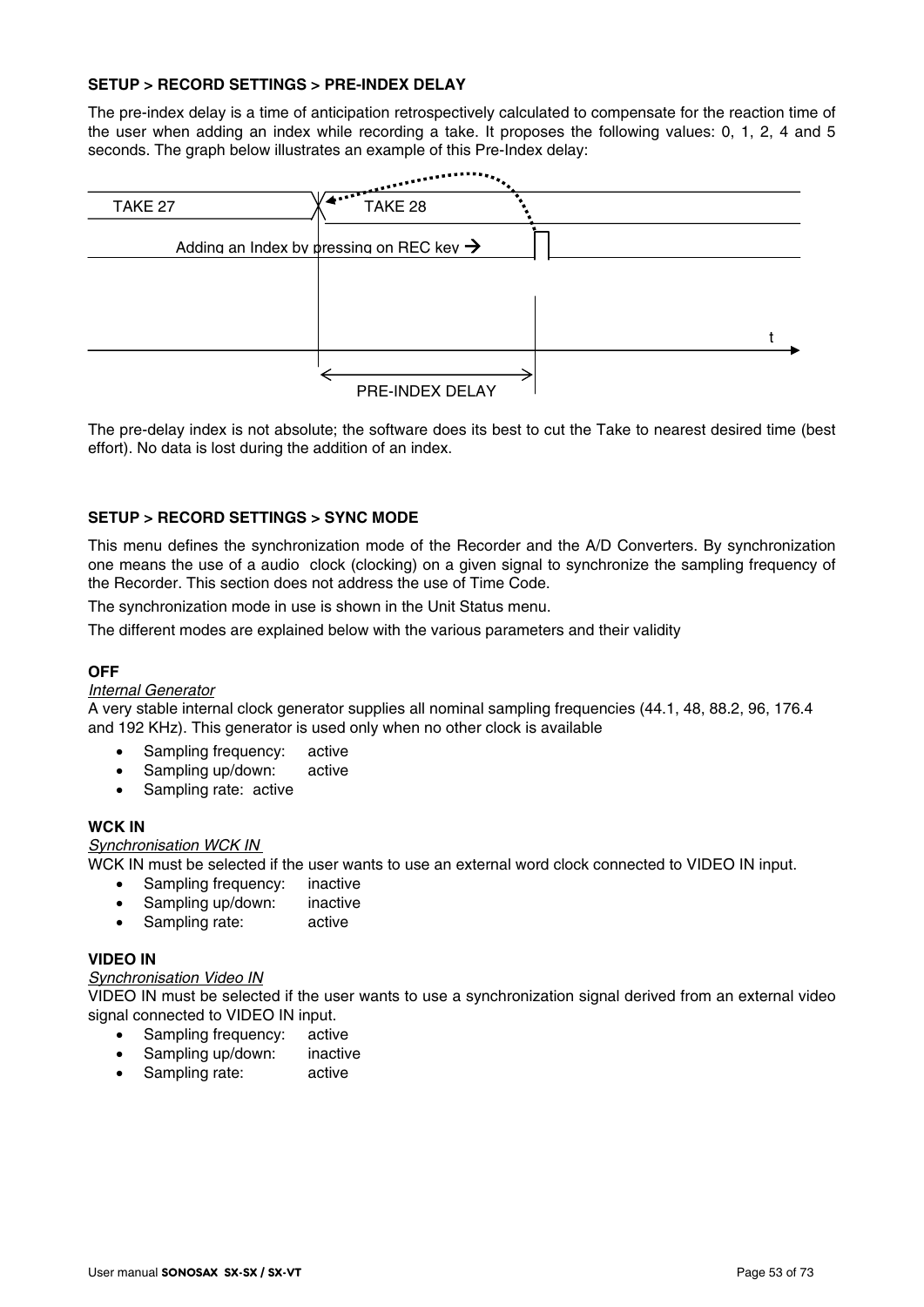### **8.8.4 TIME CODE SETTINGS**

### **SETUP > TIMECODE SETTINGS > SOURCE**

The Recorder can either receive or generate a TimeCode. This menu lets you choose between an external TimeCode source and its own internal TimeCode generator. Its working mode as described below

- External Jam Sync
- External No Jam
- Internal the TC is generated but its output is disabled on the Lemo 5 pin connector
- Internal Output the TC is generated and is available on the Lemo 5 pin connector

#### *NOTE 1:* while selecting "Internal Output", then a frame rate other than "Autodetect" must be selected in the TimeCode Input Format menu. If "Autodetect" is selected, then a warning will be posted on the screen.

*NOTE 2:* while in PLAYER mode, if "Internal Output" is selected, then the TimeCode at the output is the TimeCode of the played file.

### **SETUP > TIMECODE SETTINGS > INPUT FORMAT**

The Recorder can automatically detect the TimeCode format applied at the input of the TC connector. However, to be sure to use the correct format, it is possible to specify its value. In this case, the detection of a different format than specified, or a time code out of tolerance, triggers an alarm. The choices of TimeCode formats are:

- Autodetect
- 23.976
- $24$
- 25
- 29.97 Non Drop
- 29.97 Drop
- 30 Non Drop
- 30 Drop

### **SETUP > TIMECODE SETTINGS > RUNNING MODE**

Two possible choices:

- FREE RUN
- RECORD RUN

In FREE RUN mode, the Time Code is absolute and linear. It runs continuously and never stops. In RECORD RUN, mode, the Time Code is generated only while recording.

#### **SETUP > TIMECODE SETTINGS > SET MANUAL**

Use this menu to set the TimeCode value manually.

### **SETUP > TIMECODE SETTINGS > SET FROM TIME**

The value of the TimeCode address is adjusted exactly on the time of real time clock of the recorder.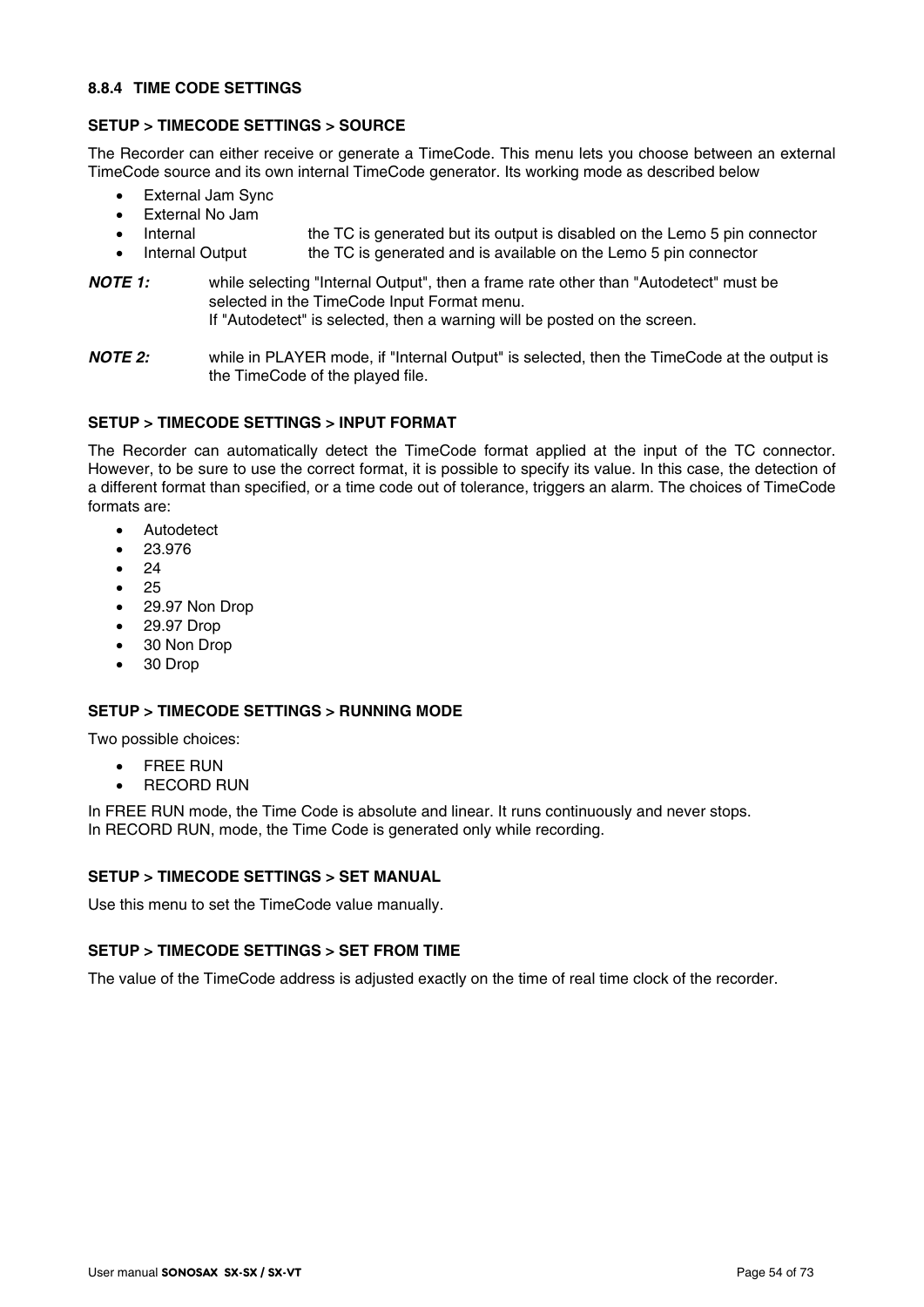#### **8.8.5 MODULOMETERS**

### **SETUP > MODULOMETERS SETTINGS > REFERENCE**

This menu allows setting and displaying a vertical line corresponding to a reference level for the peak meters on the TRACK MONITORING page. The reference is configurable:

- NONE
- $\bullet$  9 dB
- $\bullet$  -12 dB
- -18 dB
- $\bullet$  -20 dB

#### **SETUP > MODULOMETERS SETTINGS > HOLD TIME**

The "Hold Time" function detects the absolute peak level and keeps it posted for:

- NONE
- 3 seconds
- 10 seconds
- 2 minutes
- INFINITE

### **8.8.6 USER SETTINGS**

#### **SETUP > USER SETTINGS**

The "User Settings" menu allows to save, to load or to update a complete configuration to/from an ASCII file.

### CREATE NEW

Create a new configuration file based on the current (active) configuration of the Recorder.

The format of the name is as follow:

8 characters maximum; alphanumeric characters, space and underscore only (A..Z, 0..9, \_)

#### RECALL SELECTED

Load the selected configuration file. Caution**:** this operation will crush the current configuration!

DELETE SELECTED Delete the selected configuration file.

#### OVERWRITE SELECTED

Overwrite the file of an existing setting by the current configuration of the Recorder.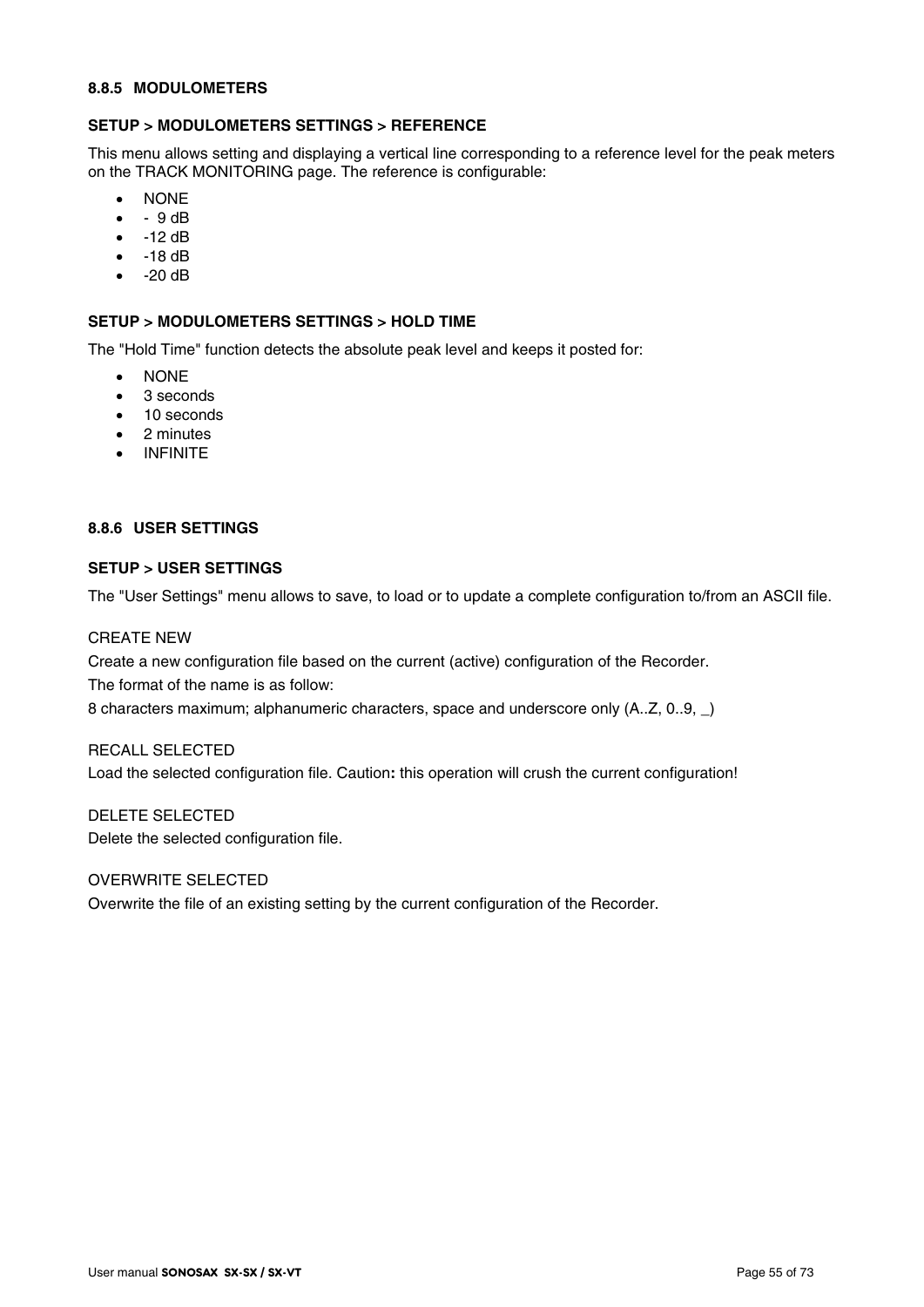# **8.8.7 SYSTEM SETTINGS**

This menu lets set the date and time of the internal "Real Time" clock of the Recorder, check the software and hardware revisions of the system, monitor and test the user interface the unit.

### **SETUP > SYSTEM SETTINGS > DATE**

Set the date of the internal "Real Time" clock (format DD.MM.YYYY). Press on the LEFT key to select a parameter, UP and DOWN to scroll values Keep pressing on the LEFT key to validate and store the value. Keep pressing on the RIGHT key to return to the previous menu without changing the values (CANCEL)).

### **SETUP > SYSTEM SETTINGS > TIME**

.

Set the time of the internal "Real Time" clock (format HH:MM:SS). Press on the LEFT key to select a parameter, UP and DOWN to scroll values Keep pressing on the LEFT key to validate and store the value. Keep pressing on the RIGHT key to return to the previous menu without changing the values (CANCEL)).

### **SETUP > SYSTEM SETTINGS > SYSTEM INFO**

This menu displays the software and hardware revisions of the Recorder:

DSP software version, version of display's microcontroller (PIC), and CPLD interface.

Hardware version's of the AES receivers.

Type of flash memory detected (internal hardware).

The total sizes of the hard drive and Compact Flash card.

The frequency of the reference audio clock.

### **SETUP > SYSTEM SETTINGS > USER INTERFACE CHECK**

This menu is to check the Keys, the LCD display, and the LED's.

Service Menu Diselay Test: Buttons & LEDs: 40. 0A O) O-∸+÷BACK

| <b>Keys</b>  | <b>Short pressure</b>                 | Long pressure |
|--------------|---------------------------------------|---------------|
| <b>LEFT</b>  | Test the Key and the Led on the Left  |               |
| <b>RIGHT</b> | Test the Key and the Led on the Right |               |
| <b>UP</b>    | Test the Up key and the Red Led       |               |
| <b>DOWN</b>  | Test the Down key and the Green Led   |               |
| UP and DOWN  | Return to previous menu               |               |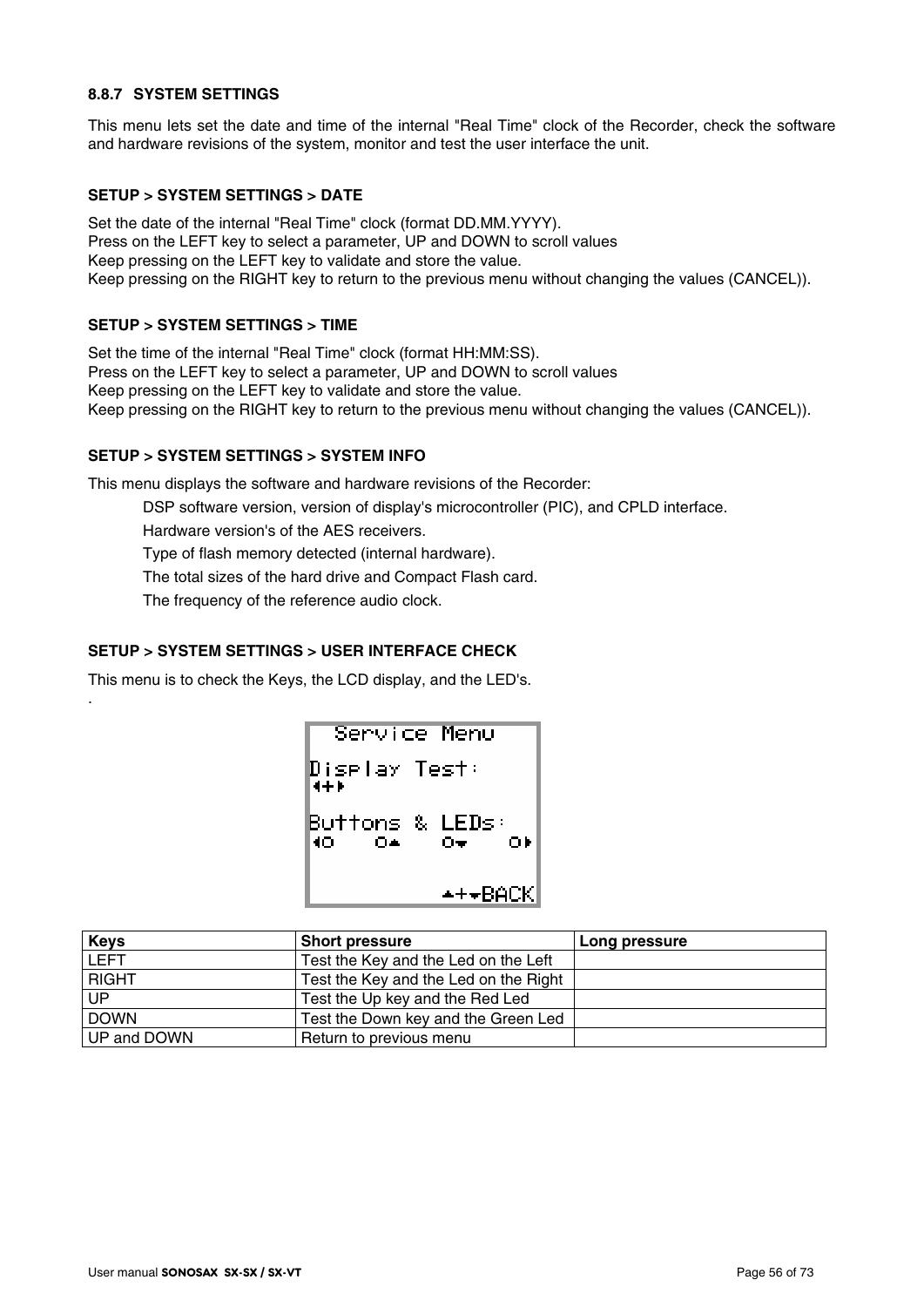### **8.8.8 MISC (Miscellaneous)**

This menu contains some utilities for managing the internal hard disk disks and the compact flash card and a hearing witness of the recording start / stop

### **SETUP > MISC > HARD DISK / CF FORMAT**

This screen provides access to a sub menu for formatting the HDD and/or the Compact Flash card. Select the media to be formatted using UP or DOWN key then press on the LEFT key to access the formatting utility. A new screen appears indicating the selected media and asking you to confirm formatting.

Select NO and press the RIGHT key to cancel formatting and return to the previous screen

Select YES and press the LEFT key to confirm formatting. The message "PLEASE WAIT" is posted on the screen during the formatting procedure, followed by a message "FORMAT SUCCESSFULL" confirming that the formatting is completed

*WARNING*: this function is irreversible and all table data of the FAT32 table will be erased.

- *NOTE 1:* Reformatting the HDD or the CF card only erases the allocation table (known as fast format) and it will not be possible to access datas and files stored on the media. A so called low level formatting is unnecessary and does not to improve hard disk performance.
- *NOTE 2:* when reformatting the hard drive, the "USER SETTINGS" files and the system file named CONFIG.DAT are temporarily copied to the memory of the Recorder and then restored on the hard disk when formatting process is completed. None of these files will be lost and it is not necessary to save these files on a computer.

### **SETUP > MISC > EMPTY TRASH**

When one or more files are deleted (see Section PLAYER mode), they are not directly erased from the hard drive but moved and kept in Trash bin. If the remaining free space on the hard disk becomes insufficient for new takes, it is possible to recover some free disk space by emptying the trash. All files will be permanently deleted and will no longer be possible to recover.

Select NO and press the RIGHT key to cancel this action and return to the previous screen.

Select YES and press the LEFT key to confirm the action The message "PLEASE WAIT" appears on the screen while erasing the files, and then the previous screen.

*NOTE:* When a file is deleted from the Compact Flash, it is not stored in the bin but it is immediately and permanently deleted.

#### **SETUP > MISC > FACTORY SETTINGS**

This menu allows re-initializing the Recorder to its basic configuration (factory default setting). This will overwrite the current configuration but does not alter the audio data on the disks or the "User Settings"

Select NO and press the RIGHT key to cancel this action and return to the previous screen.

Select YES and press the LEFT key to load the factory default configuration and return to the main "Track Monitoring" screen.

#### **SETUP > MISC > HEADPHONE REC TONE**

The start and stop recording can be witnessed in the headphones with a confidence beep tone. Start recording is signalled by a single beep tone and stop recording is signalled by a two tone's double beep. Select ON to activate the beep tone; select OFF to cancel the beep tone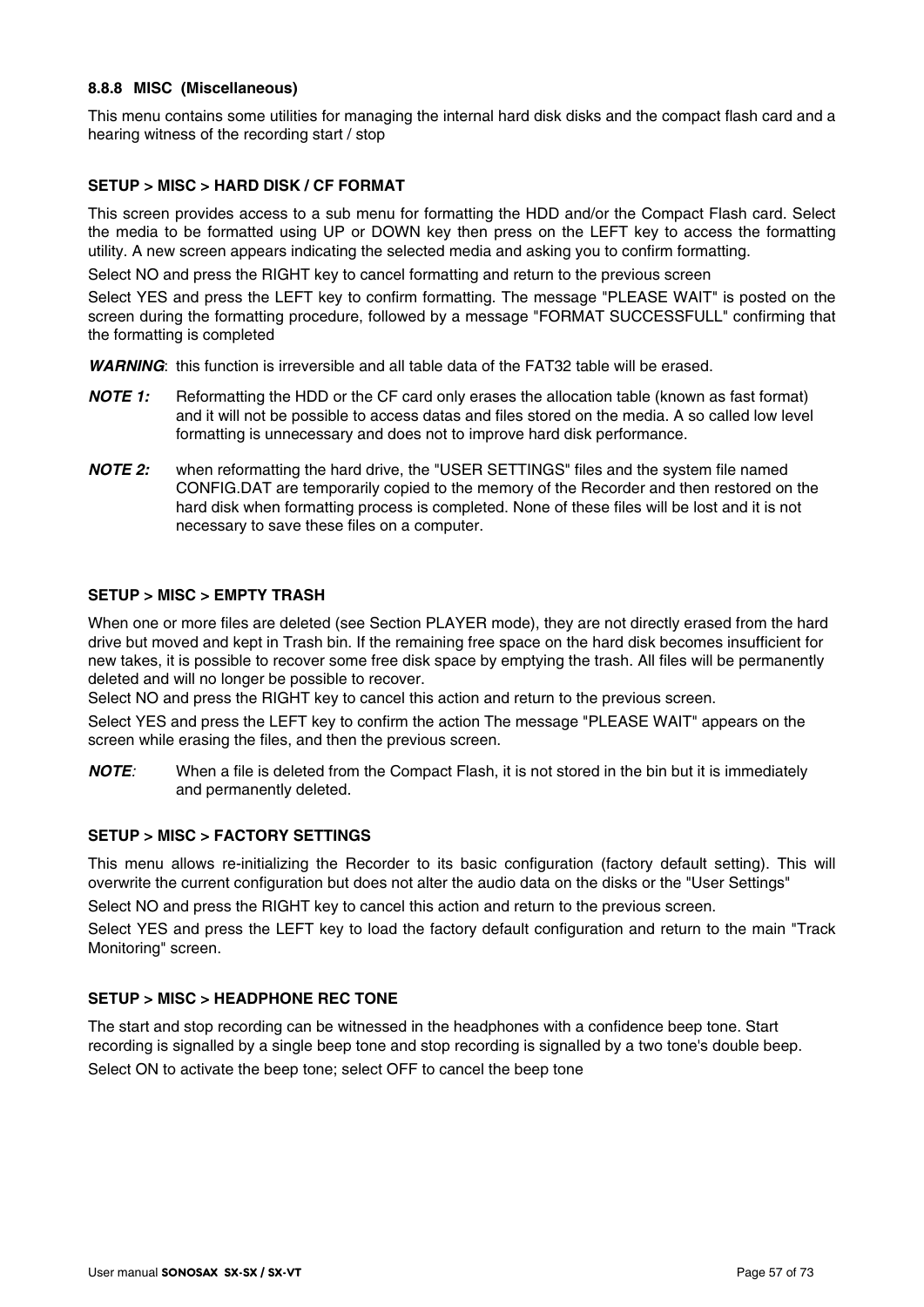### **8.9 BROWSE FILES**

The specific menu [Browse Files] is a browser that allows you to search a TAKE in the disk drive or Compact Flash card and to replay in "Player" mode".



- Selecting [ **..** ] at the root level of a disc (e.g. the root of the HD) allows swapping to the other media (e.g. the root of the CF), by means of a selection's list.
- The directory [.. ] allows to step to a higher level in the tree structure by pressing the KEFT key (Select) GAUCHE (sélection), the action is contextual.

| $\bullet$ | At the highest level (root level) of a media (HD or CF), all projects are listed in alphabetic order. The |
|-----------|-----------------------------------------------------------------------------------------------------------|
|           | root level of the HD also shows the user setting's directory [SETTINGS], the system file                  |
|           | [CONFIG.DAT], and eventually the file to up-date the Firmware.                                            |
|           | - Select with UP or DOWN then confirm with the LEFT key to enter a project directory that contains        |
|           | all takes listed by scene name and take nr.                                                               |
|           | -When selecting a file to update the Firmware, confirm with the LEFT key to load the firmware             |
|           | update. The procedure begins after a confirmation. <b>WARNING</b> Never interrupt an up-date              |
|           | procedure while in progress                                                                               |

- Within a [PROJECT] directory, all takes are is listed in alphabetic order such as [SCENExxx 001] for example. Select with UP or DOWN then confirm with the LEFT key to load the TAKE. *NOTE:* each time the [Browse Files] menu is re-entered, the last Take having been loaded in the Player is automatically selected by default, which accelerates the search for a new Take
- In all other cases, or if a file is not recognized, the following message is displayed:

| UNKNOWN FILE<br>FORMAT |
|------------------------|
| OK•                    |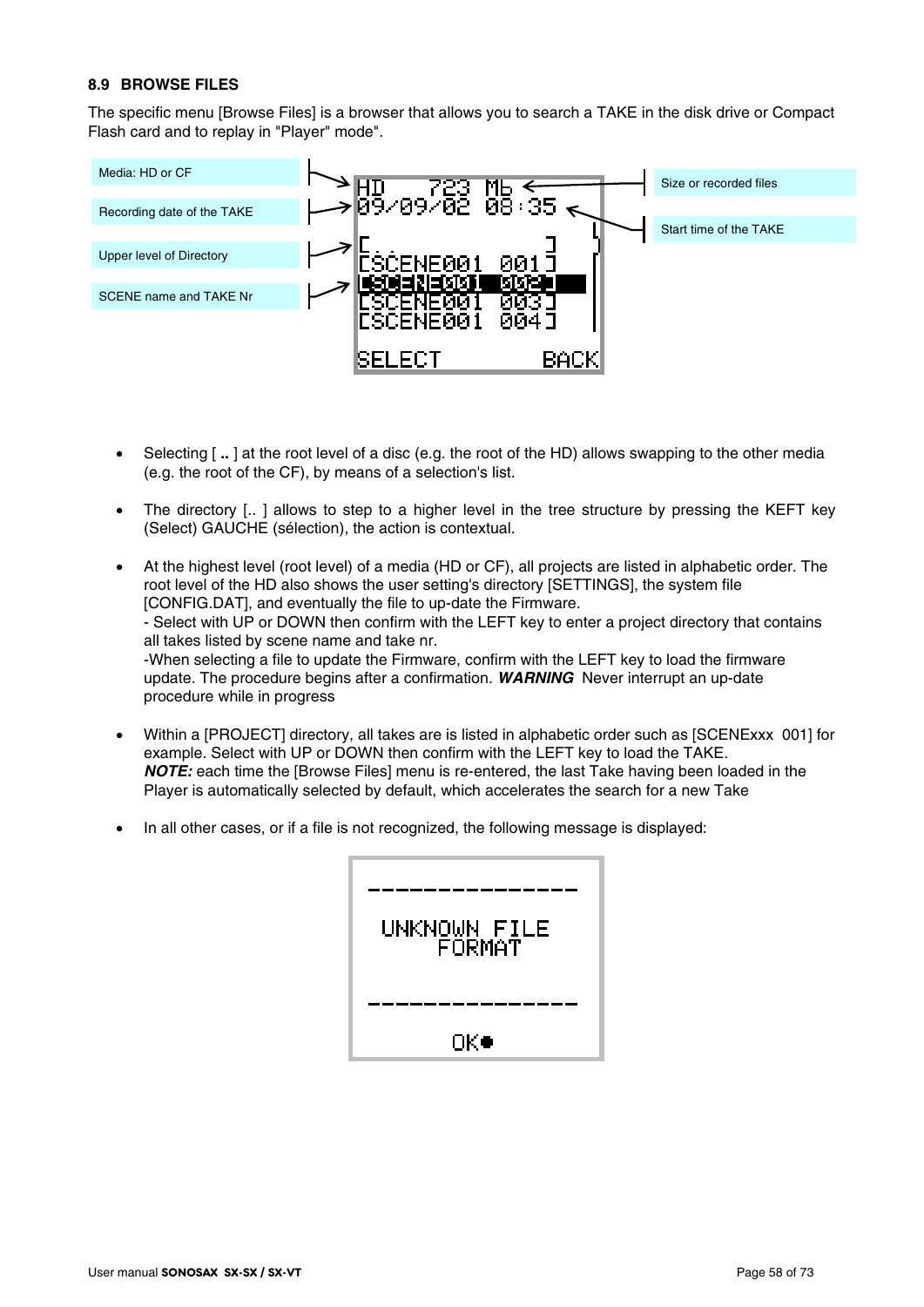Lorsqu'une prise est sélectionnée, par exemple [SCENE001 001] soit par le menu [BROWSE FILES] soit par le menu [LAST TAKE] la touche GAUCHE valide la sélection et la prise est chargée. L'enregistreur passe alors automatiquement en mode [PLAYER] et un écran identique à celui du [LAST TAKE] est affiché.



When a TAKE is loaded in the PLAYER, the Recorder automatically reconfigures itself with the same parameters as during the recording of the concerned Take; Routing - Monitoring etc

By accessing the Player from the [BROWSE FILES] menu, the affiliated contextual menu and all functions are identical to those mentioned in Chapter LAST TAKE & Player mode.

When returning to RECORD mode, for example by selecting [EXIT PLAYER], all previous parameters are restored as set during the last recording session.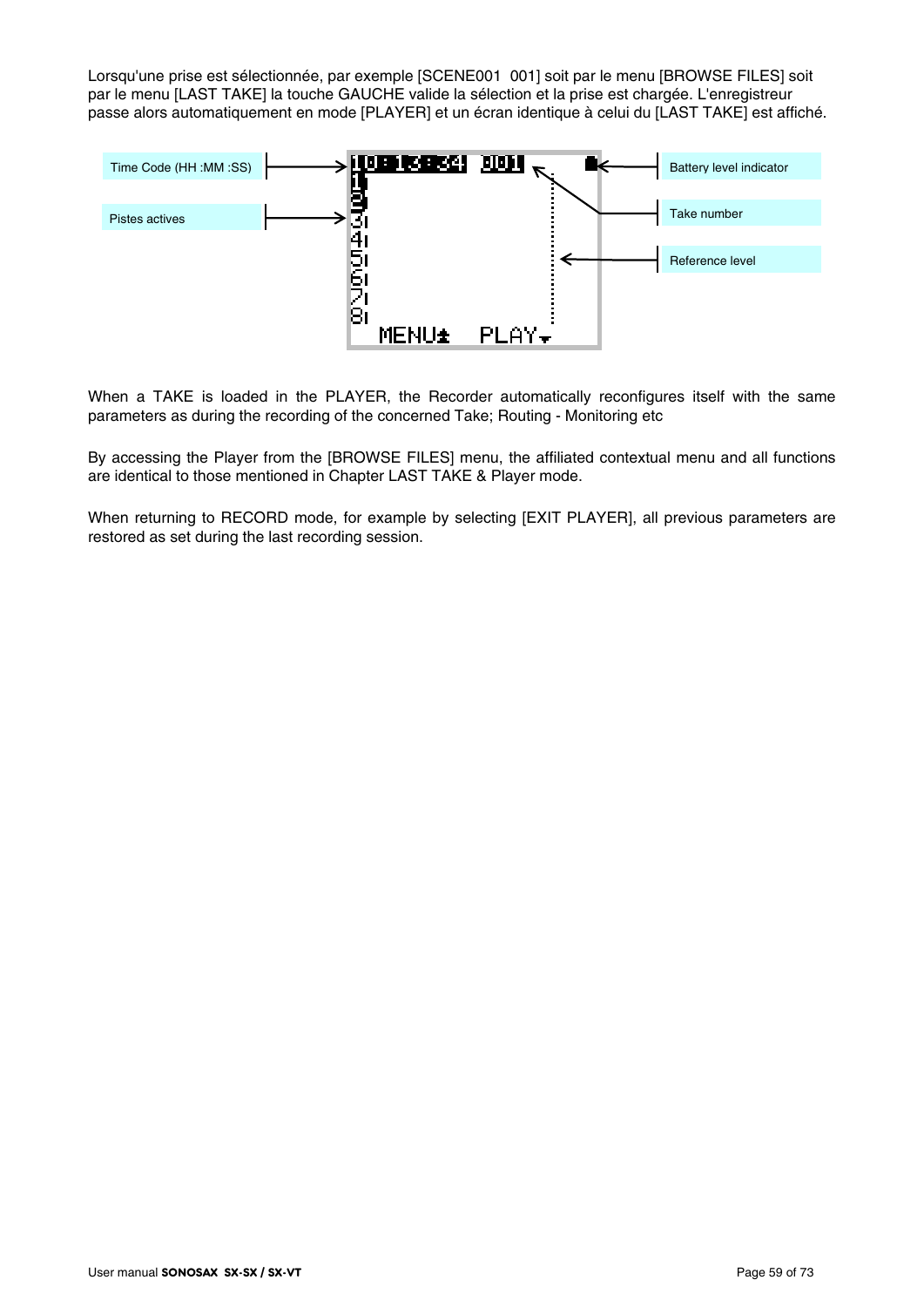### **9. Managing the Recorder**

### **9.1.1 Formatting the HardDisk and CompactFlash card**

#### **Internal Hard Disk**

The hard disk is factory formatted as a single FAT32 partition. Since version 2.6 of the firmware, the Recorder offers a formatting utility that manages perfectly the User Settings and the "CONFIG.DAT" system file while formatting (see chapter MISC). It is therefore recommended not to split the drive into multiple partitions, so as to ensure better compatibility with the MacOS system that does not – or badly - support multiple FAT32 partitions.

### *To re-format the internal hard drive, it is recommended to use the utility tool of the recorder. A low level formatting is unnecessary and does not improve disk performance*

### **CompactFlash Card**

Before its initial use, all new CF card must always be formatted in FAT32 - preferably with the "Low Level" formatting mode - to be recognized by the recorder.

Once the CF card has been correctly formatted, using a computer is no longer necessary and it is recommended to use the utility tool of the SX-R4 for subsequent re-formatting the CF card

### **9.1.2 Fragmentation de l'espace libre du disque dur**

During heavy use of the recorder, it may be necessary to recover some free disk space by deleting audio files (Delete Take) and then erasing these files (Empty Trash) or to remove them when connected to a computer. This may lead to severe fragmentation of the free space on the hard drive or on the CF card which may prevent the recording of new Takes.

In this case an alarm HD or CF is posted to warn you of the problem. It is then necessary to back-up all your files and to reformat the disk using the SX-R4 format utility.

*WARNING:* UNDER NO CIRCUMSTANCES DO DEFRAGMENT THE INTERNAL HARD DISK OR THE CF CARD USING A DISC DEFRAGMENTATION UTILITY OR THE RECORDER WILL NO LONGER BE ABLE TO PLAY THE AUDIO FILES.

#### *Important notes for MAC OSX users:*

When deleting files stored on the Hard disk and/or on the CF, **do not forget to empty the Trash Bin** on your desktop **before** disconnecting the USB port. Otherwise, the disk space of the deleted files is not released and can not be re-allocated. Reconnecting the USB a second time doesn't solve the problem. It is very likely that the Recorder will then indicates a free available space "HD FREE" lower than the value given by the computer. In this case it will be necessary to save all your files and to reformat your hard drive by means of the formatting utility of the Recoder.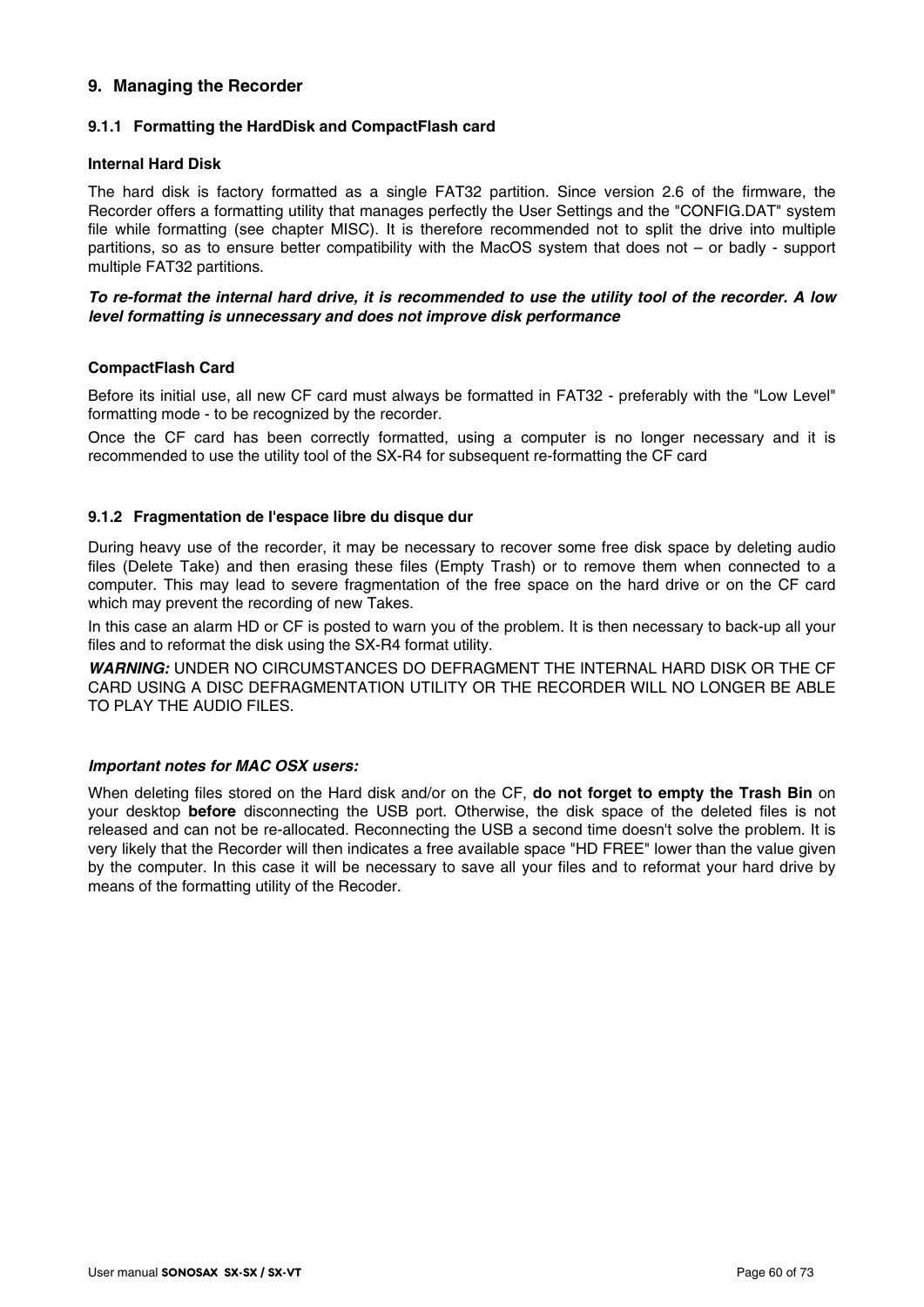# **9.1.3 USB 2.0 connection**

The Recorder is equipped with a USB 2.0 port (USB 1 is not supported). Connecting the Recorder to a computer (PC or Mac) is only possible when the Recorder displays one of the following menus:

- TRACKS MONITORING
- SOLO MONITORING
- Unit Status

When the Recorder is connected and the USB2 is active, following message is posted:



WARNING: It is highly recommended to use only certified "USB 2 High Speed**"** cable. The data rate transmission is so high that using a non certified cable may lead to unpredictable malfunctions such as Disk not recognized, SX-R4 nor mounting on your desktop, Windows error code 10 etc

### **Notice concerning the CF Cards**

If a CF card is inserted into the Recorder when connecting to a computer, it is possible that neither the hard drive nor CF card appear on the desktop computer, or that the procedure takes several minutes. This is directly related to the physical structure (hardware) of the CF card.

In this case it is necessary to remove the CF card from<the Recorder and to connect it directly to the computer via a card adapter. The hard disk drive of the Recorder will then mount on the computer's desktop within seconds.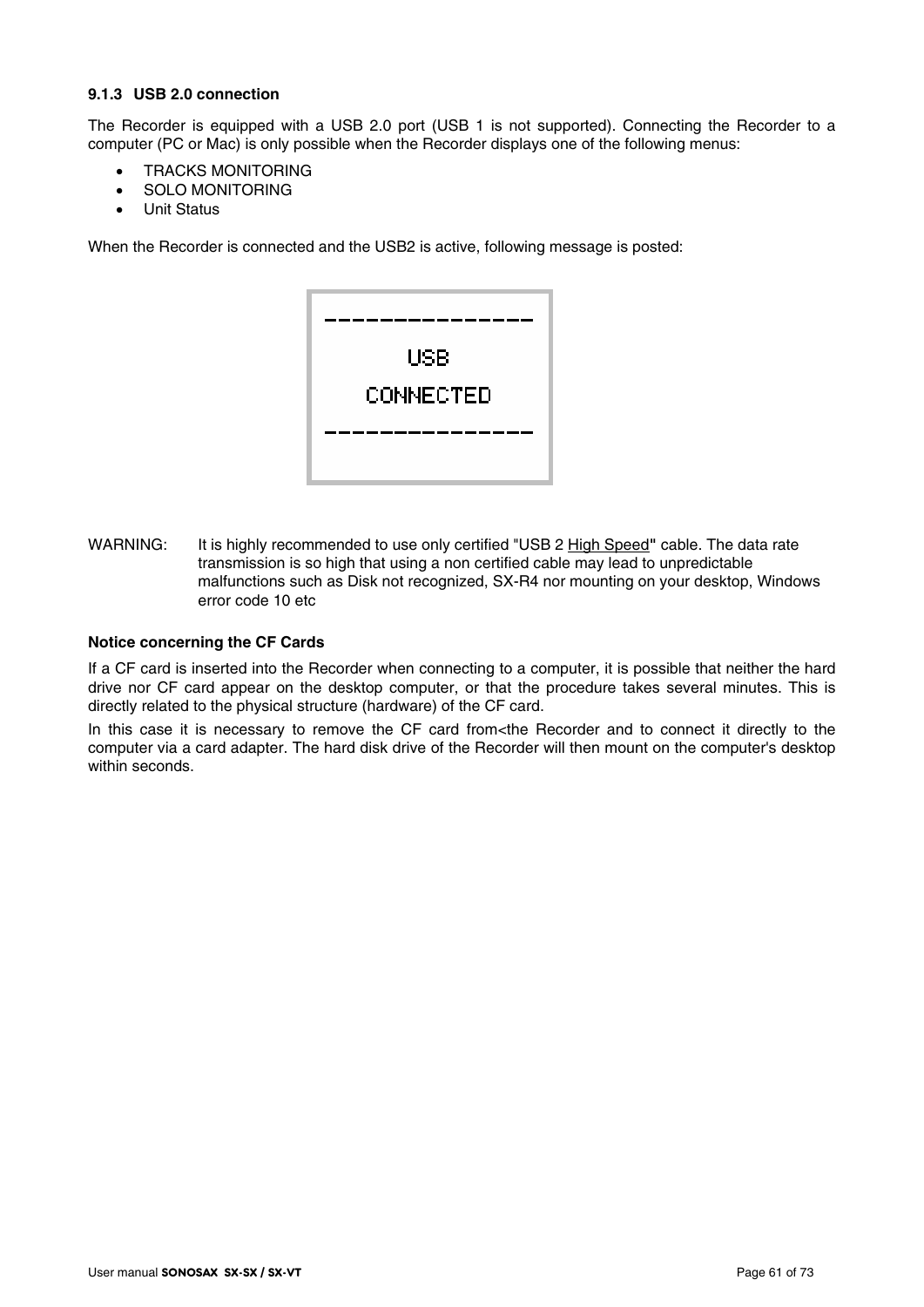### **9.1.4 Alarmes**

Some situations require that the user is warned about a particular point. When this occurs, an alarm is flashing in the display, indicating the problem being detected and a beep tone is heard in the headphones. The beep tone will turn off as son as any key is depressed, but the warning keeps flashing in the display. One distinguishes 3 kinds of alarms, whose causes are explained below:



The SYNC Alarm occurs when one of the following conditions is checked:

- the Recorder is set to WCK IN but no valid Word Clock signal is present
- the Recorder is set to VIDEO IN but no valid Video signal is present

The TC Alarm occurs when one of the following conditions is checked:

- The TimeCode is set to Internal Output but the format is set to Autodetect
- The TimeCode is set on External No Jam, but no TC signal is present
- The TimeCode is set on External No Jam, a TC signal is present but the format selected does not match with the detected format

The Alarm HD or CF occurs when one of the following conditions is checked:

- The remaining Free space on a disk is less than 100Mb.
- The disk is too fragmented
- The CF Card is too slow to perform recording in Mirroring mode

### **9.1.5 Traitement des erreurs**

#### *Insufficient disc space*

If the remaining free space is not sufficient, the recording in progress is stopped. When two discs are used  $(HD + CF)$ , recording continues only on the disk where there is sufficient space.

### *CompactFlash Card performance*

If the Compact Flash card does not performs with the required write speed for current recording, the recording is automatically stopped (but the recording on the hard disk continues). In this case, the CF alarm is posted

The performance of the card is continuously monitored by the DSP, but an intensive test is performed during the first 10 seconds of recording. It is therefore advisable to check the performance of the card by making a record of more than 10 seconds

#### *Maximum file size*

The FAT32 file system limits the size of the files to 4 GB. If the recording in progress reaches this limit, the Recorder adds an index ( create a new TAKE) and continues to record in the new file without loosing any sample.

#### *Disc too fragmented*

During the power-up, the SX-R4 checks the fragmentation of the discs. In case of severe fragmentation the recording is not allowed, an error message informs the user of the problem.

It is then advisable to re-format the disc (while having saved the existing data before!).

#### *Real Time Clock (RTC)*

While powering up, the Recorder checks if the Date and the Time of the system are coherent. If not, a menu is posted forcing the user to set them.

While setting the date, an error message can occur if the date format is not valid.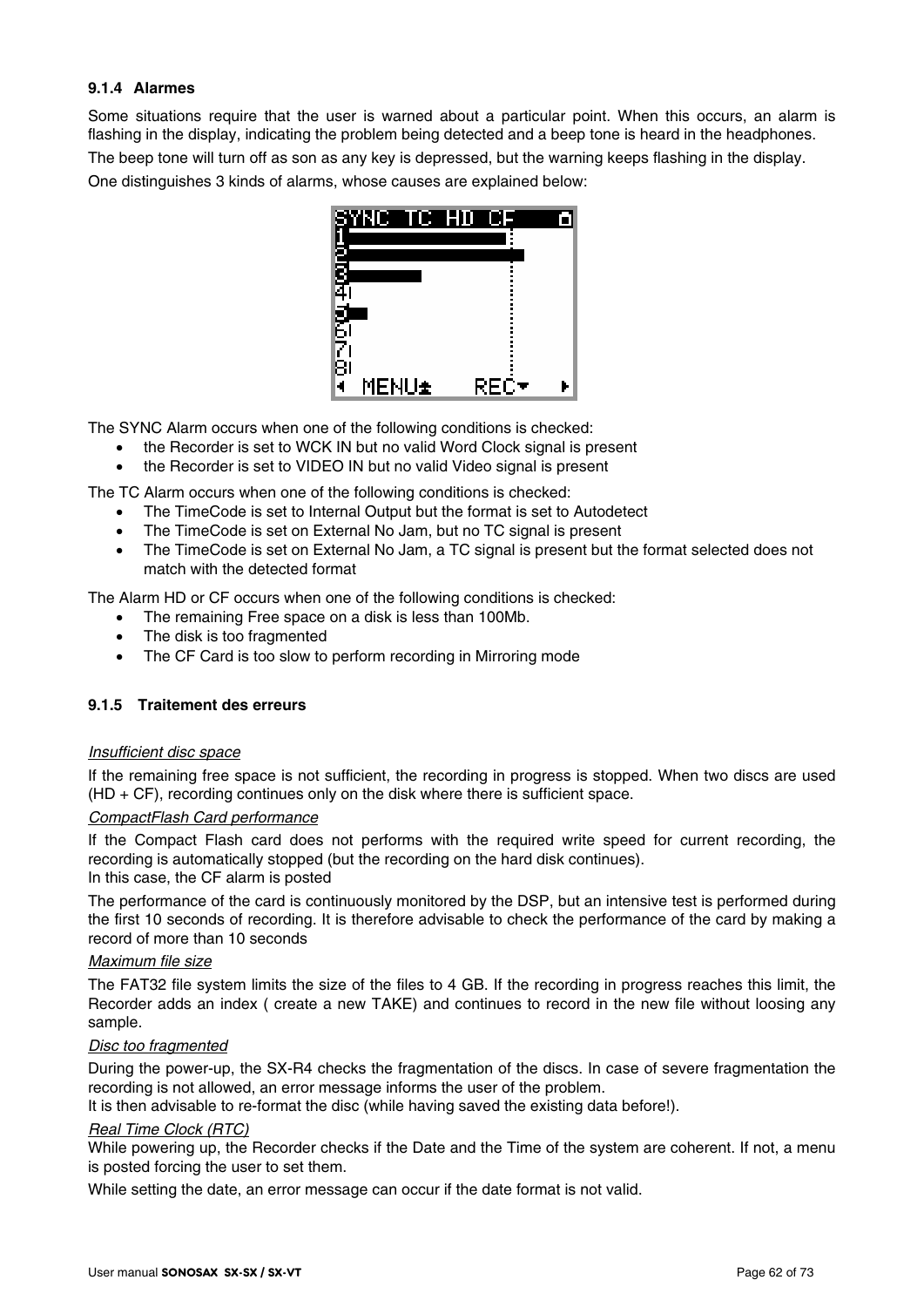### **9.1.6 Up-date procedure**

### **Up dating the Firmware from the internal hard drive**

- 1. Download the appropriate version from the website: www.sonosax.ch/software\_download.html the file name of the Firmware will be: **st**xxxxxx.bin
- 2. Connect the recorder to the USB2 port of your computer and back up all your files.
- 3. Copy the Firmware file to the root directory of the hard drive then disconnect from the computer.
- 4. From the Main menu, enter the [BROWSE FILES] menu, locate the new Firmware file in the root directory of the hard disk drive and select the file.
- 5. A message will be prompted asking you to confirm the up-date procedure. Make sure that you have backed-up all your files before proceeding and then press OK to confirm the up-date procedure. A progression bar will appear indicating that the up-date is in progress. **Please wait until completion; never turn off the unit during an up-date procedure**.
- 6. Once completed, a message will be posted asking you to reboot the recorder.
- 7. Reformat the hard disk using the utility tool in the MISC menu: Main menu => Setup => MISC => Hard disk / CF Format => select Hard Drive => select YES the OK. A message "PLEASE WAIT" will be posted, followed by "FORMAT SUCCESSFULL" confirming that the formatting is completed. Press OK to continue.
- 8. *IMPORTANT*, before using your newly up-dated recorder, you must first reload the Factory default settings: Main menu => Setup => MISC => Factory Setting => select YES
- 9. Your recorder is now ready for use with its new Firmware. It is then possible to reload an existing setting from the [USER SETTINGS] directory.

### **Up dating the Firmware from the CF Card**

Using a CF Card Up to up-date the Firmware is also possible:

- 1. Download the Firmware file as previously indicated under point nr 1.
- 2. Connect the CF Card to the computer using a card adapter and then copy the Firmware file to the root directory of the CF card.
- 3. Remove the CF card from the computer and insert the card in the Recorder.
- 4. From the Main menu, enter the [BROWSE FILES] menu and select the CF Card. Locate the new Firmware file in the root directory of the CF card and select the file.
- 5. Then proceeds as previously mentioned from point 5 to point 9 to complete the up-date procedure.

### **9.1.7 Recommendations**

Due to the architecture of the Recorder and its operating system we suggest following recommendations:

#### *Copying Takes*

It is strongly advised to copy (transfer) the Takes to the hard disc of a computer on a regular basis. The opposite is however not possible: the Rocorder is not able to read an audio file copied to its disc from a computer.

#### *Defragmentation*

Never defragment the disks (HD, SSD or CF). For performance reasons, the recording is done by interlacing the various files that comprise it. These files must remain interlaced for the playback of the Take. In case of excessive fragmentation of a disk, you must save your data and format it (the quick format is sufficient).

#### *Deleting files*

Deleting a file is possible, but it must always be carried out by Take (deletion of the Take directory only). The deletion of a project is possible too.

### *Formatting*

The Recorder works only with FAT32 file system. The setting of the clusters size can be left in their default value.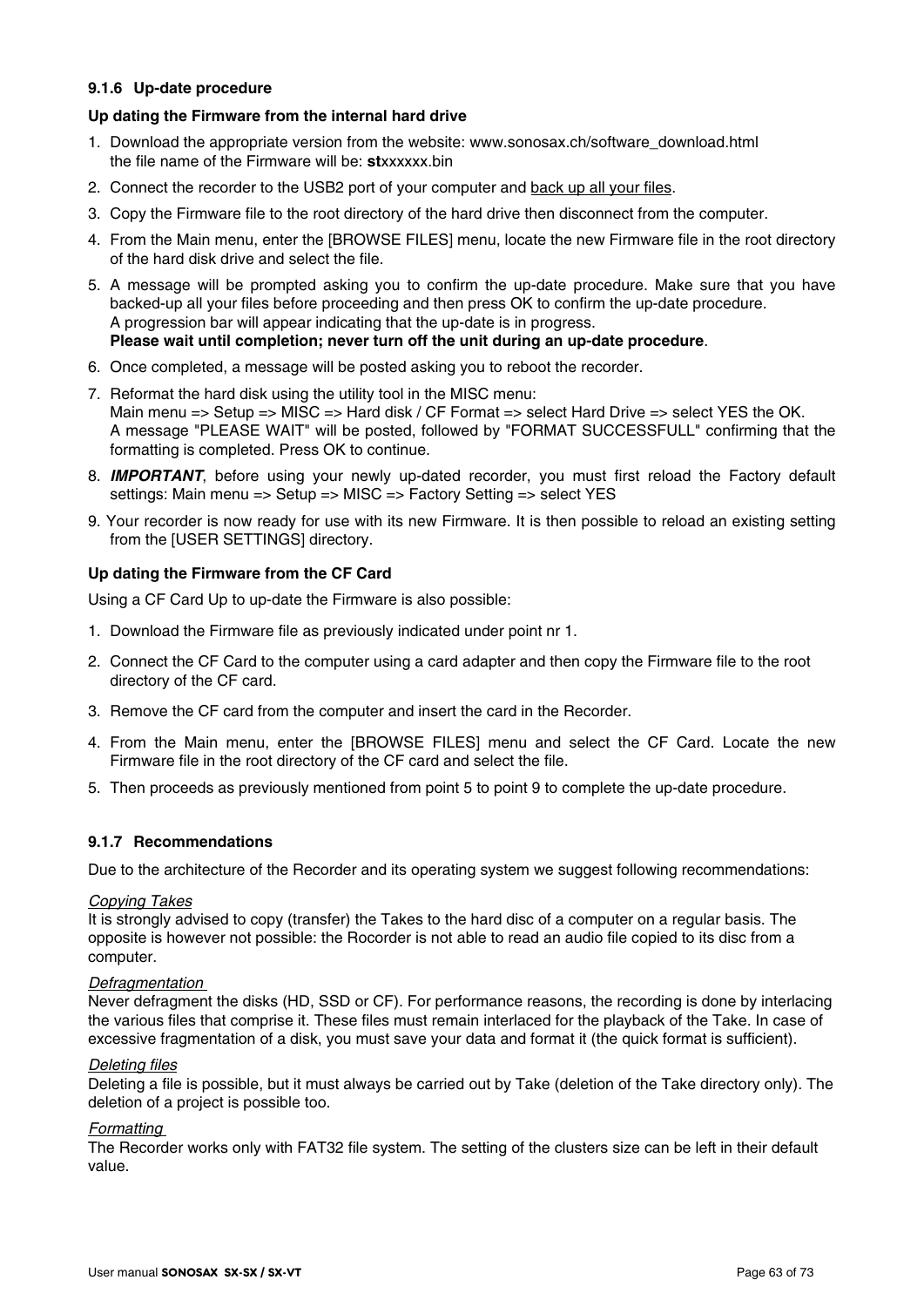#### **10. ANNEXES**

#### **Exemple of USER SETTING file**

**"USER0000.TXT", located in the "SETTINGS" folder, it can be edited with a simple text editor.** 

# Sonosax SX-STREC # ---------------------------------- # Format: max 8 alphanum chars Project name = PROJECT1 # Format: max 8 alphanum chars Scene name = SCENE01 # Values: 1 sec, 2 sec, 5 sec, 10 sec, 20 sec Pre-Record Time = 1 sec # Values: 0 sec, 1 sec, 2 sec, 3 sec, 5 sec Pre-Index Delay = 0 sec # Values: 44.1 kHz, 48 kHz, 88.2 kHz, 96 kHz, 176.4 kHz, 192 kHz Sampling Frequency = 48 kHz # Values: 24, 16D, 16 Sampling Rate [bits] = 24 # Values: Nominal, Up 1 o/oo, Down 1 o/oo Sampling Up/Down = Nominal # Values: Mono, Stereo, Polyphonic  $File format = Mono$ # Values: OFF, External WCK, Video In Synchro mode = OFF # Routing configuration # Values: CH1, CH2, CH3, CH4, CH5, CH6, CH7, CH8 # To use multiple values, use ',' Routing HD Track 1 = CH1 Routing HD Track 2 = CH2 Fouting HD Track 1 = CH1<br>Routing HD Track 1 = CH3<br>Routing HD Track 3 = CH3<br>Routing HD Track 4 = CH4 Routing HD Track 4 = CH4 Routing HD Track 5 = CH5 Routing HD Track 6 = CH6 Routing HD Track 7 = CH7<br>Routing HD Track 8 = CH8<br>Routing CF Track 1 = CH1<br>Routing CF Track 2 = CH2 # Values: NONE, ATT1.5, ATT3, ATT6 Mixing level = NONE # Monitor configuration # Values: DISABLED, MONO, STEREO, MS, REVERSE STEREO, MONO L, MONO R Monitor HD Tracks 1-2 = STEREO Monitor HD Tracks 3-4 = DISABLED Monitor HD Tracks 5-6 = DISABLED Monitor HD Tracks 7-8 = DISABLED Monitor CF Tracks 1-2 = DISABLED # Values: NONE, -9 dB, -12 dB, -18 dB, -20 dB Modulometers Reference = -9 dB # Values: NONE, 3 sec, 10 sec, 2 min, Infinite Modulometers Hold Time = NONE # Values: Ext Jam Sync, Ext No Jam, Internal, Internal Output TimeCode Input Source = Ext Jam Sync # Values: Autodetect, 24, 25, 29.97 Non Drop, 29.97 Drop, 30 Non Drop, 30 Drop TimeCode Input Format = Autodetect # Values: Free Run, Record Run TimeCode Running Mode = Free Run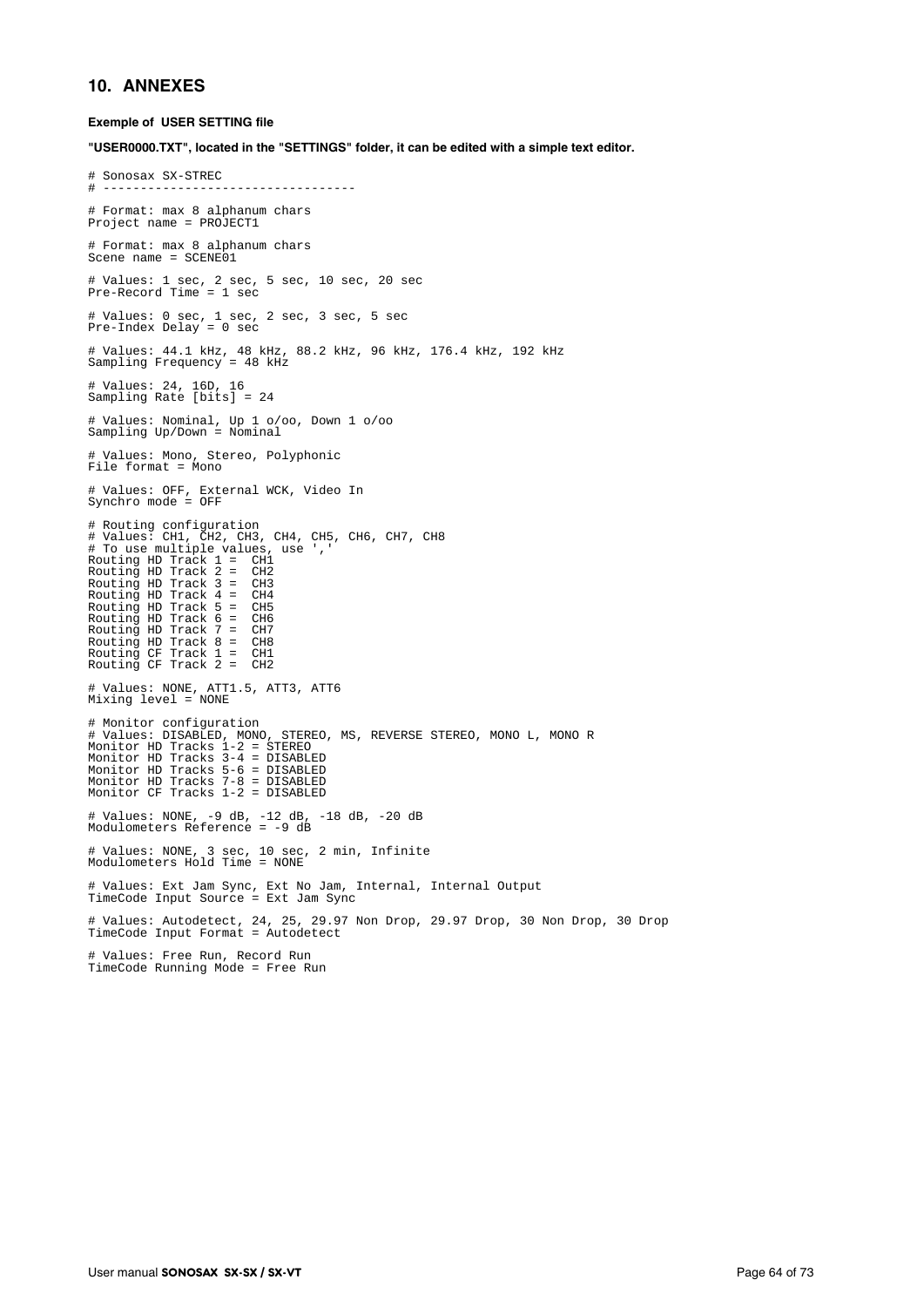#### **X000001.INI (example of a file)**

**Located in each "TAKE" folder, it gives the configuration at the time the take was recorded.**

# Sonosax SX-STREC Configuration file # ---------------------------------------------- # Format: max 8 alphanum chars Project name = PROJECT1 # Format: max 8 alphanum chars Scene name = SCENE01 # Values: 1 sec, 2 sec, 5 sec, 10 sec, 20 sec  $Pre-Record$  Time = 1 sec # Values: 0 sec, 1 sec, 2 sec, 3 sec, 5 sec Pre-Index Delay = 0 sec # Values: 44.1 kHz, 48 kHz, 88.2 kHz, 96 kHz, 176.4 kHz, 192 kHz Sampling Frequency = 48 kHz # Values: 24, 16D, 16 Sampling Rate [bits] = 24 # Values: Nominal, Up 1 o/oo, Down 1 o/oo Sampling Up/Down = Nominal # Values: Mono, Stereo, Polyphonic File format = Mono # Values: OFF, External WCK, Video In Synchro mode = OFF # Routing configuration # Values: CH1, CH2, CH3, CH4, CH5, CH6, CH7, CH8 # To use multiple values, use ',' Routing HD Track 1 = CH1 Routing HD Track 2 = CH2 Routing HD Track 3 = CH3 Routing HD Track 4 = CH4 Routing HD Track 5 = CH5 Routing HD Track 6 = CH6 Routing HD Track 7 = CH7 Routing HD Track 8 = CH8 Routing CF Track 1 = CH1 Routing CF Track 2 = CH2 # Values: NONE, ATT1.5, ATT3, ATT6 Mixing level = NONE # Monitor configuration # Values: DISABLED, MONO, STEREO, MS, REVERSE STEREO, MONO L, MONO R Monitor HD Tracks 1-2 = STEREO Monitor HD Tracks 3-4 = DISABLED Monitor HD Tracks 5-6 = DISABLED Monitor HD Tracks 7-8 = DISABLED Monitor CF Tracks 1-2 = DISABLED # Values: NONE, -9 dB, -12 dB, -18 dB, -20 dB Modulometers Reference = -9 dB # Values: NONE, 3 sec, 10 sec, 2 min, Infinite Modulometers Hold Time = NONE # Values: Ext Jam Sync, Ext No Jam, Internal, Internal Output TimeCode Input Source = Ext Jam Sync # Values: Autodetect, 24, 25, 29.97 Non Drop, 29.97 Drop, 30 Non Drop, 30 Drop TimeCode Input Format = Autodetect # Values: Free Run, Record Run TimeCode Running Mode = Free Run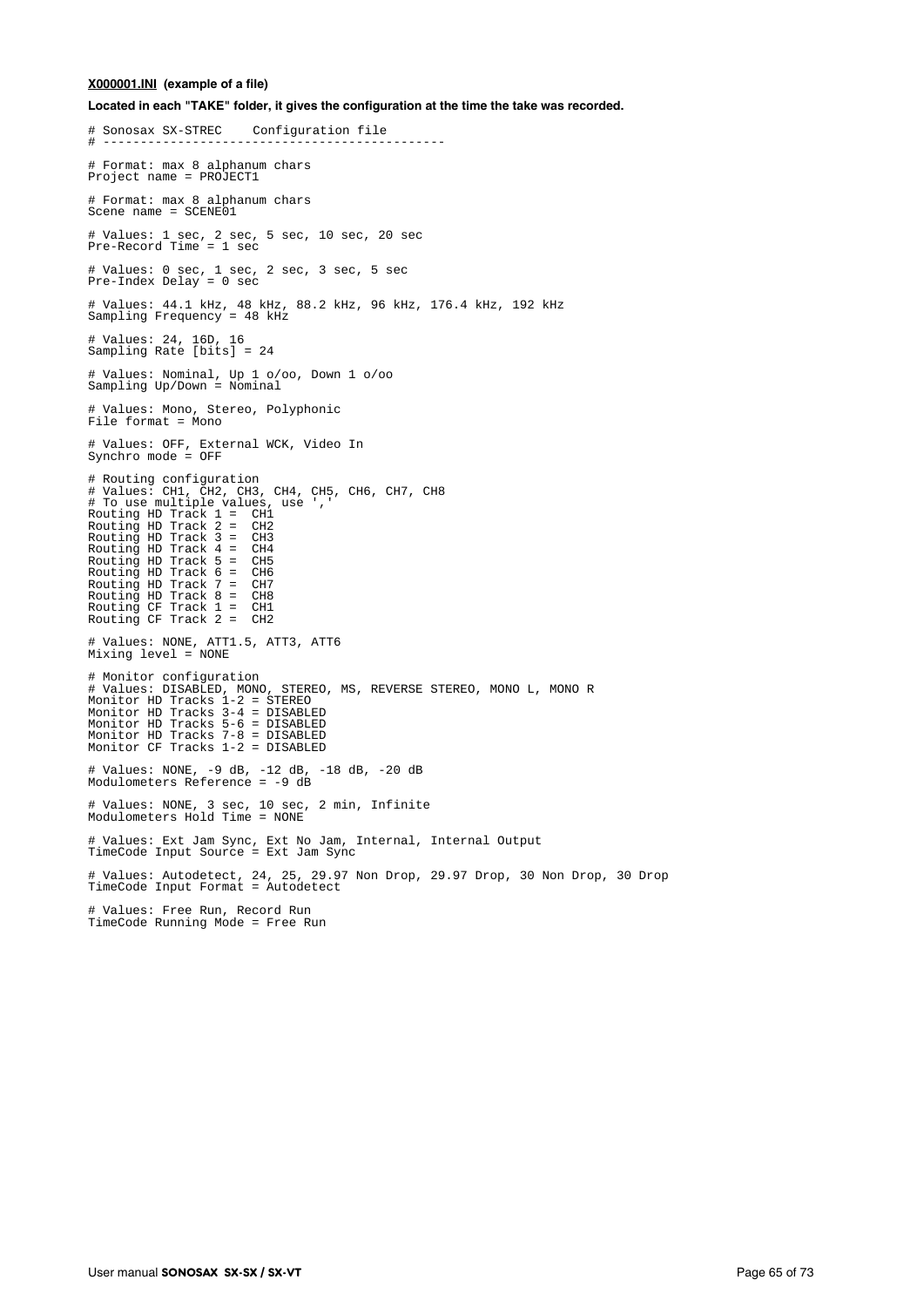### **Organization on the HD and the CF Card**

The structure is identical on the SX-R4, the MINIR82 and the Internal Recorder of the SX-ST mixing console (STREC82)

The only accepted characters for the PROJET, SCENE and SETTINGS names are: 0 to 9, A to Z and " \_ " underscore. Characters in Lower case are automatically converted to Upper-case. A Space character is automatically converted to an Underscore.

### **Organization on HD drive:** (FAT32)

| $E:\setminus$ |                                              |                                                                            | [HDD NAME]                            | name of the disk (free choice of name)                                                                                                                                                                               |
|---------------|----------------------------------------------|----------------------------------------------------------------------------|---------------------------------------|----------------------------------------------------------------------------------------------------------------------------------------------------------------------------------------------------------------------|
|               | CONFIG.DAT                                   |                                                                            | [CONFIG.DAT]                          | machine configuration system file (binary)                                                                                                                                                                           |
|               | SETTINGS\                                    |                                                                            | [SETTINGS FOLDER]                     | directory for the User Settings files                                                                                                                                                                                |
|               | USER 01. TXT<br>4CH MONO.TXT<br>8D 48K24     |                                                                            | [SETTING FILES NAME]                  | user settings file (can be edited/modified with a text editor)                                                                                                                                                       |
|               | SXR4                                         |                                                                            | [PROJET FOLDER NAME]                  | Project directory (8 characters)                                                                                                                                                                                     |
|               | SCENE001\                                    | [SCENE FOLDER NAME]                                                        |                                       | Scene directory (8 characters)                                                                                                                                                                                       |
|               | $SCENE001.001\backslash$                     |                                                                            | [SCENE NAME.TAKE NUMBER]              | Take directory (3 digits, automatic increment)                                                                                                                                                                       |
|               |                                              | X00002_1.WAV<br>X00002 2.WAV<br>X00002 x.WAV<br>X00002_8.WAV<br>X00002.INI | [BWF FILES]<br>[RECORDER CONFIG FILE] | = SONOSAX identifier<br>Χ<br>= unique identification number (hexadecimal)<br>00002<br>$1 = MONO$ , channel 1<br>$2 = MONO$ , channel 2 etc.<br>. INI = configuration file at recording time                          |
|               | SCENE001.002\ X00003_x.WAV                   | X00003.INI                                                                 |                                       |                                                                                                                                                                                                                      |
|               | SCENE001.003\ X0000412.WAV                   | X0000434.WAV<br>X0000456.WAV<br>X0000478.WAV<br>X00004.INI                 | [BWF FILES]<br>[RECORDER CONFIG FILE] | = SONOSAX identifier on CF Card<br>X<br>= unique identification number (hexadecimal)<br>00004<br>12 = STEREO, channels 1 and 2<br>34 = STEREO, channels 3 and 4 etc.<br>. INI = configuration file at recording time |
|               | $DAY_03\$                                    |                                                                            | [PROJET FOLDER NAME]                  | Project directory (8 characters)                                                                                                                                                                                     |
|               | SCENE002<br>SCENE002.001\ X00005xx.WAV       | [SCENE FOLDER NAME]<br>X00005.INI                                          |                                       | Scene directory (8 characters)                                                                                                                                                                                       |
|               | TRASH\                                       |                                                                            | [TAKE DELETED FOLDER]                 | directory of deleted file (Trash bin)                                                                                                                                                                                |
|               | X00002 1.WAV<br>X00002 x.WAV<br>X00002_8.WAV |                                                                            | [TAKE DELETED FILES]                  | BWF and INI files of the deleted Take                                                                                                                                                                                |

X00002.INI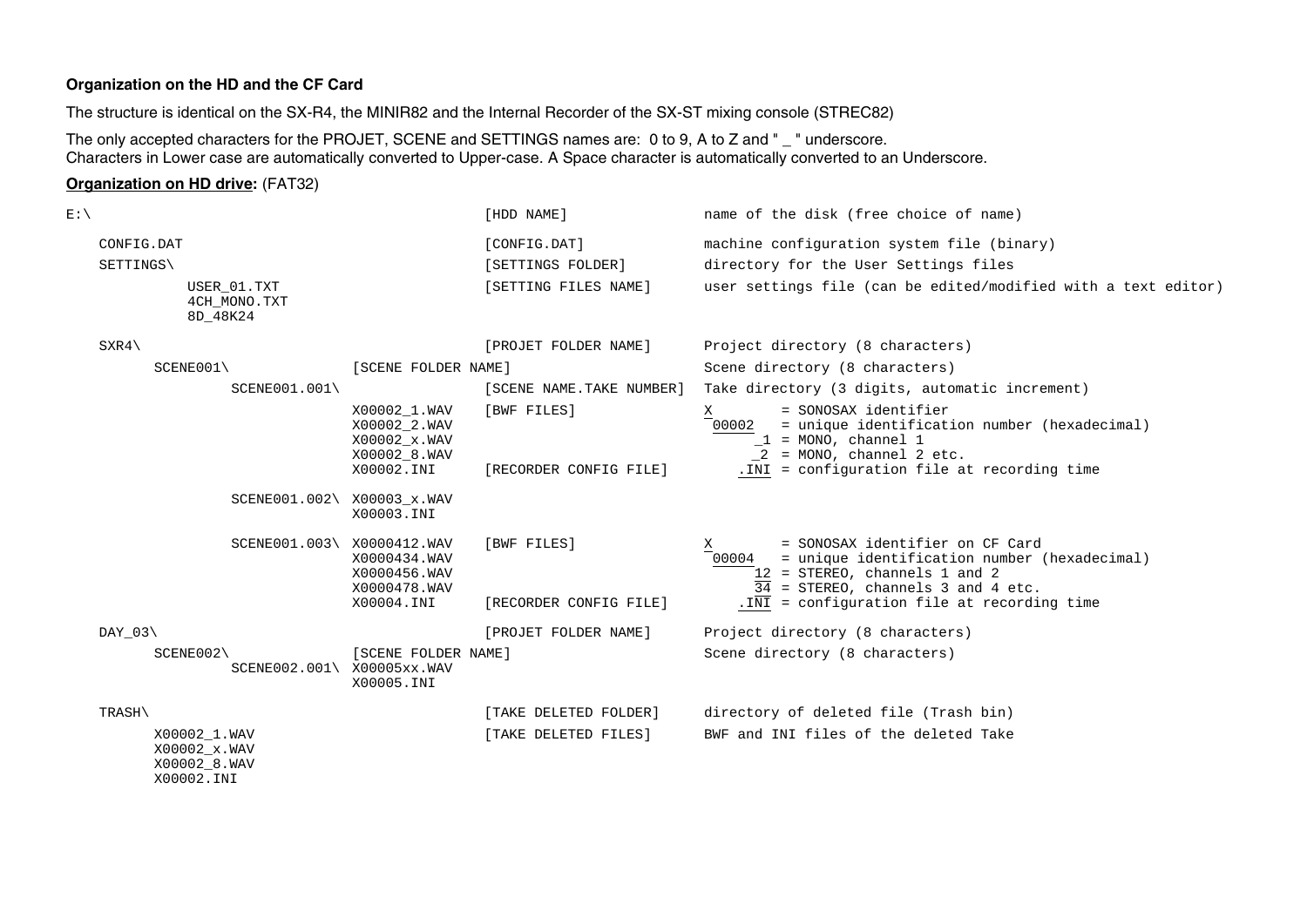# **Organization on CompactFlash CF:** (FAT32) no trash bin, \TRASH

| G:\                         |                                                                             | [HDD NAME]                            | name of the disk (free choice of name)                                                                                                                                                            |
|-----------------------------|-----------------------------------------------------------------------------|---------------------------------------|---------------------------------------------------------------------------------------------------------------------------------------------------------------------------------------------------|
| $SXR4\$                     |                                                                             | [PROJET FOLDER NAME]                  | Project directory (8 characters)                                                                                                                                                                  |
| SCENE001                    | [SCENE FOLDER NAME]                                                         |                                       | Scene directory (8 characters)                                                                                                                                                                    |
| $SCENE001.001\backslash$    |                                                                             | [SCENE NAME.TAKE NUMBER]              | Take directory (3 digits, automatic increment)                                                                                                                                                    |
|                             | XC0002_1.WAV<br>XC0002 2.WAV<br>XC0002 x.WAV<br>XC0002 8. WAV<br>XC0002.INI | [BWF FILES]<br>[RECORDER CONFIG FILE] | = SONOSAX identifier on CF card<br>XC<br>= unique identification number (hexadecimal)<br>0002<br>$1 = MONO$ , channel 1<br>$2 = MONO$ , channel 2<br>. INI = configuration file at recording time |
|                             |                                                                             |                                       |                                                                                                                                                                                                   |
|                             | SCENE001.002\ XC0003_x.WAV<br>XC0003.INI                                    |                                       |                                                                                                                                                                                                   |
| SCENE001.003\               |                                                                             |                                       |                                                                                                                                                                                                   |
|                             | XC000412.WAV<br>XC000434.WAV<br>XC000456.WAV<br>XC000478.WAV                | [BWF FILES]                           | = SONOSAX on CF carte flash<br>XC<br>0004<br>= unique identification number (hexadecimal)<br>= STEREO, channels 1 and 2<br>34<br>= STEREO, channels 3 and 4 etc.                                  |
|                             | XC0004.INI                                                                  | [RECORDER CONFIG FILE]                | . INI = configuration file at recording time                                                                                                                                                      |
| DAY $03\$                   |                                                                             | [PROJET FOLDER NAME]                  | Project directory (8 characters)                                                                                                                                                                  |
| SCENE002<br>$SCENE002.001\$ | [SCENE FOLDER NAME]<br>X00005xx.WAV<br>X00005.INI                           |                                       | Scene directory (8 characters)                                                                                                                                                                    |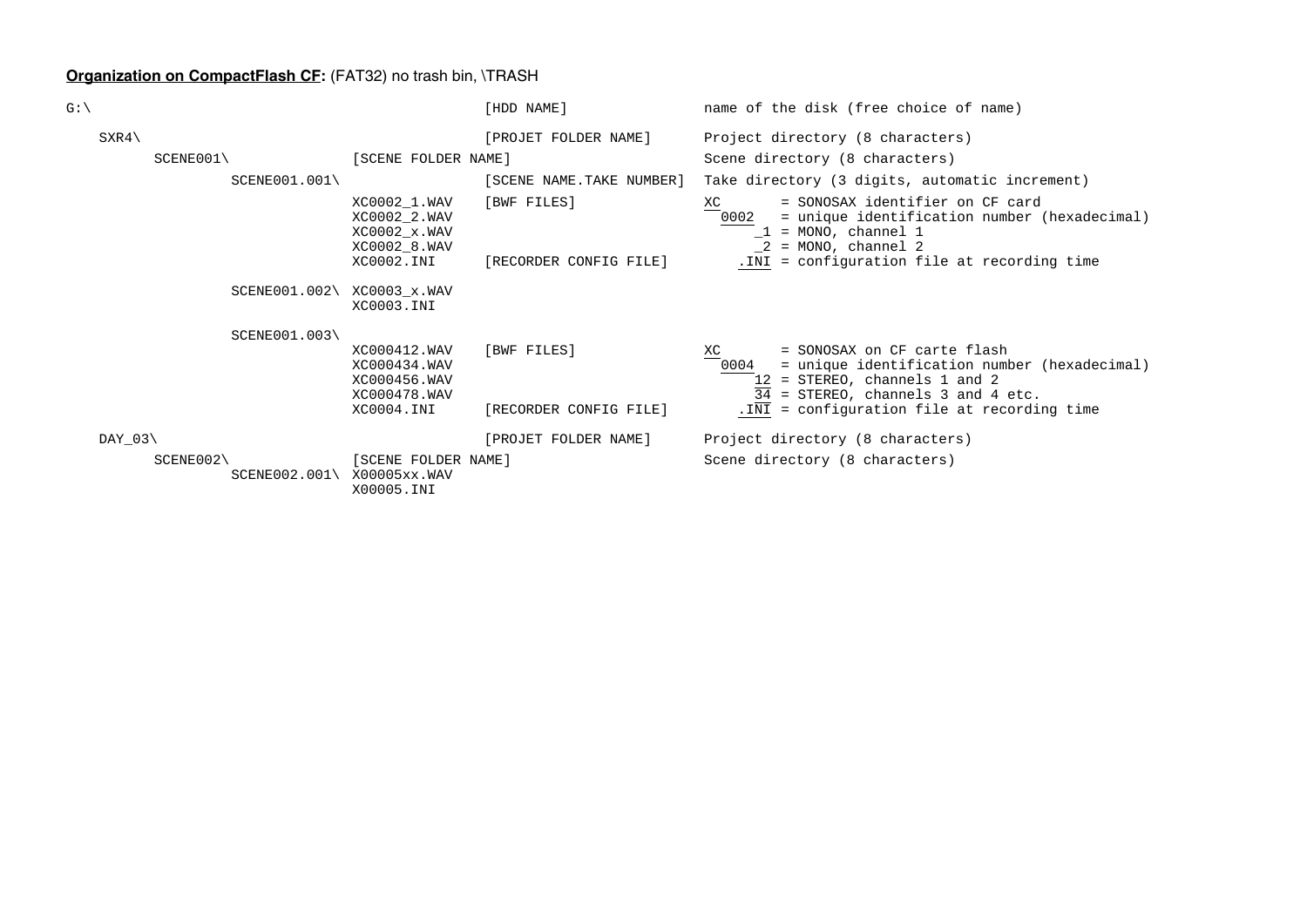# **11. SPECIFICATIONS**

# **General and notes**

All specifications mentioned hereafter apply to standard models only.

SONOSAX SAS SA reserves the right to modify these characteristics at any time without prior notice. For measurements and/or settings the reference is: 0dBu = 0.775V (eg. +6dBu = 1.55V / +4dBu = 1.23V )

# **Summary of characteristics**

| Frequency response:                                                               | 10Hz to $200k$ Hz $\pm$ 0.5dB<br>30Hz to $200$ kHz $\pm$ 0.1dB                                                                                                                                                                                                                                                           |  |  |
|-----------------------------------------------------------------------------------|--------------------------------------------------------------------------------------------------------------------------------------------------------------------------------------------------------------------------------------------------------------------------------------------------------------------------|--|--|
| Equivalent input noise:                                                           | -128dBu (22Hz to 22kHz - 150 $\Omega$ source @ 60dB gain)                                                                                                                                                                                                                                                                |  |  |
| Input gain Fixed Steps:<br>Input gain Fine:<br>Fader gain:<br>Overall gain range: | 60dB<br>48dB<br>36dB<br>24dB<br>12dB<br>0dB<br>±20dB from CAL Position (40dB end to end)<br>selectable +12dB or +24dB<br>fader @<br>0dB l<br>$-20dB$ to $+80dB$<br>fader @ +12dB<br>$-8dB$ to $+92dB$<br>fader @ +24dB<br>$+4dB$ to $+104dB$                                                                             |  |  |
| Overall dynamic range:<br>Input headroom:                                         | 128dB<br>24 dB (when gain potentiometer is at CAL position)                                                                                                                                                                                                                                                              |  |  |
|                                                                                   | Crosstalk between 2 channels: better than 100dB 10Hz to 1kHz<br>better than 90dB 10Hz to 20kHz                                                                                                                                                                                                                           |  |  |
| Overall harmonic distortion THD+N: < 0.01 %                                       |                                                                                                                                                                                                                                                                                                                          |  |  |
| Main Level meters:                                                                | moving coil Peak Meters IEC-268-10 type 1 (factory default)<br>internally selectable to IEC-268-10 type 2 or absolute Peak<br>large level scale from -32dB to +12dB<br>reading 0dB at nominal level<br>switchable to Level and Phase Correlation meter<br>battery level indication                                       |  |  |
| LED's Level indicators:                                                           | Red<br>$+6dB$<br>Yellow<br>0dB Nominal level<br>Green<br>- 10dB<br>$-20dB$<br>Green<br>Green<br>- 40dB                                                                                                                                                                                                                   |  |  |
| Overload indication:<br>Led level reading accuracy:                               | turns all leds ON 6dB before clipping<br>$\pm 0.1$ dB for 0dB                                                                                                                                                                                                                                                            |  |  |
| Nominal output level:                                                             | +6dBu or +4dBu (internally selectable)<br>0dB reading on all Peak level meters reflect the nominal level<br>An internal jumper sets the global nominal level of the entire mixer.<br>It automatically affects the setting of all peak-meters, output levels,<br>the internal 1kHz ref tone, the 0 setting of the limiter |  |  |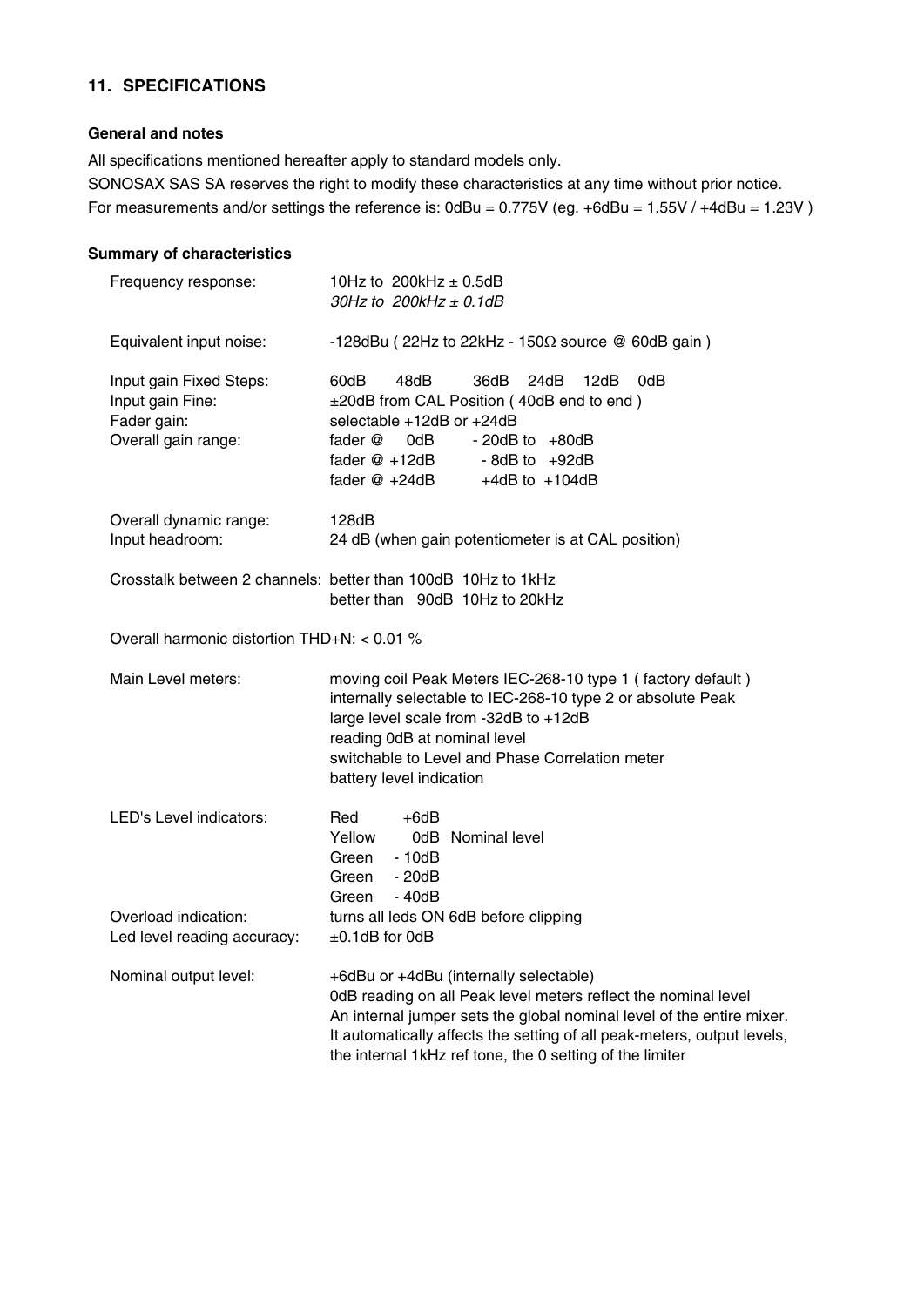### **Mic/Line inputs**

| electronically balanced                     |
|---------------------------------------------|
| $6.8k\Omega$ , linear from 10 Hz to 200 kHz |
| standards                                   |
| +48V (phantom power)                        |
|                                             |

| GAIN :                    | 60dB     | 48dB       | 36dB       | 24dB        | 12dB       | 0dB         |
|---------------------------|----------|------------|------------|-------------|------------|-------------|
|                           |          |            |            |             |            |             |
| Nominal level:            | -54dBu   | -42dBu     | -30dBu     | -18dBu      | -6dBu      | +6dBu       |
| Maximum input level::     | -30dBu   | -18dBu     | -6dBu      | +6dBu       | +18dBu     | $+25$ dBu   |
| CMRR @ 1kHz:              | >100dB   | >100dB     | >100dB     | $>90$ d $B$ | >65dB      | $>60$ d $B$ |
| CMRR 22Hz - 22kHz:        | >100dB   | >100dB     | >100dB     | >90dB       | >65dB      | $>60$ d $B$ |
| Noise LIN 22Hz - 22kHz:   | -68dBu   | -79.8dBu   | -90.4dBu   | $-96.9$ dBu | -98.5dBu   | -100.3dBu   |
| Equivalent Input noise *: | $-128dB$ | $-127.8dB$ | $-126.4dB$ | $-120.9dB$  | $-110.5dB$ | $-100.3dB$  |

\* *Equivalent input noise with a 150* Ω *load source* 

THD\*\* (Fader version) : < 0.005 % THD\*\* (VCA version)  $\cdot$  < 0.015 %

\*\* de 22Hz à 22KHz at nominal level

| Low frequency Filter (LF Cut):<br>Low frequencies Equaliser:<br><b>High frequencies Equaliser:</b><br>Mid semi parametric Equaliser: | 18dB/octave, from 15Hz to 400Hz<br>4 dB/octave, ±12dB at 80Hz, ±15dB at 40 Hz<br>4 dB/octave, ±12dB at 8kHz, ±15dB at 16 kHz<br>6 dB/octave, ±11dB from 200Hz to 8 kHz     |  |  |  |
|--------------------------------------------------------------------------------------------------------------------------------------|----------------------------------------------------------------------------------------------------------------------------------------------------------------------------|--|--|--|
| Direct Output Level:                                                                                                                 | internally selectable Pre EQ, Pre Fade or Post Fader<br>+6dBu ou +4dBu depending on global nominal level setting<br>electronically balanced, output impedance $< 50\Omega$ |  |  |  |
| Insert Output Level (optional):<br>Insert Return Level (optional):                                                                   | 0dBu<br>unbalanced, output impedance <50<br>unbalanced, output impedance $<$ 10k $\Omega$<br>0dBu                                                                          |  |  |  |
| Limiter:                                                                                                                             | from infinite to -30dB below internal nominal level<br>Attack time: ~500µs, release time: 300ms                                                                            |  |  |  |
| Compressor (VCA version) :                                                                                                           | attack time : ~200µs, release : 500ms<br>compression ratio: from 1:1 to infinite:1                                                                                         |  |  |  |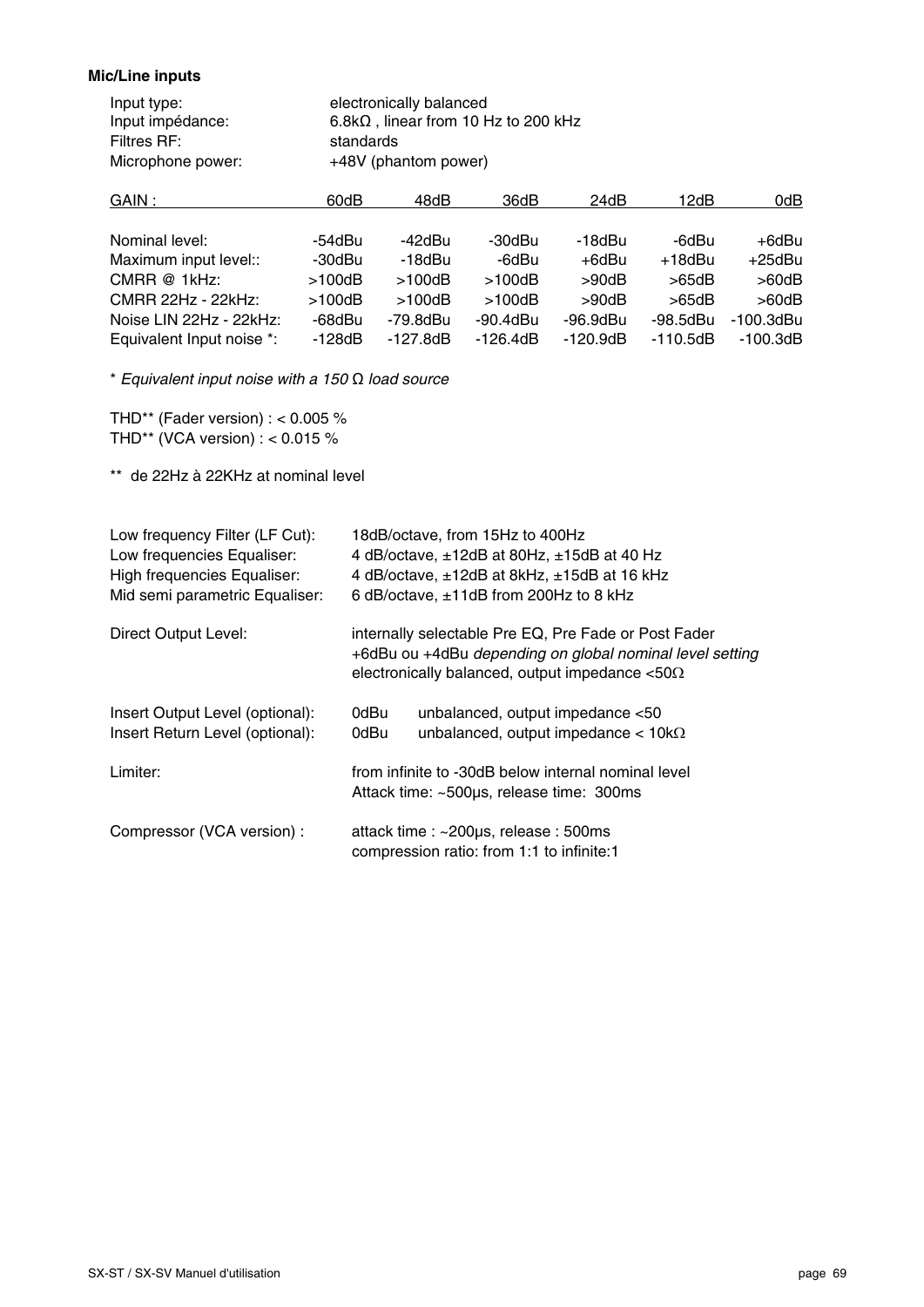# **Main outputs**

| Output type:                                            | electronically balanced                                               |
|---------------------------------------------------------|-----------------------------------------------------------------------|
| Output impedance:                                       | $< 50\Omega$                                                          |
| Nominal output level:                                   | +6dBu or +4dBu depending on global nominal level setting              |
| Maximum output level:                                   | +25dBu (+22.5dBm with 600 $\Omega$ z-load)                            |
| <b>Output Noise:</b>                                    | unweighted from 22Hz to 22KHz                                         |
| Master faders closed:                                   | $-103$ d $Bu$                                                         |
| Master faders at max:                                   | - 96dBu                                                               |
| One input ch. assigned:                                 | - 92dBu (at unity gain)                                               |
| Frequency response:                                     | 10Hz to $200k$ Hz $\pm$ 0.5dB                                         |
| Distortion THD+N:                                       | 0.03% to 10 Hz / 0.005% 100Hz to 22kHz                                |
| Cross Talk (stereo pair):                               | 100dB 10Hz to 1kHz / 90dB at 22kHz                                    |
| <b>Auxiliary outputs</b>                                |                                                                       |
| Output type:                                            | electronically balanced                                               |
| Output impedance:                                       | $< 50 \Omega$                                                         |
| Nominal output level:                                   | +6dBu or +4dBu depending on global nominal level setting              |
| Maximum output level:                                   | +25dBu (+22.5dBm with 600 $\Omega$ z-loag                             |
| <b>Output Noise:</b>                                    | unweighted from 22Hz to 22KHz                                         |
| Master faders closed:                                   | $-103$ dBu                                                            |
| Master faders at max:                                   | - 86dBu                                                               |
| One input ch. assigned:                                 | - 82dBu (at unity gain)                                               |
| Frequency response:                                     | 10Hz at 200kHz $\pm$ 0.5dB                                            |
| Distortion THD+N:                                       | 0.03% at 10 Hz / 0.005% 100Hz at 22kHz                                |
| Cross Talk:                                             | 86dB 10Hz at 1kHz / 80dB at 22kHz                                     |
| <b>Monitor outputs</b>                                  |                                                                       |
| Output type:                                            | stereo, unbalanced, transformer-less                                  |
| Output impedance:                                       | $> 4\Omega$                                                           |
| Maximum output level:                                   | $+20$ dBu                                                             |
| Load impedance :                                        | 30 $\Omega$ minimum for each monitor output                           |
| <b>Entrées des Retours</b>                              | electronically balanced                                               |
| Input type:<br>Input impedance:<br>Nominal input level: | 6.8kΩ, linear de 10 Hz à 200 kHz<br>+6dBu or +4dBu                    |
| <b>Oscillator</b>                                       |                                                                       |
| Frequency:                                              | 1kHz                                                                  |
| Level:                                                  | nominal level, depends on global nominal level setting                |
| Distortion THD+N:                                       | lower than 2%                                                         |
| <b>Micro Tbk/Slate</b>                                  |                                                                       |
| Input type:                                             | electronically balanced                                               |
| Input gain:                                             | 70dB max. (automatic gain control)                                    |
| Mic powering:                                           | selectable 6Vdc for Electrets or 48V phantom for Condenser microphone |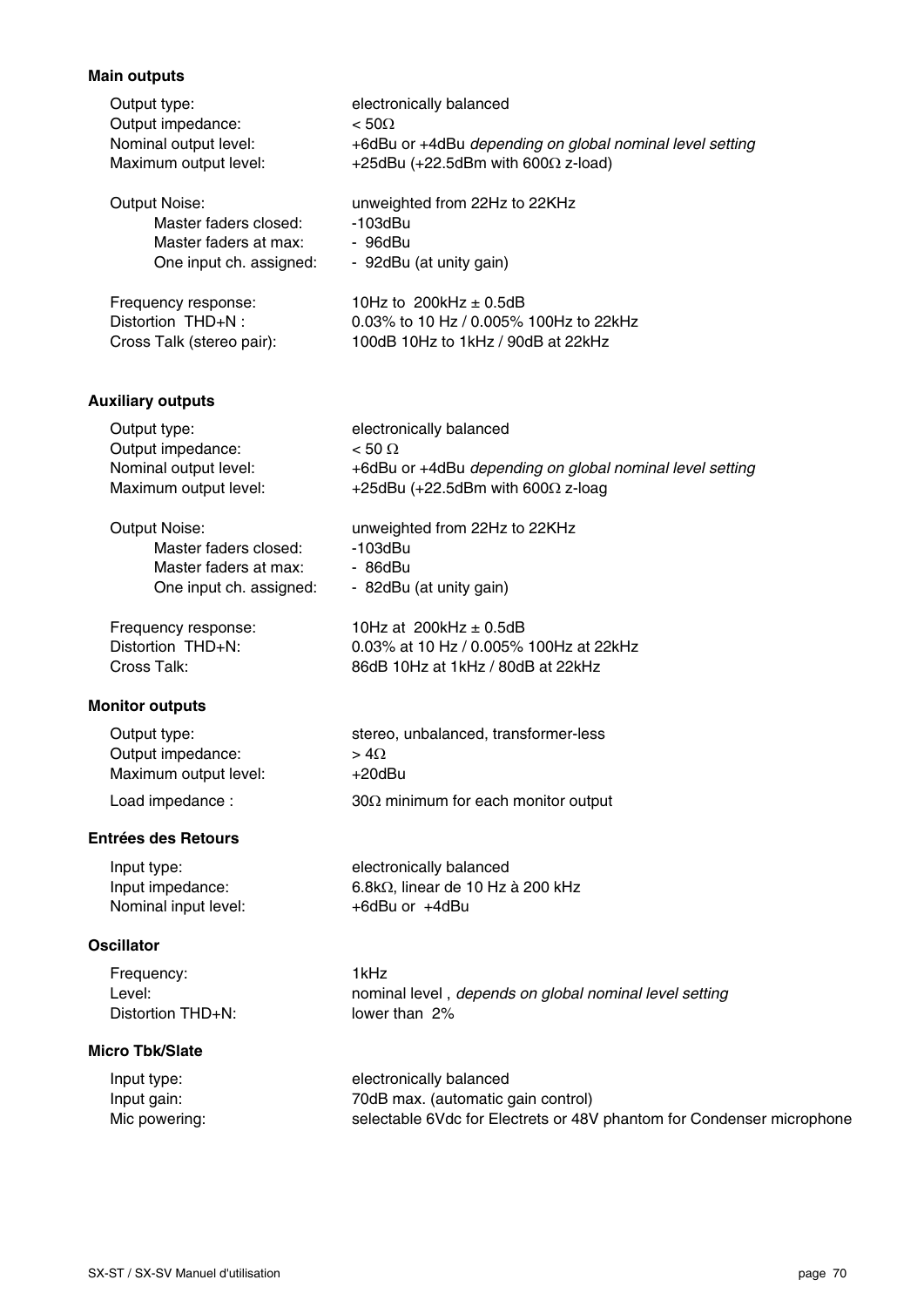# **Digital outputs**

| Output type:<br>Sampling frequencies:<br>Accuracy:<br>Connector:  | AES 31, electronically balanced with transformer, 3Vpp<br>44,1kHz to 192kHz<br>$+/-$ 10 ppm standalone or $+/-$ 10 ppm with integrated recorder<br>Sub-D 25pin                                    |  |  |
|-------------------------------------------------------------------|---------------------------------------------------------------------------------------------------------------------------------------------------------------------------------------------------|--|--|
| Digital output level:<br>Note:                                    | -18dBFS at "0" peak-meter for a nominal level of +6dBu<br>-20dBFS at "0" peak-meter for a nominal level of +4dBu<br>on request the digital can be set at -9dBFS                                   |  |  |
| Overall dynamic range:                                            | linear: 117 dB / weighted Asa A: 120dB                                                                                                                                                            |  |  |
| <b>Connexion synchronisation</b>                                  |                                                                                                                                                                                                   |  |  |
| Sync Input                                                        |                                                                                                                                                                                                   |  |  |
| Connector:                                                        | <b>SMA</b>                                                                                                                                                                                        |  |  |
| (Word Clock)                                                      |                                                                                                                                                                                                   |  |  |
| Mode:<br>Input format:<br>Impedance:<br>Electrical level:         | square wave signal<br>44.1, 48, 88.2, 96, 176.4 et 192kHz $\pm$ 0.2%<br>75Ω<br>$0.3 - 7Vpp$                                                                                                       |  |  |
| (Video)<br>Mode:<br>Input format:                                 | Tri-level & bi-level sync-compatible<br>PAL/25, NTSC/29.97, 1080/23.97, 1080/24, 1080/25,<br>1080/29.97, 1080/30, 720p/24, 720p/25, 720p/29.97, 20p/30<br>720p/50, 720p/59.94, 720p/60, 295M-P/25 |  |  |
| <b>Word Clock Output</b>                                          |                                                                                                                                                                                                   |  |  |
| Mode:<br>Impedance:<br>Connector:<br>Electrical level:            | square wave signal<br>$75\Omega$<br>Lemo 5 pin (on TC connector)<br>3Vpp                                                                                                                          |  |  |
| <b>Connexion TimeCode</b>                                         |                                                                                                                                                                                                   |  |  |
| Entrée TC:                                                        |                                                                                                                                                                                                   |  |  |
| Mode:<br>Format:<br>Impedance:<br>Connector:<br>Electrical level: | SMPTE unbalanced, JAM sync, no JAM and Internal<br>Auto, 24, 25 and 29.97, 30 drop and non drop<br>$2k\Omega$<br>LEMO 5 pin Aaton compatible<br>$0.3 - 7Vpp$                                      |  |  |
| Sortie TC:                                                        |                                                                                                                                                                                                   |  |  |
| Mode:<br>Format:<br>Impedance:<br>Connector:<br>Electrical level: | <b>SMPTE</b> unbalanced<br>24, 25 et 29.97, 30 drop et no drop<br>$100\Omega$<br>LEMO 5 pin Aaton compatible<br>3Vpp                                                                              |  |  |
| Time Code:                                                        |                                                                                                                                                                                                   |  |  |
| Mode:<br>Note:                                                    | Free run, Record run and Set from time<br>the real time clock is maintained with an internal battery<br>Its accuracy is $\pm 1$ ppm at 25°C, and $\pm 2$ ppm from 0°C to 40°c                     |  |  |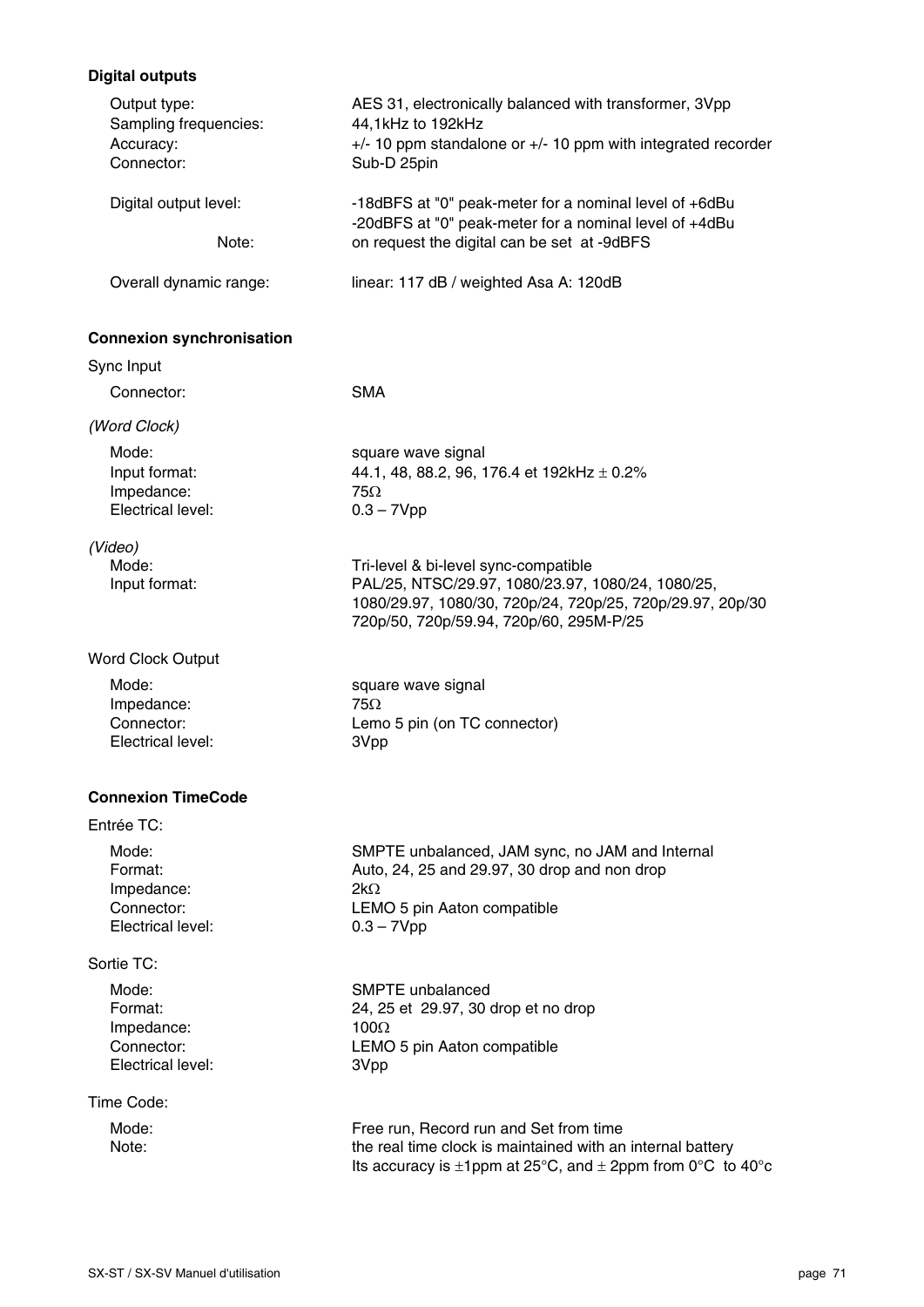### **Connexion USB**

| Mode:                     | USB 2.0 HI-SPEED (slave mode only)                       |
|---------------------------|----------------------------------------------------------|
| Connector:                | USB mini B                                               |
| Recording media           |                                                          |
| Internal hard disk:       | 60Gb, ATA interface, 4200 t/min, FAT32 or SSD 64Gb       |
| CompactFlash:             | CF type I and II, FAT32                                  |
| System                    |                                                          |
| Sampling frequencies:     | 44.1, 48, 88.2, 96, 176.4 and 192kHz                     |
| Sampling correction FS:   | UP & DOWN 0.1% for NTSC corrections                      |
| Internal clock accuracy:  | $<$ 0.2 ppm at 20°C and $\pm$ 1.5ppm from -20°C to +70°C |
| ADC and DAC Resolution's: | 24 bits, 16 bits and 16 bits dithering                   |
| <b>DSP Resolution:</b>    | 40bits                                                   |

### **Group delay**

| $FS = >$                                | 44.1kHz | 48kHz   | 88.2kHz | 96kHz   | 176.4kHz | $192$ kHz |
|-----------------------------------------|---------|---------|---------|---------|----------|-----------|
| Entrée<br>analogique /<br><b>Phones</b> | 3.65ms  | 3.35ms  | 1.796ms | 1.648ms | 820us    | 750us     |
| Entrée<br>analogique /<br>Sub out       | 3.612ms | 3.319ms | 1.772ms | 1.628ms | 863.38us | 793.23us  |

# **Power requirements**

| Internal powering:         | 18V nominal with 12 batteries alkaline LR20 (D) standards 1,5V<br>14.4V nominal with 12 rechargeable NiCd ou NiMH LR20 (D) 1.2V                      |
|----------------------------|------------------------------------------------------------------------------------------------------------------------------------------------------|
| Running time on batteries: | approx. 3h with 12 batteries alkaline LR20 (D) standards<br>approx. 3.5h with 12 rechargeable NiCd<br>approx. 7h with 12 rechargeable NiMh           |
| External power supply:     | 10,5V to 20V DC, 5A peak, 2,2 A average at 12VDC                                                                                                     |
| Power consumption:         | 16 watts typical<br>maximum 24 watts, all channel On with nominal level modulation<br>and all Led's Meters and Meters backlight at maximum intensity |

**Operating temperature:** from -25°C (-13°F) to 70°C (158°F)